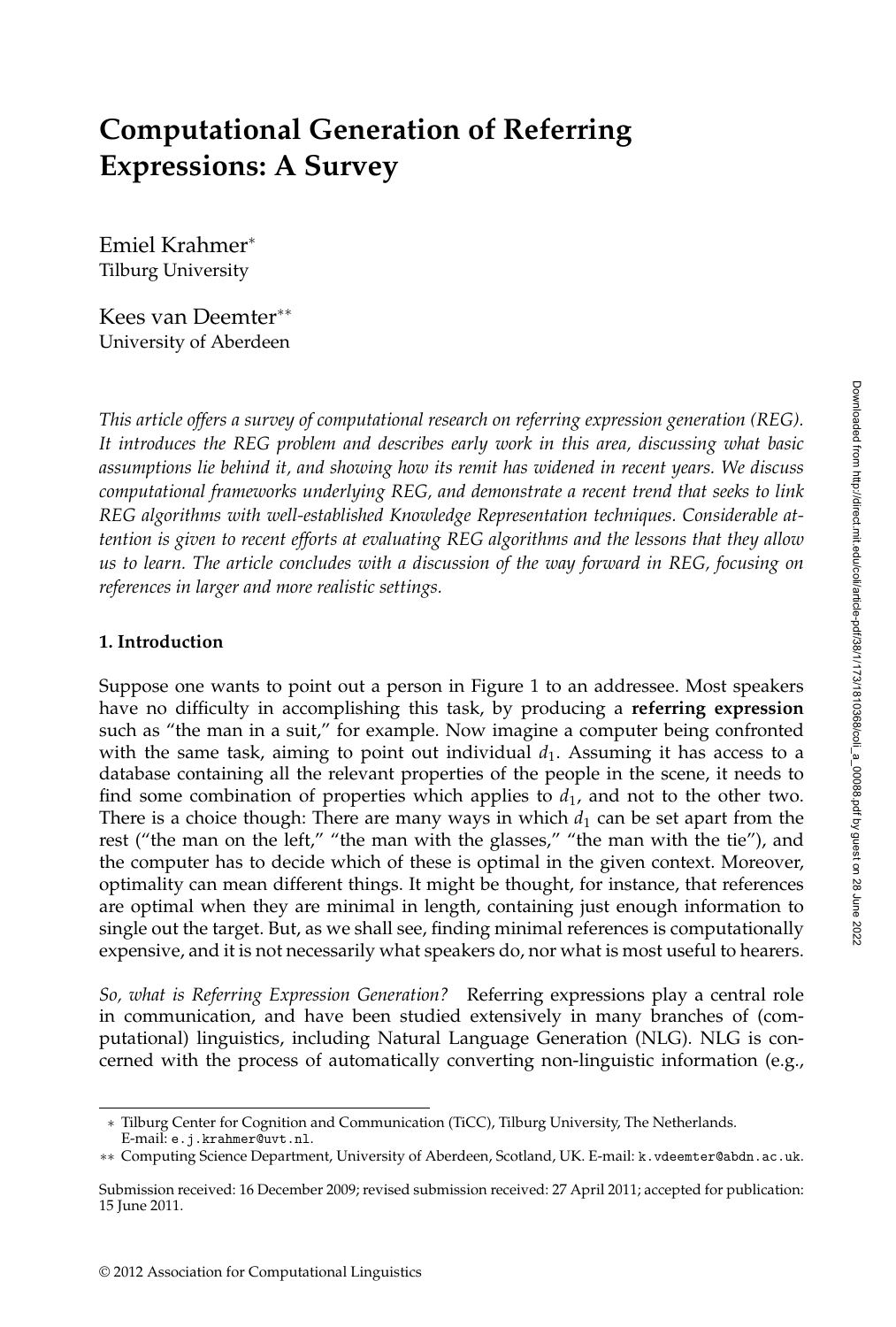

**Figure 1** A simple visual scene.

from a database) into natural language text, which is useful for practical applications ranging from generating weather forecasts to summarizing medical information (Reiter and Dale 2000). Of all the subtasks of NLG, Referring Expression Generation (REG) is among those that have received most scholarly attention. A survey of implemented, practical NLG systems shows that virtually all of them, regardless of their purpose, contain an REG module of some sort (Mellish et al. 2006). This is hardly surprising in view of the central role that reference plays in communication. A system providing advice about air travel (White, Clark, and Moore 2010) needs to refer to flights ("the cheapest flight," "the KLM direct flight"), a pollen forecast system (Turner et al. 2008) needs to generate spatial descriptions for areas with low or high pollen levels ("the central belt and further North"), and a robot dialogue system that assembles construction toys together with a human user (Giuliani et al. 2010) needs to refer to the components ("insert the green bolt through the end of this red cube").

REG "is concerned with how we produce a description of an entity that enables the hearer to identify that entity in a given context" (Reiter and Dale 2000, page 55). Because this can often be done in many different ways, a REG algorithm needs to make a number of choices. According to Reiter and Dale (2000), the first choice concerns what *form* of referring expression is to be used; should the target be referred to, for instance, using its proper name, a pronoun ("he"), or a description ("the man with the tie"). Proper names have limited applicability because many domain objects do not have a name that is in common usage. For pronoun generation, a simple but conservative rule is discussed by Reiter and Dale (2000), similar to one proposed by Dale (1989, pages 150–151): Use a pronoun if the target was mentioned in the previous sentence, and if this sentence contained no reference to any other entity of the same gender. Reiter and Dale (2000) concentrate mostly on the generation of descriptions. If the NLG system decides to generate a description, two choices need to be made: Which set of properties distinguishes the target (content selection), and how the selected properties are to be turned into natural language (linguistic realization). Content selection is a complex balancing act: We need to say enough to enable identification of the intended referent, but not too much. A selection of information needs to be made, and this needs to be done quickly. Reiter and Dale discuss various strategies that try to manage this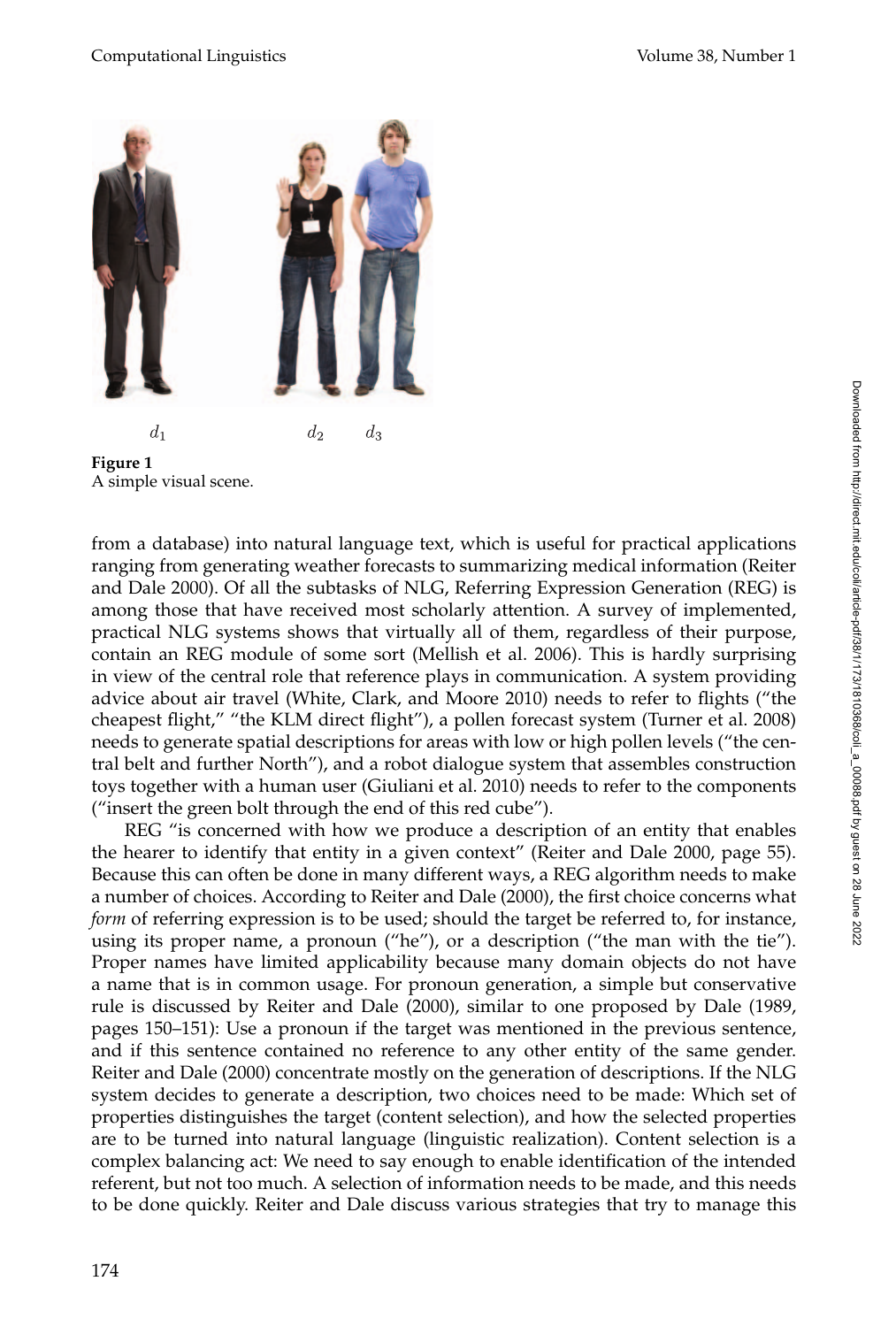balancing act, based on Dale and Reiter (1995), an early survey article that summarizes and compares various influential algorithms for the generation of descriptions.

*Why a survey on REG, and how to read it?* REG, like NLG in general, has changed considerably since the overviews presented in Dale and Reiter (1995) and Reiter and Dale (2000), owing largely to an increased use of empirical data, and a widening of the class of referring expressions studied. Moreover, a gradual shift has taken place towards extended application domains, different input and output formats, and more flexible interactions with the user, and this shift is starting to necessitate the use of new REG techniques. Examples include recent systems in areas such as weather forecasting (Turner, Sripada, and Reiter 2009) and medical care (Portet et al. 2009), where complex references to spatial regions and time periods abound. The results of recent REG research are scattered over proceedings, books, and journals. The current survey offers a compact overview of the progress in this area and an assessment of the state of the art.

The concept of reference is difficult to pin down exactly (Searle 1969; Abbott 2010). Searle therefore suggests that the proper approach is "to examine those cases which constitute the center of variation of the concept of referring and then examine the borderline cases in light of similarities and differences from the paradigms" (Searle 1969, pages 26– 27). The "paradigms" of reference in Reiter and Dale (2000) are *definite descriptions* whose primary purpose it is to *identify their referent*. The vast majority of recent REG research subscribes to this view as well. Accordingly these paradigmatic cases will also be the main focus of this survey, although we shall often have occasion to discuss other types of expressions. However, to do full justice to indefinite or attributive descriptions, proper names, and personal pronouns would, in our view, require a separate, additional survey.

In Section 2 we offer a brief overview of REG research up to 2000, discussing some classic algorithms. Next, we zoom in on the new directions in which recent work has taken REG research: extension of the coverage of algorithms, to include, for example, vague, relational, and plural descriptions (Section 3), exploration of different computational frameworks, such as Graph Theory and Description Logic (Section 4), and collection of data and evaluation of REG algorithms (Section 5). Section 6 highlights open questions and avenues for future work. Section 7 summarizes our findings.

# **2. A Very Short History of Pre-2000 REG Research**

The current survey focuses primarily on the progress in REG research in the 21st century, but it is important to have a basic insight into pre-2000 REG research and how it laid the foundation for much of the current work.

# **2.1 First Beginnings**

REG can be traced back to the earliest days of Natural Language Processing; Winograd (1972) (Section 8.3.3, Naming Objects and Events), for example, sketches a primitive "incremental" REG algorithm, used in his SHRDLU program. In the 1980s, researchers such as Appelt and Kronfeld set themselves the ambitious task of modeling the human capacity for producing and understanding referring expressions in programs such as KAMP and BERTRAND (Appelt 1985; Appelt and Kronfeld 1987; Kronfeld 1990). They argued that referring expressions should be studied as part of a larger speech act. KAMP (Appelt 1985), for example, was conceived as a general utterance planning system, building on Cohen and Levesque's (1985) formal speech act theory. It used logical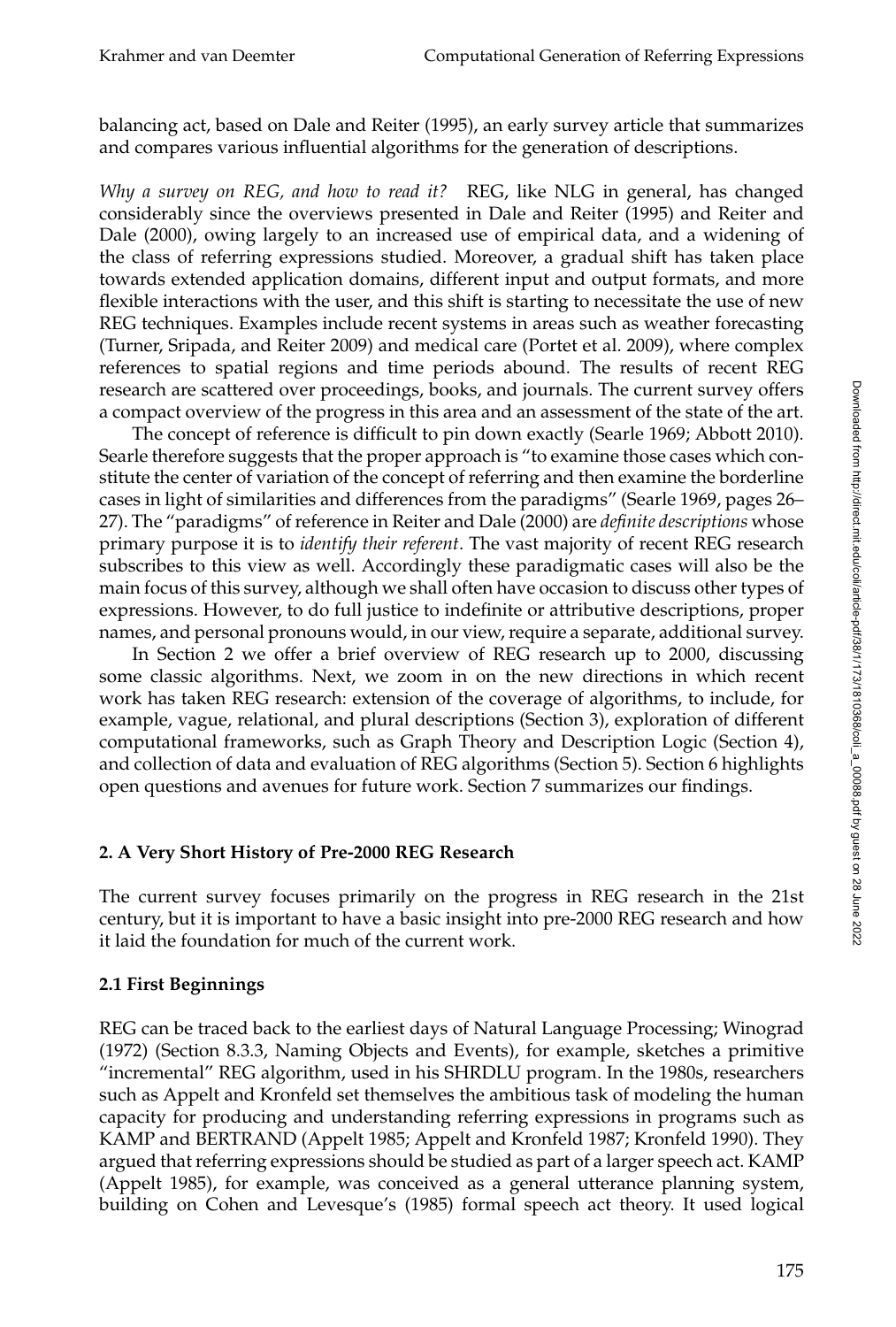axioms and a theorem prover to simulate an agent planning instructions such as "use the wheelpuller to remove the flywheel," which contains two referring expressions, as part of a larger utterance.

Like many of their contemporaries, Appelt and Kronfeld hoped to gain insight into the complexities of human communication. Doug Appelt (personal communication): "the research themes that originally motivated our work on generation were the outgrowth of the methodology in both linguistics and computational linguistics at the time that research progress was best made by investigating hard, anomalous cases that pose difficulties for conventional accounts." Their broad focus allowed these researchers to recognize that although referring expressions may have identification of the referent as their main goal, a referring expression can also *add* information about a target. By pointing to a tool on a table while saying "the wheelpuller," the descriptive content of the referring expression may serve to inform the hearer about the function of the tool (Appelt and Kronfeld 1987). They also observed that referring expressions need to be sensitive to the communicative context in which they are used and that they should be consistent with the Gricean maxims (see subsequent discussion), which militate against overly elaborate referring expressions (Appelt 1985).

It is remarkably difficult, after 20 years, to find out how these programs actually worked, because code was lost and much of what was written about them is pitched at a high level of abstraction. Appelt and Kronfeld were primarily interested in difficult questions about human communication, but they were sometimes tantalizingly brief about humbler matters. Here, for instance, is how Appelt (1985, page 21) explains how KAMP would attempt to identify a referent:

KAMP chooses a set of basic descriptors when planning a describe action to minimise both the number of descriptors chosen, and the amount of effort required to plan the description. Choosing a provably minimal description requires an inordinate amount of effort and contributes nothing to the success of the action. KAMP chooses a set of descriptors by first choosing a *basic category* descriptor (see [Rosch 1978]) for the intended concept, and then adding descriptors from those facts about the object that are mutually known by the speaker and the hearer, subject to the constraint that they are all linguistically realizable in the current noun phrase, until the concept has been uniquely identified.... Some psychological evidence suggests the validity of the minimal description strategy; however, one does not have to examine very many dialogues to find counter-examples to the hypothesis that people always produce minimal descriptions.

This quote contains the seeds of much later work in REG, given its skepticism about the naturalness of minimal descriptions, its use of Rosch (1978)–style basic categories, and its acknowledgment of the role of computational complexity. Broadly speaking, it suggests an *incremental* generation strategy, compatible with the ones described subsequently, although it is uncertain what exactly was implemented. In recent years, the Appelt–Kronfeld line of research has largely given way to a new research tradition which focused away from the full complexity of human communication, with notable exceptions such as Heeman and Hirst (1995), Stone and Webber (1998), O'Donnell, Cheng and Hitzeman (1998), and Koller and Stone (2007).

# **2.2 Generating Distinguishing Descriptions**

In the early 1990s a new approach to REG started gaining currency, when Dale and Reiter re-focused on the problem of determining what properties a referring expression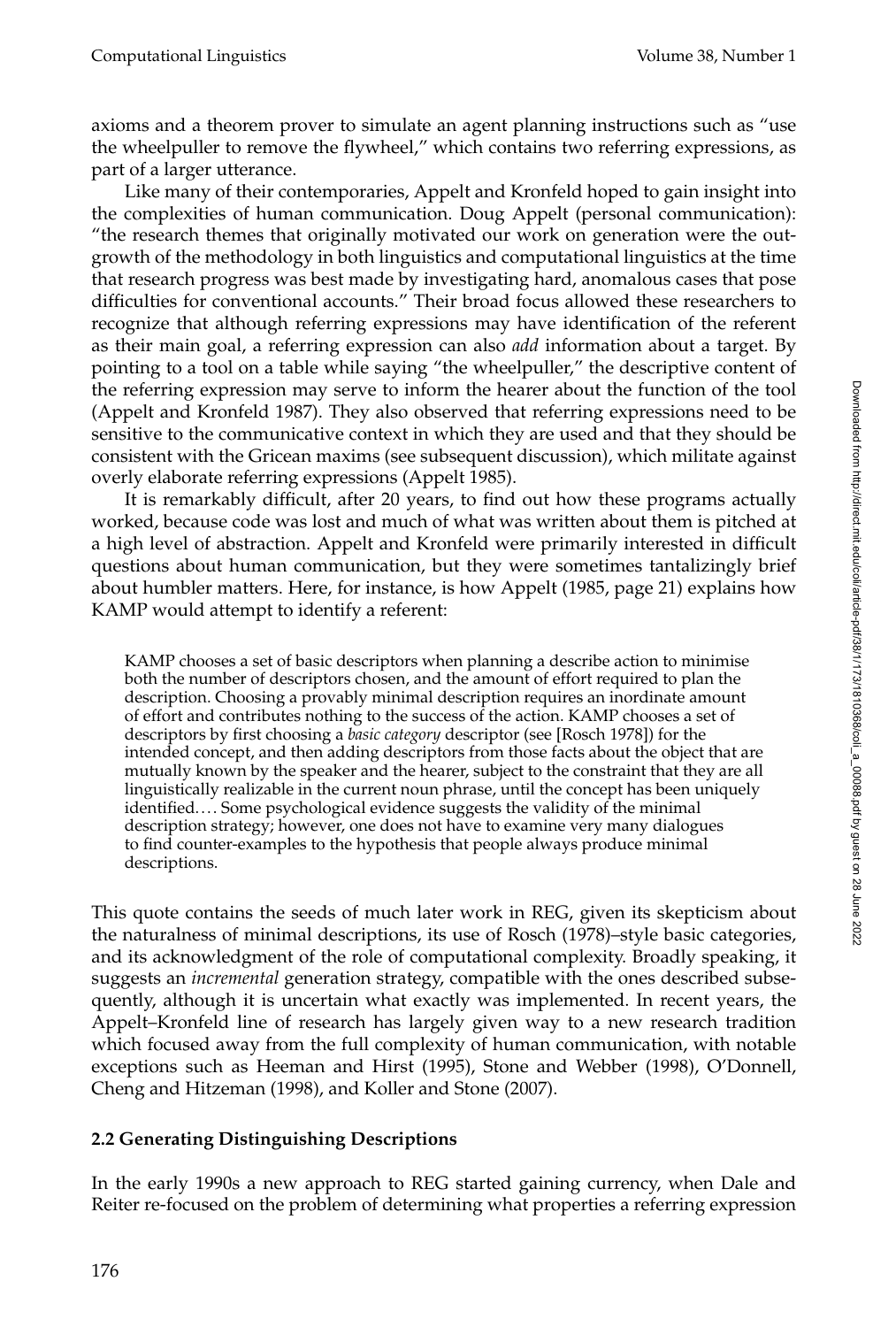should use if identification of the referent is the central goal (Dale 1989, 1992; Reiter 1990; Reiter and Dale 1992). This line of work culminated in the seminal paper by Dale and Reiter (1995). Like Appelt (1985), Dale and Reiter are concerned with the link between the Gricean maxims and the generation of referring expressions. They discuss the following pair of examples:

- (1) Sit by *the table*.
- (2) Sit by *the brown wooden table*.

In a situation where there is only one table, which happens to be brown and wooden, both the descriptions in (1) and (2) would successfully refer to their target. However, if you hear (2) you might make the additional inference that it is significant to know that the table is brown and wooden; why else would the speaker mention these properties? If the speaker merely wanted to refer to the table, your inference would be an (incorrect) "conversational implicature," caused by the speaker's violation of Grice's (1975, page 45) Maxim of Quantity ("Do not make your contribution more informative than is required"). Dale and Reiter (1995) ask how we can efficiently compute which properties to include in a description, such that it successfully identifies the target while not triggering false conversational implicatures. For this, they zoom in on a relatively straightforward problem definition, and compare a number of concise, well-defined algorithms solving the problem.

*Problem Definition.* Dale and Reiter (1995) formulate the REG problem as follows. Assume we have a finite domain *D* of objects with attributes *A*. In our example scene (Figure 1),  $D = \{d_1, d_2, d_3\}$  and  $A = \{\text{type}, \text{clothing}, \text{position}, \dots\}$ . The type attribute has a special status in Dale and Reiter (1995) because it represents the semantic content of the head noun. Alternatively, we could have defined an attribute gender, stating that it should be realized as the head noun of a description. Typically, domains are represented in a knowledge base such as Table 1, where different values are clustered together because they are associated with the same attribute. Left, right, and middle, for example, belong to the attribute position, and are said to be three **values** that this attribute can take. The objects of which a given attribute–value combination (or "property") is true are said to form its **denotation**. Sometimes we will drop the attribute, writing man, rather than  $\langle$  type, man $\rangle$ , for instance.

The REG task is now defined by Dale and Reiter (1995) through what may be called **identification** of the target: given a **target** (or referent) object  $r \in D$ , find a set of attribute–value pairs *L* whose conjunction is true of the target but not of any of the **distractors** (i.e.,  $D - \{r\}$ , the domain objects different from the target). *L* is called a **distinguishing description** of the target. In our simple example, suppose that  $\{d_1\}$ is the target (and hence  $\{d_2, d_3\}$  the set of distractors), then *L* could, for example, be

| Table 1<br>Tabular representation of some information in our example scene. |                     |                                                    |                         |  |  |  |  |  |
|-----------------------------------------------------------------------------|---------------------|----------------------------------------------------|-------------------------|--|--|--|--|--|
| Object                                                                      | type                | clothing                                           | position                |  |  |  |  |  |
| $d_1$<br>$d_2$<br>$d_{3}$                                                   | man<br>woman<br>man | wearing suit<br>wearing t-shirt<br>wearing t-shirt | left<br>middle<br>right |  |  |  |  |  |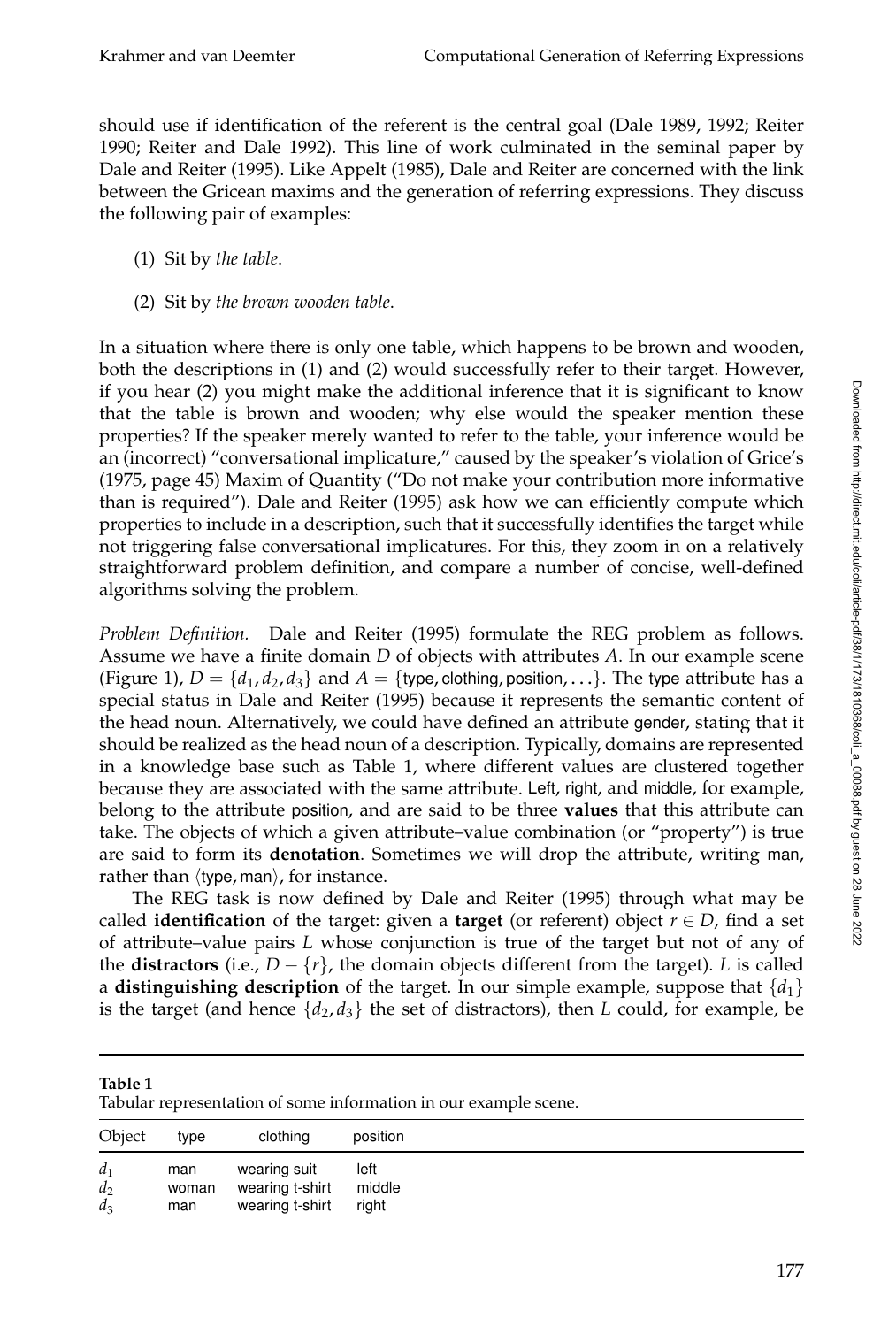either  $\{\langle type, man\rangle, \langle clothing, wearing suit\rangle\}$  or  $\{\langle type, man\rangle, \langle position, left\rangle\}$ , which could be realized as "the man wearing a suit" or "the man to the left." If identification were all that counted, a simple, fast, and fault-proof REG strategy would be to *conjoin all the properties of the referent*: This conjunction will identify the referent if it can be identified at all. In practice, Dale and Reiter, and others in their wake, include an additional constraint that is often left implicit: that the referring expressions generated *should be as similar to human-produced ones* as possible. In the Evaluation and Conclusion sections, we return to this "human-likeness" constraint (and to variations on the same theme).

*Full Brevity and Greedy Heuristic.* Dale and Reiter (1995) discuss various algorithms which solve the REG task. One of these is the **Full Brevity** algorithm (Dale 1989) which deals with the problem of avoiding false conversational implicatures in a radical way, by always generating the shortest possible distinguishing description. Originally, the Full Brevity algorithm was meant to generate both initial and subsequent descriptions, by relying on a previous step that determines the distractor set based on which objects are currently salient. Given this set, it first checks whether there is a single property of the target that rules out all distractors. If this fails, it considers all possible combinations of *two* properties, and so on:

- 1. Look for a description *L* that distinguishes target *r* using *one* property. If success then return *L*. Else go to 2.
- 2. Look for a description *L* that distinguishes target *r* using *two* properties. If success then return *L*. Else go to 3.
- 3. *Etcetera*

Unfortunately, there are two problems with this approach. First, the problem of finding a shortest distinguishing description has a high complexity—it is *NP hard* (see, e.g., Garey and Johnson 1979)—and hence is computationally very expensive, making it prohibitively slow for large domains and descriptions. Second, Dale and Reiter note that human speakers routinely produce descriptions that are *not* minimal. This is confirmed by a substantial body of psycholinguistic research (Olson 1970; Sonnenschein 1984; Pechmann 1989; Engelhardt, Bailey, and Ferreira 2006).

An approximation of Full Brevity is the **Greedy Heuristic** algorithm (Dale 1989, 1992), which iteratively selects the property which rules out most of the distractors not previously ruled out, incrementally augmenting the description based on what property has most discriminatory power at each stage (as a result, it does not always generate descriptions of minimal size). The Greedy Heuristic algorithm is a more efficient algorithm than the Full Brevity one, but it was soon eclipsed by another algorithm (Reiter and Dale 1992; Dale and Reiter 1995), which turned out to be the most influential algorithm of the pre-2000 era. It is this later algorithm that came to be known as "the" **Incremental Algorithm** (IA).

*The Incremental Algorithm.* The basic idea underlying the IA is that speakers "prefer" certain properties over others when referring to objects, an intuition supported by the experimental work of, for instance, Pechmann (1989). Suppose you want to refer to a person 10 meters away from you. You might mention the person's gender. If this is insufficient to single out the referent, you might be more likely to make use of the color of the person's coat than to the color of her eyes. Less preferred attributes, such as eye color, are only considered if other attributes do not suffice. It is this intuition of a *preference* order between attributes that the IA exploits. By making this order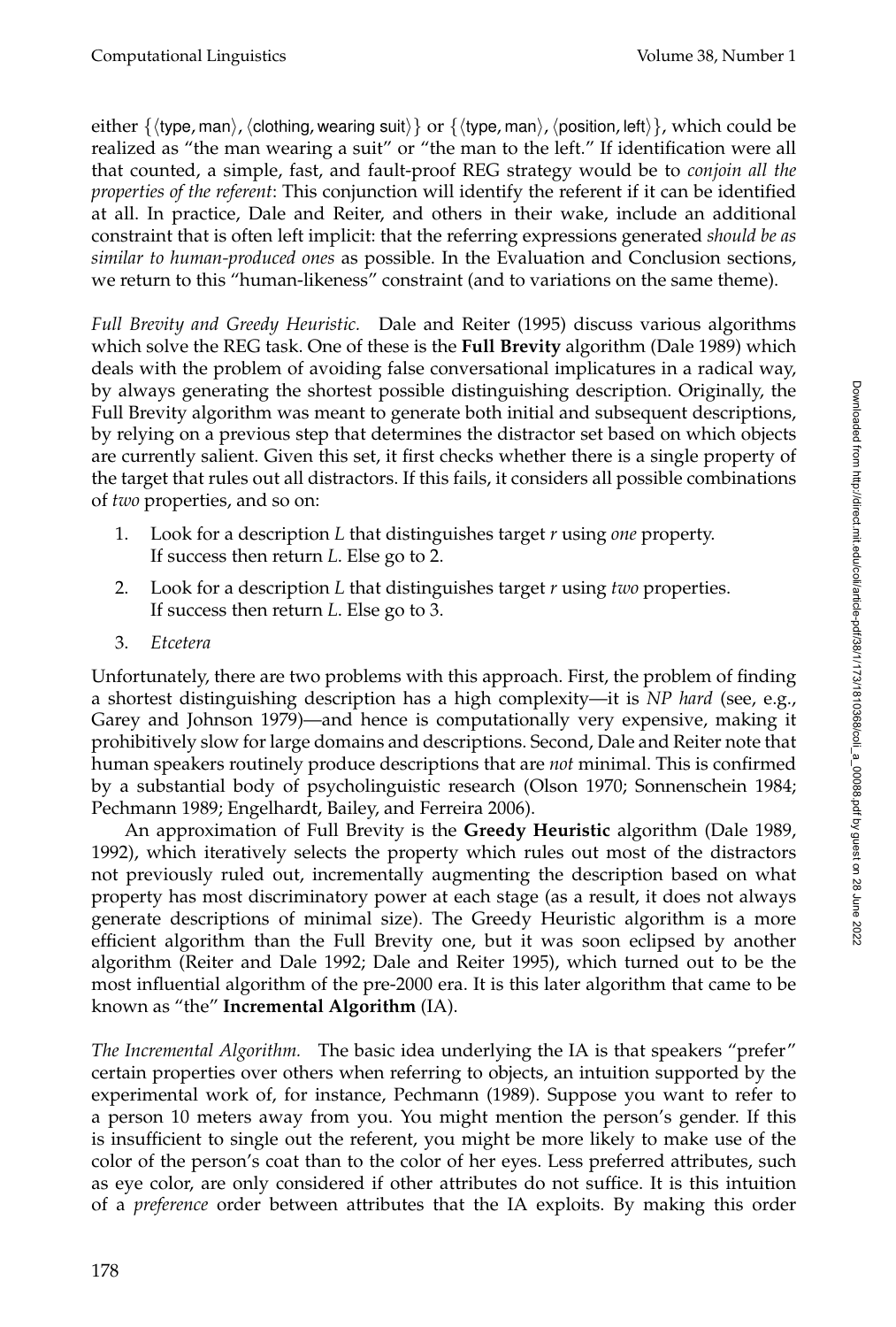a parameter of the algorithm, a distinction can be made between domain/genre dependent knowledge (the preferences), and a domain-independent search strategy.

As in the Greedy Heuristic algorithm, descriptions are constructed incrementally; but unlike the Greedy Heuristic, the IA checks attributes in a fixed order. By grouping properties into attributes, Dale and Reiter predict that all values of a given attribute have the same preference order. Ordering attributes rather than values may be disadvantageous, however. A simple shape (e.g., a circle), or a size that is unusual for its target (e.g., a tiny whale) might be preferred over a subtle color (purplish gray). Also, some values of a given attribute might be difficult to express, and "dispreferred" for this reason (kind of like a ufo shape with a christmas tree sticking out the side).

Figure 2 contains a sketch of the IA in pseudo code. It takes as input a target object *r*, a domain *D* consisting of a collection of domain objects, and a domain-specific list of preferred attributes *Pref* (1). Suppose we apply the IA to  $d_1$  of our example scene, assuming that  $Pref = type >$  clothing  $>$  position. The description *L* is initialized as the empty set (2), and the context set C of distractors (from which  $d_1$  needs to be distinguished) is initialized as  $D - \{d_1\}$  (3). The algorithm then iterates through the list of preferred attributes (4), for each one looking up the target's value (5), and checking whether this attribute–value pair rules out any of the distractors not ruled out so far (6). The function RulesOut  $(\langle A_i, V \rangle)$  returns the set of objects which have a different value for attribute  $A_i$  than the target object has. If one or more distractors are ruled out, the attribute–value pair  $\langle A_i, V \rangle$  is added to the description under construction (7) and a new set of distractors is computed (8). The first attribute to be considered is type, for which  $d_1$  has the value man. This would rule out  $d_2$ , the only woman in our domain, and hence the attribute–value pair  $\langle$ type, man $\rangle$  is added to *L*. The new set of distractors is  $C = \{d_3\}$ , and the next attribute (clothing) is tried. Our target is wearing suit, and the remaining distractor is not, so the attribute–value pair (clothing, wearing suit) is included as well. At this point all distractors are ruled out (10), a set of properties has been found which uniquely characterize the target  $\{\langle type, man\rangle,\langle clothing, wearing\ suit\rangle\}$  (*the man wearing a suit*), and we are done (11). If we had reached the end of the list without ruling out all distractors, the algorithm would have failed (13): No distinguishing description for our target was found.

The sketch in Figure 2 simplifies the original algorithm in a number of respects. First, Dale and Reiter always include the type attribute, even if it does not rule out any

1. IncrementalAlgorithm  $({r}, D, Pref)$ 

```
2.
              L \leftarrow \emptyset
```
 $C \leftarrow D - \{r\}$ 3.

```
4.
      for each A_i in list Pref do
```

```
5.
         V =Value(r, A_i)
```

```
6.
                 if C \cap RulesOut(\langle A_i, V \rangle) \neq \emptyset
```
7. then  $L \leftarrow L \cup \{ \langle A_i, V \rangle \}$ 

```
C \leftarrow C - RulesOut(\langle A_i, V \rangle)8.
```
- 9. endif
- 10. if  $C=\emptyset$
- $11.$ then return  $L$
- $12.$ endif
- 13. return failure }

**Figure 2** Sketch of the core Incremental Algorithm.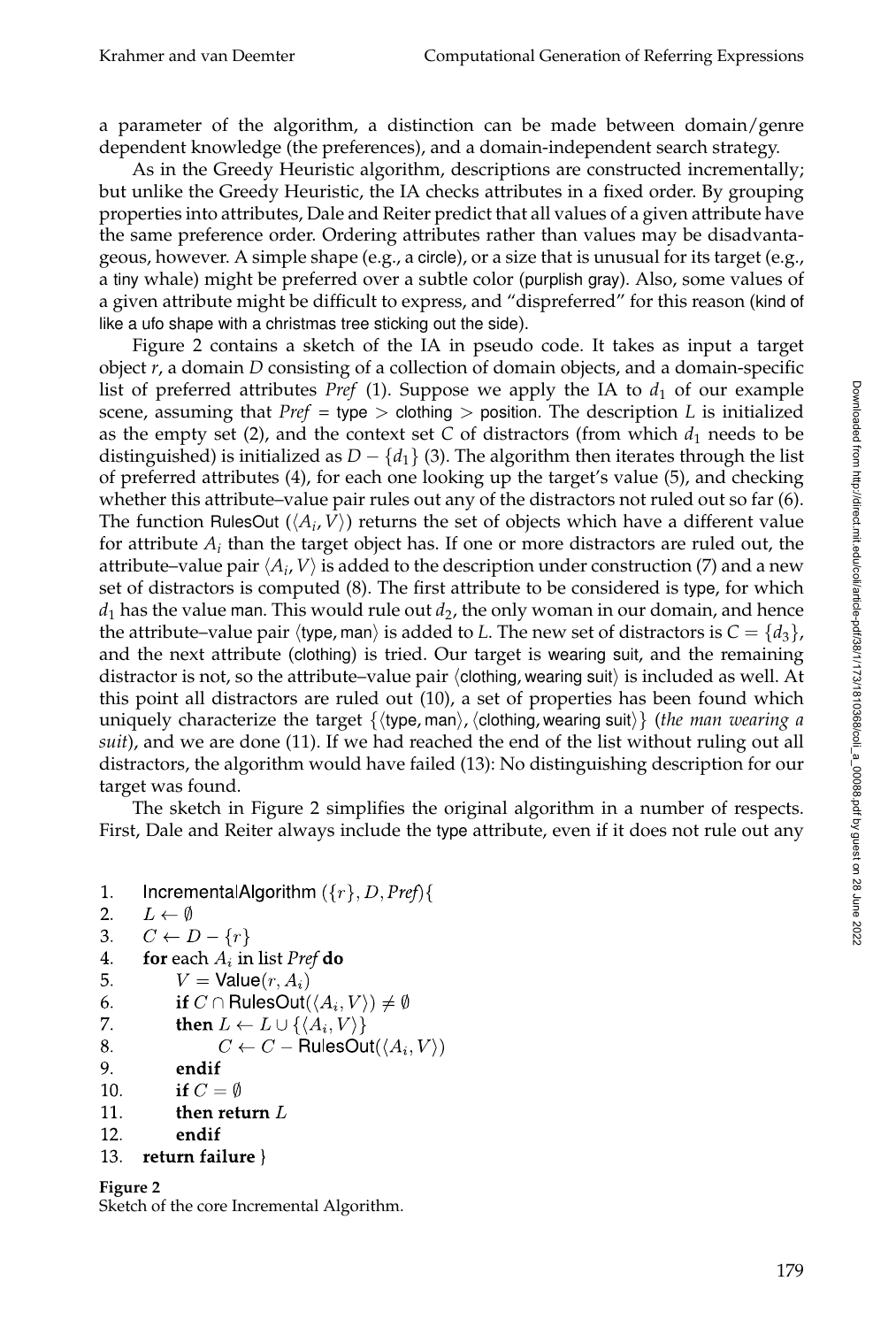distractors, because speakers use type information in virtually all their descriptions. Second, the original algorithm checks, via a function called UserKnows, whether a given property is in the common ground, to prevent the selection of properties which the addressee might not understand. Unlike Appelt and Kronfeld, who discuss detailed examples that hinge on differences in common ground, Dale and Reiter (1995) treat UserKnows as a function that returns "true" for each true proposition, assuming that all relevant information is shared. Third, the IA can take some ontological information into account via subsumption hierarchies. For instance, in a dog-and-cat domain, a pet may be of the chihuahua type, but chihuahua is subsumed by dog, and dog in turn is subsumed by animal. A special value in such a subsumption hierarchy is reserved for the so-called basic level values (Rosch 1978); dog in this example. If an attribute comes with a subsumption hierarchy, the IA first computes the best value for that attribute, which is defined as the value closest to the basic level value, such that there is no *more specific* value that rules out *more* distractors. In other words, the IA favors dog over chihuahua, unless the latter rules out more distractors.

The IA is conceptually straightforward and easy to implement. In addition, it is computationally efficient, with *polynomial* complexity: Its worst-case run time is a constant function of the total number of attribute–value combinations available. This computational efficiency is due to the fact that the algorithm does not perform backtracking: once a property has been selected, it is included in the final referring expression, even if later additions render it superfluous. As a result, the final description may contain redundant properties. Far from seeing this as a weakness, Dale & Reiter (1995, page 19) point out that this makes the IA less "psycholinguistically implausible" than its competitors. It is interesting to observe that whereas Dale and Reiter (1995) discuss the theoretical complexity of the various algorithms in detail, later research has tended to attach more importance to empirical evaluation of the generated expressions (Section 5).

# **2.3 Discussion**

Appelt and Kronfeld's work, founded on the assumption that REG should be seen as part of a comprehensive model of communication, started to lose some of its appeal in the early 1990s because it was at odds with the emerging research ethos in computational linguistics that stressed simple, well-defined problems allowing for measurable results. The way current REG systems are shaped is largely due to developments summarized in Dale and Reiter (1995), which focuses on a specific aspect of REG, namely, determining which properties serve to identify some target referent. Dale and Reiter's work aimed for generating human-like descriptions, but was not yet coupled with systematic investigation of data.

*REG as Search.* The algorithms discussed by Dale and Reiter (1995) can be seen as different instantiations of a general search algorithm (Bohnet and Dale 2005; Gatt 2007). They all basically search through the same space of states, each consisting of three components: a description that is true of the target, a set of distractors, and a set of properties of the target that have not yet been considered. The initial state can be formalized as the triple  $\langle \emptyset, C, P \rangle$  (no description for the target has been constructed, no distractors have been ruled out, and all properties *P* of the target are still available), and the goal state as  $\langle L, \emptyset, P' \rangle$ , for certain *L* and  $P'$ : A description *L* has been found, which is distinguishing the set of distractors is empty. All other states in the search space are intermediate ones, through which an algorithm might move depending on its search strategy. For instance,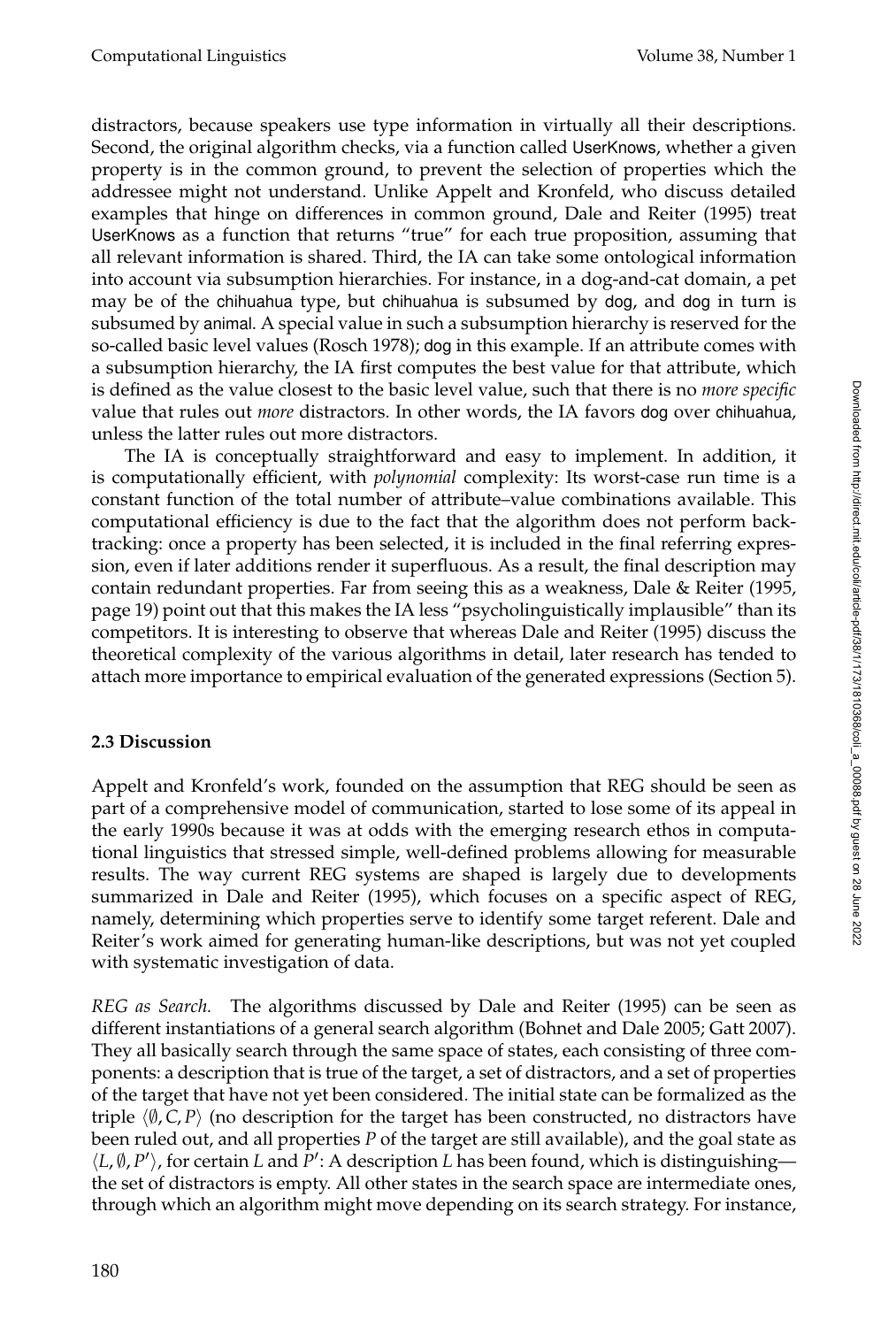when searching for a distinguishing description for  $d_1$  in our example domain, an intermediate state could be  $s = \langle \{ \langle type, man \rangle \}, \{d_3\}, \{\langle$  clothing, wearing suit $\rangle$ ,  $\langle$  position, left $\rangle \}$ .

The algorithms discussed earlier differ in terms of their so-called *expand*-method, determining how new states are created, and their *queue*-method, which determines the order in which these states are visited (i.e., how states are inserted into the queue). Full Brevity, for example, uses an expand-method that creates a new state for each attribute of the target not checked before (as long as it rules out at least one distractor). Starting from the initial state and applied to our example domain, this expand-method would result in three new states, creating descriptions including type, clothing, and position information, respectively. These states would be checked using a queue-method which is breadth-first. The IA, by contrast, uses a different expand-method, each time creating a single new state in accordance with the pre-determined preference order. Thus, in the initial state, and assuming (as before) that type is the most preferred attribute, the expand-method would create a single new state: *s* above. Because there is always only one new state, the queue-method is trivial.

Limitations of pre-2000 REG. In the IA and related algorithms, the focus is on efficiently computing which properties to use in a distinguishing description. These algorithms rest on a number of implicit simplifications of the REG task, however. (1) The target is always just one object, not a larger set (hence, plural noun phrases are not generated). (2) The algorithms all assume a very simple kind of knowledge representation, consisting of a set of *atomic* propositions. Negated propositions are only represented indirectly, via the *Closed World Assumption*, so an atomic proposition that is not explicitly listed in the database is false. (3) Properties are always "crisp," never vague. Vague properties such as small and large are treated as Boolean properties, which do not allow borderline cases and which keep the same denotation, regardless of the context in which they are used. (4) All objects in the domain are assumed to be equally salient, which implies that *all* distractors have to be removed, even those having a very low salience. (5) The full REG task includes first determining which properties to include in a description, *and* then providing a surface realization in natural language of the selected properties. The second stage is not discussed, nor is the relation with the first. A substantial part of recent REG research is dedicated to lifting one or more of these simplifying assumptions, although other limitations are still firmly in place (as we shall discuss in Section 6).

# **3. Extending the Coverage**

# **3.1 Reference to Sets**

Until recently, REG algorithms aimed to produce references to a single object. But references to sets are ubiquitous in most text genres. In simple cases, it takes only a slight modification to allow classic REG algorithms to refer to sets. The IA, for example, can be seen as referring to the singleton *set*  $\{r\}$  that contains the target *r* and nothing else. If in line 1 (Figure 2), {*r*} is replaced by an arbitrary set *S*, and line 3 is modified as saying *C* ← *D* − *S* instead of *C* ← *D* − {*r*}, then the algorithm produces a description that applies to all elements of *S*. Thus, it is easy enough to let these algorithms produce expressions like "the men" or "the t-shirt wearers," to identify  $\{d_1, d_3\}$  and  $\{d_2, d_3\}$ , respectively. Unfortunately, things are not always so simple. What if we need to refer to the set  $\{d_1, d_2\}$ ? Based on the properties in Table 1 alone this is not possible, because  $d_1$  and  $d_2$  have no properties in common. The natural solution is to treat the target set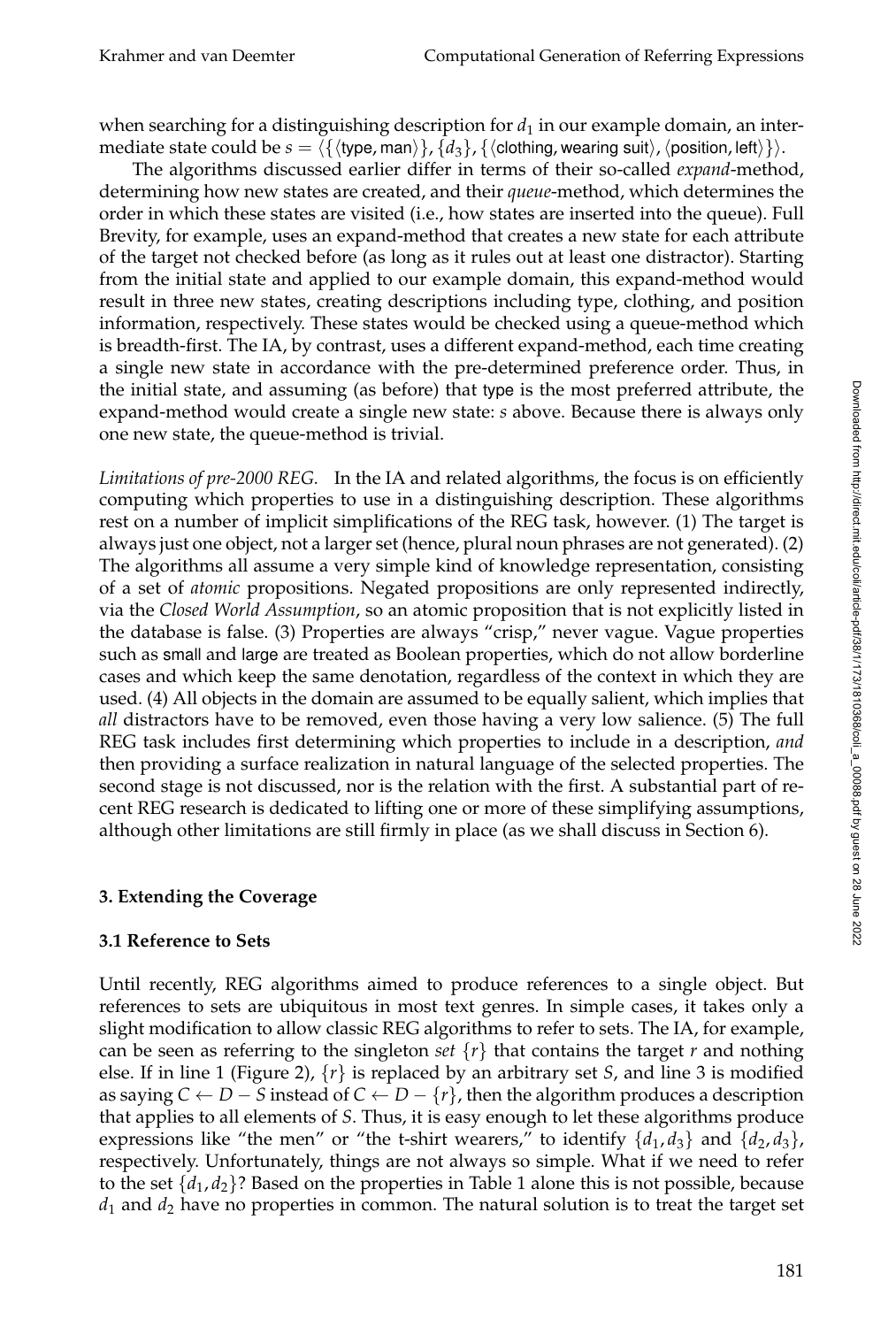as the union of two smaller sets,  $\{d_1\} \cup \{d_2\}$ , and refer to both sets separately (e.g., "the man who wears a suit, and the woman"). Once unions are used, it becomes natural to allow set complementation as well, as in "the people who are *not* on the right." Note that set complementation may also be useful for single referents. Consider a situation where all cats except one are owned by Mary, and the owner of the remaining one is unknown or non-existent. Complementation allows one to refer to "the cat *not* owned by Mary." We shall call the resulting descriptions *Boolean*.

As part of a more general logical analysis of the IA, van Deemter (2002) made a first stab at producing Boolean descriptions, using a two-stage algorithm whose first stage is a generalization of the IA, and whose second stage involves the optimization of the possibly lengthy expressions produced by the first phase. The resulting algorithm is *logically complete* in the following sense: If a given set can be described at all using the properties available then this algorithm will find such a description. With intersection as the only way to combine properties, REG cannot achieve logical completeness.

The first stage of the algorithm starts by conjoining properties (man, left) (omitting attributes for the sake of readability) in the familiar manner of the IA; if this does not suffice for singling out the target set then the same incremental process continues with unions of two properties (e.g., man ∪ woman, middle ∪ left; that is, properties expressing that a referent is a man or a woman, in the middle or on the left), then with unions of three properties (e.g., man ∪ wearing suit ∪ woman), and so on. The algorithm terminates when the referent (individual or set) is identified (success) or when all combinations of properties have been considered (failure). Figure 3 depicts this in schematic form, where *n* represents the total number of properties in the domain, and  $P_{+/-}$  denotes the set of all *literals* (atomic properties such as man, and their complements ¬man). Step (1) generalizes the original IA allowing for negated properties and target sets. As before, *L* is the description under construction. It will consist of intersections of unions of literals such as (woman ∪ man) ∩ (woman ∪ ¬wearing suit) (in other words, *L* is in Conjunctive Normal Form, CNF).

Note that this first stage is not only incremental at each of its *n* steps, but also as a whole: Once a property has been added to the description, later steps will not remove it. This can lead to redundancies, even more than in the original IA. The second stage removes the most blatant of these, but only where the redundancy exists as a matter of logic, rather than world knowledge. Suppose, for example, that Step 2 selects the properties  $P \cup S$  and  $P \cup R$ , ruling out all distractors. *L* now takes the form  $(P \cup S) \cap (P \cup R)$  (e.g., "the things that are both (women or men) and (women or wearing suits)"). The second phase uses logic optimization techniques, originally designed for the minimization of digital circuits (McCluskey 1965), to simplify this to *P* ∪ (*S* ∩ *R*) ("the women, and the men wearing suits").

- **[Length 1.]** Run IA using all properties of the form  $P_{+/-}$ 1. If success then return  $L$  else goto (2) to add new properties to  $L$ .
- $2.$ **[Length 2.]** Run IA using all properties of the form  $P_{+/-} \cup P_{+/-}$ If success then return  $L$  else goto (3) to add new properties to  $L$ .
- 3. **[Length 3.]** Run IA using all properties of the form  $P_{+/-} \cup P_{+/-} \cup P_{+/-}$ If success then return  $L$  else goto (4) to add new properties to  $L$ .
- 4. *Etcetera*, up to unions of length  $n$ .

#### **Figure 3**

Outline of the first stage of van Deemter's (2002) Boolean REG algorithm.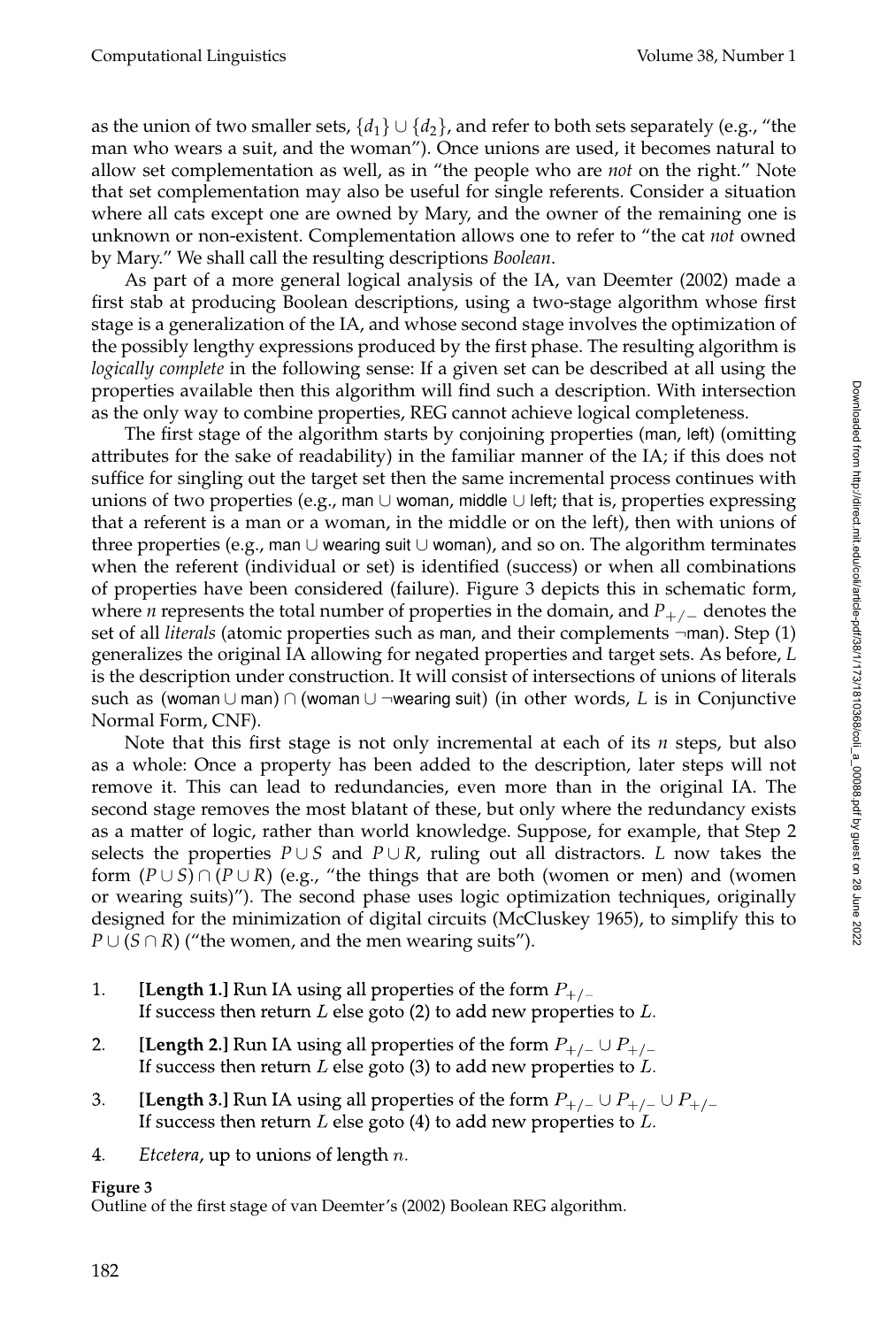*Variations and Extensions.* Gardent (2002) drew attention to situations where this proposal produces unacceptably lengthy descriptions; suppose, for example, the algorithm accumulates numerous properties during Steps 1 and 2, before finding one complex property (a union of three properties) during Step 3 which, on its own would have sufficed to identify the referent. This will make the description generated much lengthier than necessary, because the properties from Steps 1 and 2 are now superfluous. Gardent's take on this problem amounts to a reinstatement of Full Brevity embedded in a reformulation of REG as a constraint satisfaction problem (see Section 4.2). The existence of fast implementations for constraint satisfaction alleviates the problems with computational tractability to a considerable extent. But by re-instating Full Brevity, algorithms like Gardent's could run into the empirical problems noted by Dale and Reiter, given that human speakers frequently produce non-minimal descriptions (see Gatt [2007] for evidence pertaining to plurals).

Horacek (2004) makes a case for descriptions in Disjunctive Normal Form (DNF; unions of intersections of literals). Horacek's algorithm first generates descriptions in CNF, then convert these into DNF, skipping superfluous disjuncts. Consider our example domain (Table 1). To refer to  $\{d_1, d_2\}$ , a CNF-oriented algorithm might generate (man ∪ woman) ∩ (left ∪ middle) ("the people who are on the left or middle"). Horacek converts this, first, into DNF: (man ∩ left) ∪ (woman ∩ middle) ∪ (man ∩ middle) ∪ (woman ∩ left), after which the last two disjuncts are dropped, because there are no men in the middle, and no women on the left. The outcome could be worded as "the man on the left and the woman in the middle." Later work has tended to agree with Horacek in opting for DNF instead of CNF (Gatt 2007; Khan, van Deemter, and Ritchie 2008).

*Perspective and Coherence.* Recent studies have started to bring data-oriented methods to the generation of references to sets (Gatt 2007; Gatt and van Deemter 2007; Khan, van Deemter, and Ritchie 2008). One finding is that referring expressions benefit from a "coherent" perspective. For example, "the Italian and the Greek" is normally a better way to refer to two people than "the Italian and the cook," because the former is generated from one coherent perspective (i.e., nationalities). Two questions need to be addressed, however. First, how should coherence be defined? Gatt (2007) opted for a definition that assesses the coherence of a combination of properties using corpus-based frequencies as defined by Kilgarriff (2003), which in turn is based on Lin (1998). This choice was supported by a range of experiments (although the success of the approach is less well attested for descriptions that contain adjectives). Secondly, what if full coherence can only be achieved at the expense of brevity? Suppose a domain contains one Italian and two Greeks. One of the Greeks is a cook, whereas the other Greek and the Italian are both IT consultants. If this is all that is known, the generator faces a choice between either generating a description that is fully coherent but unnecessarily lengthy ("the Italian IT consultant and the Greek cook"), or brief but incoherent ("The Italian and the cook"). Simply saying "The Italian and the Greek" would not be distinguishing. In such cases, coherence becomes a tricky, and computationally complex, optimization problem (Gatt 2007; Gatt and van Deemter 2007).

*Collective Plurals.* Reference to sets is a rich topic, where many issues on the borderline between theoretical, computational, and experimental linguistics are waiting to be explored. Most computational proposals, so far, use properties that apply to individual objects. To refer to a set, in this view, is to say things that are true of each member of the set. Such references may be contrasted with *collective* ones (e.g., "the lines that run parallel to each other," "the group of four people") which are more complicated from a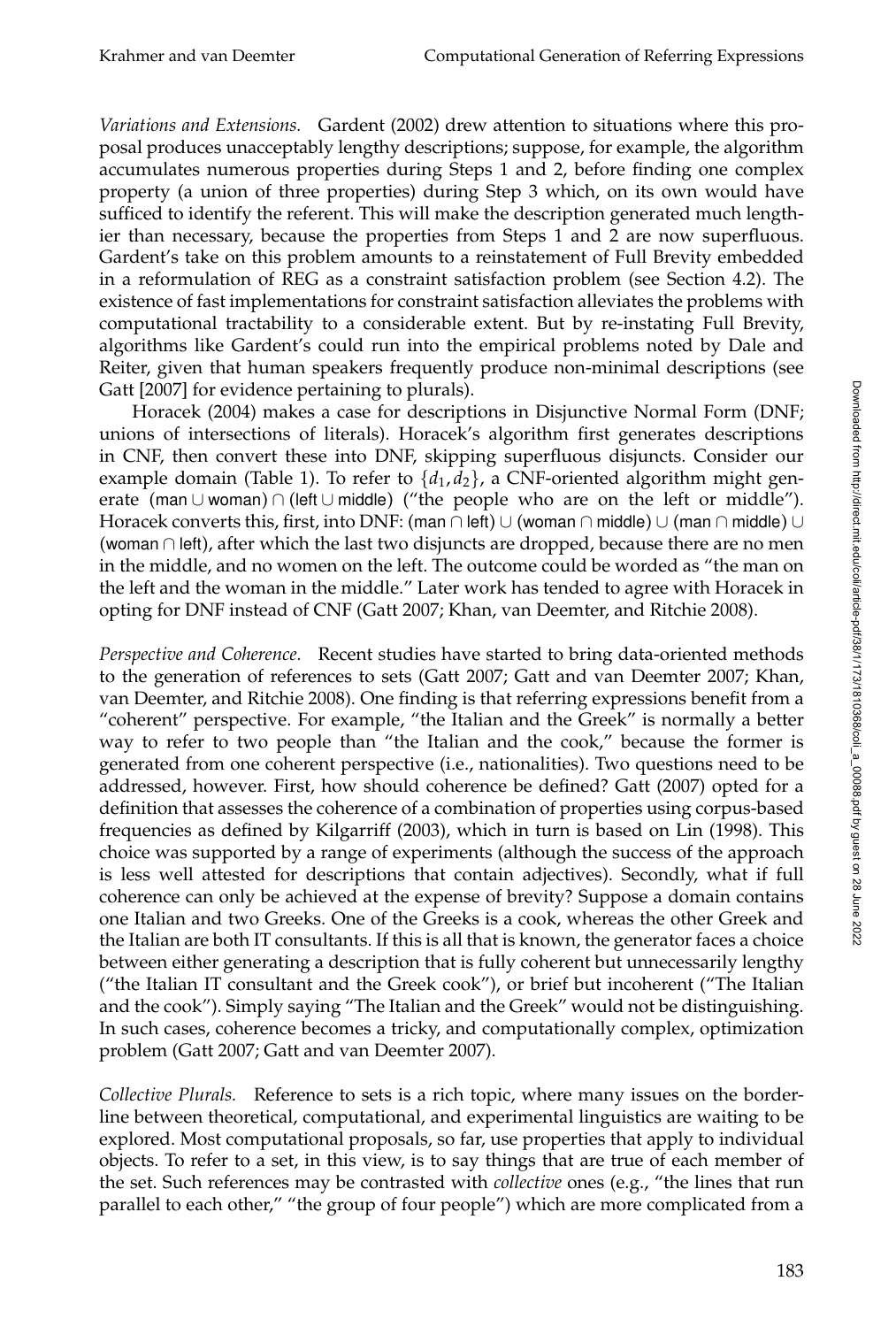semantic point of view (Scha and Stallard 1988; Lønning 1997, among others). For initial ideas about the generation of collective plurals, we refer to Stone (2000).

# **3.2 Relational Descriptions**

Another important limitation of most early REG algorithms is that they are restricted to one-place predicates (e.g., "being a man"), instead of relations involving two or more arguments. Even a property like "wearing a suit" is modeled as if it were simply a one-place predicate without internal structure (instead of a relation between a person and a piece of clothing). This means that the algorithms in question are unable to identify one object via another, as when we say "the woman next to the man who wears a suit," and so on.

One early paper does discuss relational descriptions, making a number of important observations about them (Dale and Haddock 1991). First, it is possible to identify an object through its relations to other objects without identifying each of these objects separately. Consider a situation involving two cups and two tables, where one cup is on one of the tables. In this situation, neither "the cup" nor "the table" is distinguishing, but "the cup on the table" succeeds in identifying one of the two cups. Secondly, descriptions of this kind can have any level of 'depth': in a complex situation, one might say "the white cup on the red table in the kitchen," and so on. To be avoided, however, are the kinds of repetitions that can arise from descriptive *loops*, because these do not add information. It would, for example, be useless to describe a cup as "the cup to the left of the saucer to the right of the cup to the left of the saucer . . . " We shall return to this issue in Section 4, where we shall ask how suitable each of a number of representational frameworks is for the proper treatment of relational descriptions.

Various researchers have attempted to extend the IA by allowing relational descriptions (Horacek 1996; Krahmer and Theune 2002; Kelleher and Kruijff 2006), often based on the assumption that relational properties (like " $x$  is on  $y$ ") are less preferred than non-relational ones (like "*x* is white"). If a relation is required to distinguish the target *x*, the basic algorithm is applied iteratively to *y*. It seems, however, that these attempts were only partly successful. One of the basic problems is that relational descriptions just like references to sets, but for different reasons—do not seem to fit in well with an incremental generation strategy. In addition, it is far from clear that relational properties are always less preferred than non-relational ones (Viethen and Dale 2008). Viethen and Dale suggest that even in simple scenes, where objects can easily be distinguished without relations, participants still use relations frequently (in about one third of the trials). We return to this in Section 5.

On balance, it appears that the place of relations in reference is only partly understood, with much of the iceberg still under water. If two-place relations can play a role in REG, then surely so can *n*-place relations for larger *n*, as when we say "the city that lies between the mountains and the sea" (*n* = 3). No existing proposal has addressed *n*place relations in general, however. Moreover, human speakers can identify a man as the man who "kissed *all* women," "*only* women," or "*two* women." The proposals discussed so far do not cover such quantified relations, but see Ren, van Deemter, and Pan (2010).

# **3.3 Context Dependency, Vagueness, and Gradability**

So far we have assumed that properties have a crisply defined meaning that is fixed, regardless of the context in which they are used. But many properties fail to fit this mold. Consider the properties young and old, for example. In Figure 1, it is the leftmost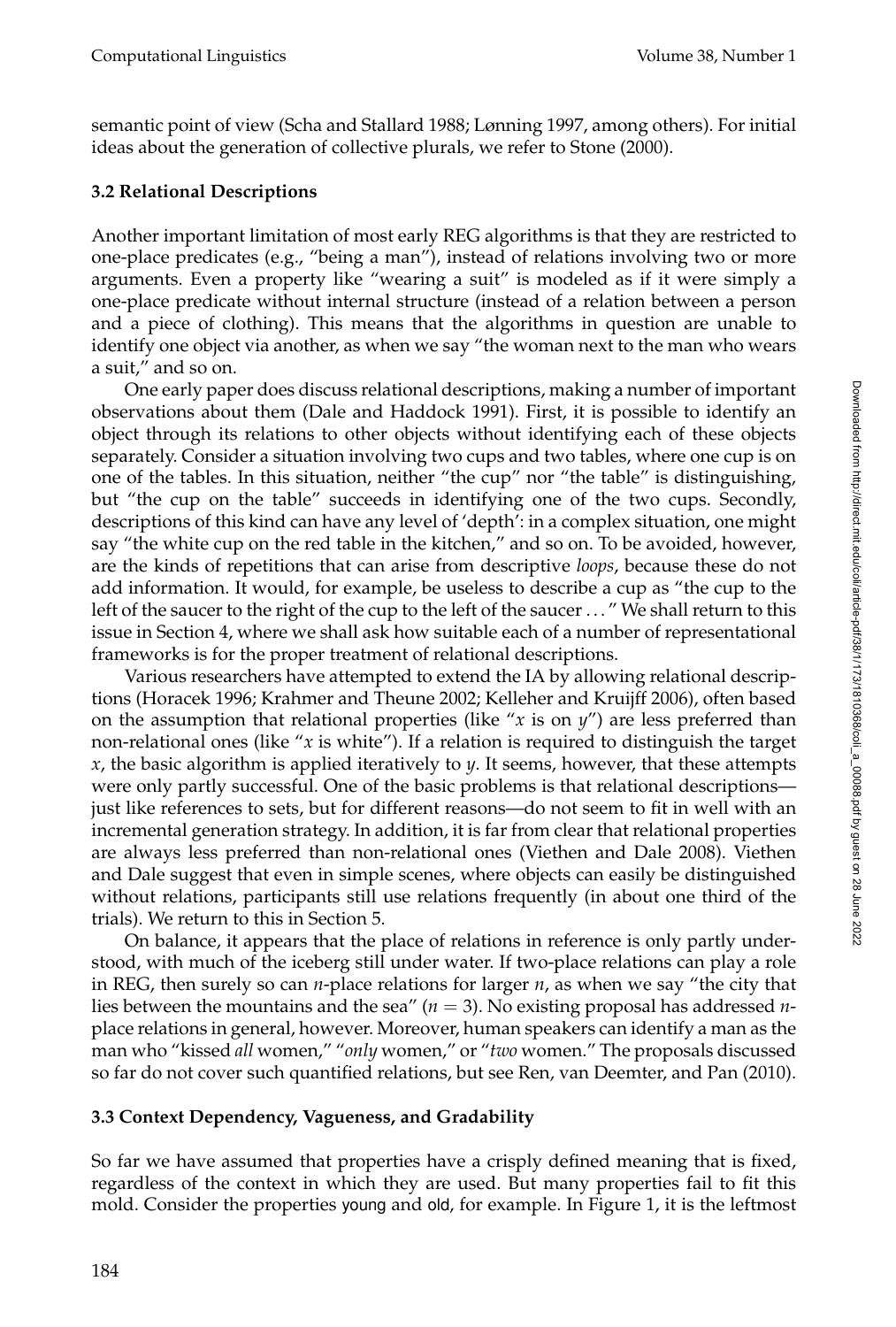male who looks the older of the two. But if we add an old-age pensioner to the scene then suddenly *he* is the most obvious target of expressions like "the older man" or "the old man." Whether a man counts as old or not, in other words, depends on what other people he is compared to: being old is a context-dependent property. The concept of being "on the left" is context-dependent too: Suppose we add five people to the right of the young man in Figure 1; now all three characters originally depicted are suddenly on the left, including the man in the t-shirt who started out on the right.

Concepts like "old" and "left" involve comparisons between objects. Therefore, if the knowledge base changes, the objects' descriptions may change as well. But even if the knowledge base is kept constant, the referent may have to be compared against different objects, depending on the words in the expression. The word "short" in "John is a short basketball player," for example, compares John's height with that of the other basketball players, whereas "John is a short man" compares its referent with all the other men, resulting in different standards for what it means to be short.

"Old" and "short" are not only context dependent but also **gradable**, meaning that you can be more or less of it (older, younger, shorter, taller) (Quirk et al. 1980). Gradable words are extremely frequent, and in many NLG systems they are of great importance, particularly in those that have numerical input, for example, in weather forecasting (Goldberg, Driedger, and Kittredge 1994) or medical decision support (Portet et al. 2009). In addition to being context-dependent, they are also *vague*, in the sense that they allow borderline cases. Some people may be clearly young, others clearly not, but there are borderline cases for whom it is not quite clear whether they were included. Context can help to diminish the problem, but it won't go away: In the expression "short basketball player," the noun gives additional information about the intended height range, but borderline cases still exist.

*Generating Vague References.* REG, as we know it, lets generation start from a Knowledge Base (KB) whose facts do not change as a function of context. This means that context-dependent properties like a person's height need to be stored in the KB in a manner that does not depend on other facts. It is possible to deal with size adjectives in a principled way, by letting one's KB contain a height attribute with numerical values. Our running example can be augmented by giving each of the three people a precise height, for example: height $(d_1) = 170$  cm, height $(d_2) = 180$  cm and height $(d_3) = 180$  cm (here the height of the woman  $d_2$  has been increased for illustrative purposes). Now imagine we want to refer to  $d_3$ . This target can be distinguished by the set of two properties  $\{$ man, height = 180 cm $\}$ . Descriptions of this kind can be produced by means of any of the classic REG algorithms.

Given that type and height identify the referent uniquely, this set of properties can be realized simply as "the man who is 180 cm tall." But other possibilities exist. Given that 180 cm is the greatest height of all men in this KB, the set of properties can be converted into  $\{$ man, height = maximum $\}$ , where the exact height has been pruned away. The new description can be realized as "the tallest man" or simply as "the tall man" (provided the referent's height exceeds a certain minimum value). The algorithm becomes more complicated when *sets* are referred to (because the elements of the target set may not all have the same heights), or when two or more gradable properties are combined (as in "the strong, tall man in the expensive car") (van Deemter 2006).

*Variations and Extensions.* Horacek (2005) integrates vagueness with other types of uncertainty. Horacek could be said to depict an REG algorithm as essentially a gambler who wants to maximize the chance of the referent being identified on the basis of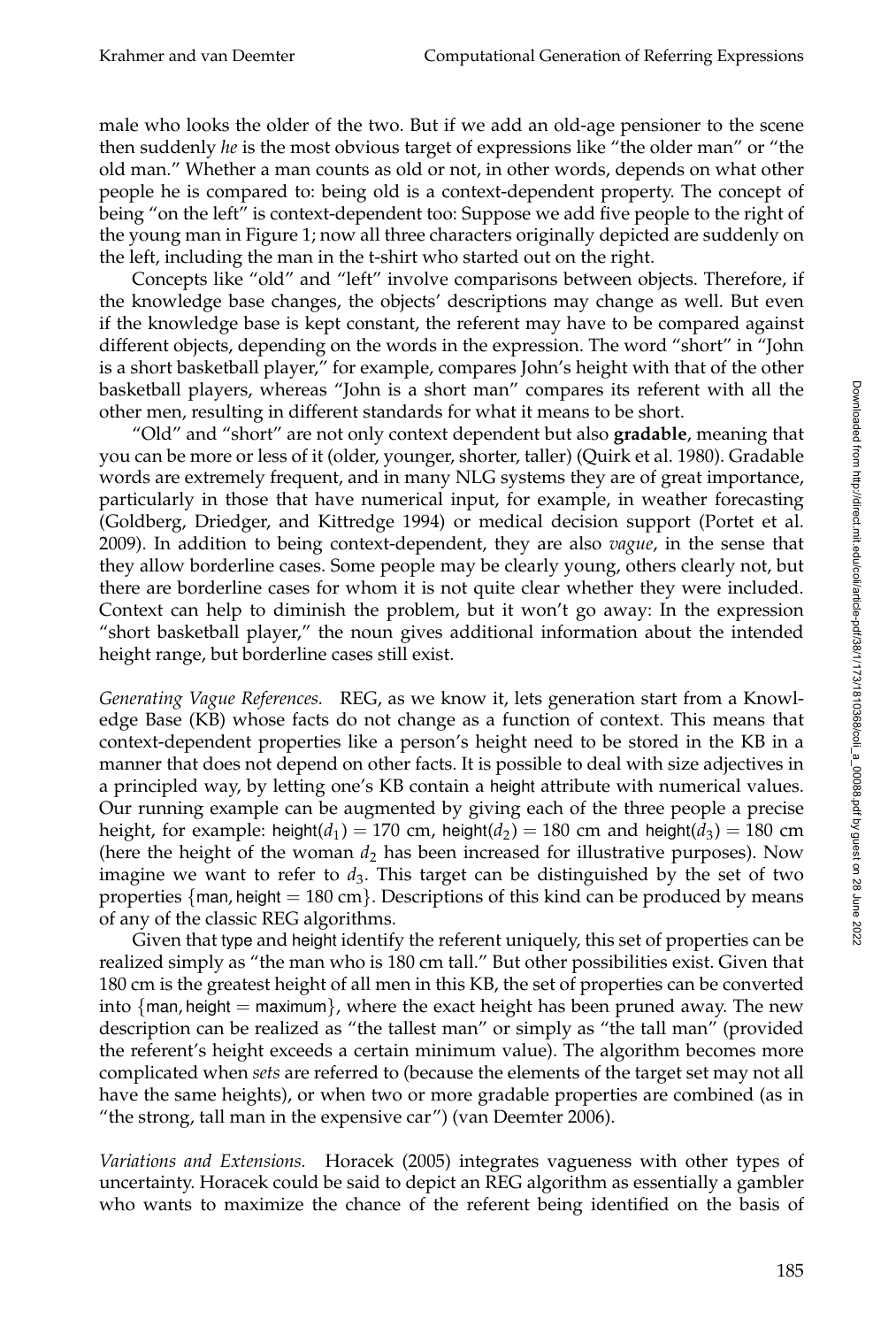the generated expression. Other things being equal, for example, it may be safer to identify a dog as being "owned by John," than as being "tall," because the latter involves borderline cases. A similar approach can be applied to perceptual uncertainty (as when it is uncertain whether the hearer will be able to observe a certain property), or to the uncertainty associated with little-known words (e.g., will the hearer know what a basset hound is?) Quantifying all types of uncertainties could prove problematic in practice, yet by portraying a generator as a gambler, Horacek has highlighted an important aspect of reference generation which had so far been ignored. Crucially, his approach makes the success of a description a matter of degrees.

The idea that referential success is a matter of degrees appears to be confirmed by recent applications of REG to geo-spatial data. Here there tend to arise situations in which it is simply not feasible to produce a referring expression that identifies its target with absolute precision (though good approximations may exist). Once again, the degree of success of a referring expression becomes gradable. Suppose you were asked to describe that area of Scotland where the temperature is expected to fall below zero on a given night, based on some computer forecast of the weather. Even if we assume that this is a well-defined area with crisp boundaries, it is not feasible to identify the area precisely, because listing all the thousands of data points that make up the area separately is hardly an option. Various approximations are possible, including:

- (3) *Roads above 500 meters* will be icy.
- (4) *Roads in the Highlands* will be icy.

Descriptions of this kind are generated by a system for road gritting, where the decision of which roads to treat with salt depends on the description generated by the system (Turner, Sripada, and Reiter 2009): Roads where temperatures are predicted to be icy should be treated with salt; others should not. These two descriptions are arguably only partially successful in singling out the target area. Generally speaking, one can distinguish between false positives and false negatives: The former are roads that are covered by the description but should not be (because the temperature there is not predicted to fall below zero); the latter are icy roads that will be left un-gritted. Turner and colleagues decided that it would be unacceptable to have even one false negative. In other situations, safety (from accidents) and environmental damage (through salt) might be traded off in different ways, for example, by associating a finite *cost* with each false positive and a possibly different cost with each false negative, and choosing the description that is associated with the lowest total cost (van Deemter 2010, pages 253–254). Again, a crucial and difficult part is to come up with the right cost figures.

# **3.4 Degrees of Salience and the Generation of Pronouns**

When we speak about the world around us, we do not pay equal attention to all the objects in it. In a novel, for example, a sentence like "Smiley saw the man approaching" does not mean that Smiley saw the only man: It simply means that Smiley saw the man who is most salient at this stage of the novel. Passonneau (1996) and Jordan (2000) have shown how algorithms such as the IA may produce reasonable referring expressions "in context," by limiting the set of salient objects in some sensible way—for example, to those objects mentioned in the previous utterance. Salience, in these works, was treated as a two-valued, "black-or-white" concept. But perhaps it is more natural to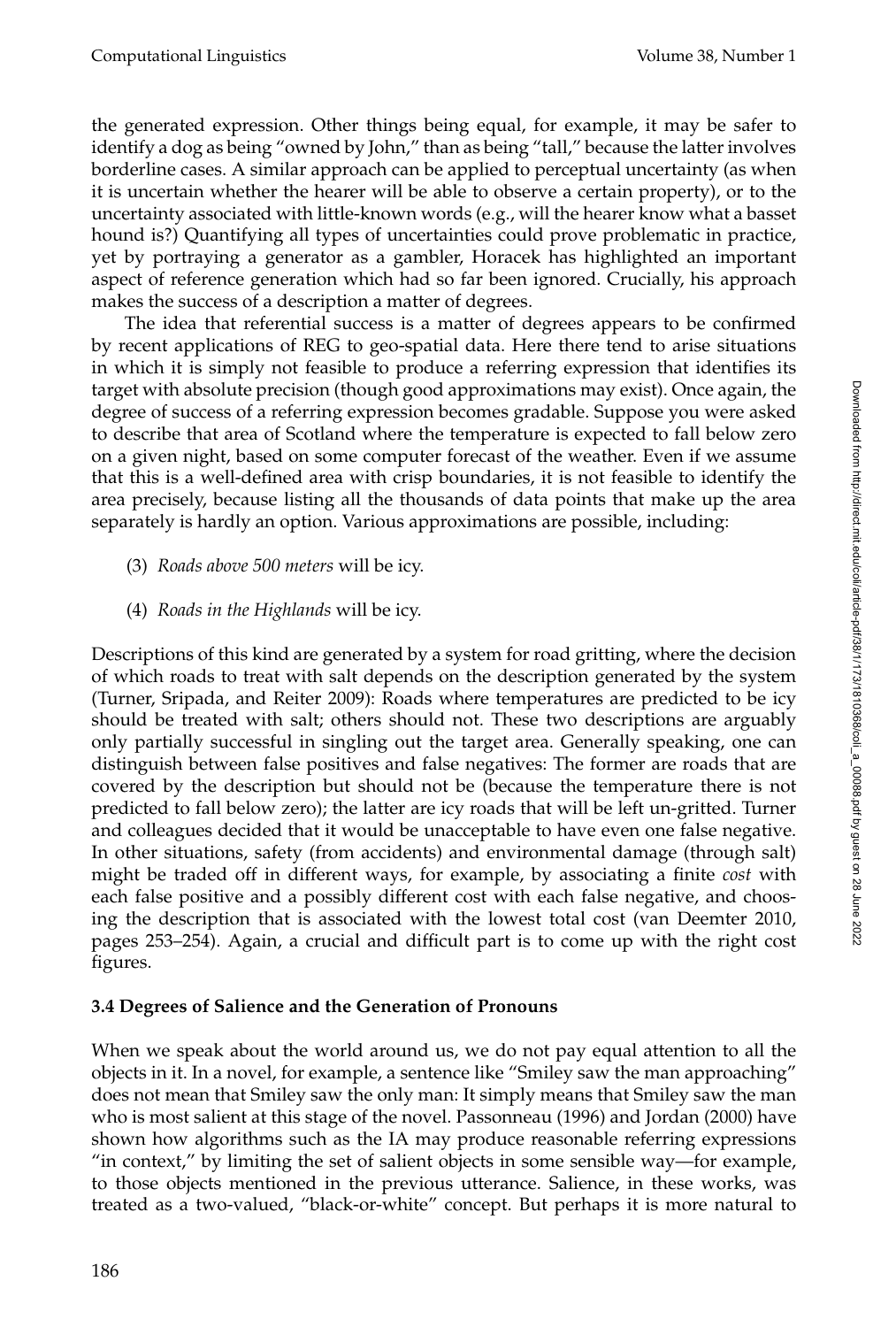think of salience—just like height or age—as coming in degrees. Existing theories of linguistic salience do not merely separate what is salient from what is not. They assign referents to different salience bands, based on factors such as recency of mention and syntactic structure (Gundel, Hedberg, and Zacharski 1993; Hajičová 1993; Grosz, Joshi, and Weinstein 1995).

*Salience and Context-Sensitive REG.* Early REG algorithms (Kronfeld 1990; Dale and Reiter 1995) assumed that salience could be modeled by means of a **focus stack** (Grosz and Sidner 1986): A referring expression is taken to refer to the highest element on the stack that matches its description (see also DeVault, Rich, and Sidner 2004). Krahmer and Theune (2002) argue that the focus stack approach is not flexible enough for context-sensitive generation of descriptions. They propose to assign individual **salience weights** (*sw*s) to the objects in the domain, and to reinterpret referring expressions like "the man" as referring to the currently most salient man. Once such a gradable notion of salience is adopted, we are back in the territory of Section 3.3. One simple way to generate context-sensitive referring expressions is to keep the algorithm of Figure 2 exactly as it is, but to limit the set of distractors to only those domain elements whose salience weight is at least as high as that of the target *r*. Line 3 (Figure 2) becomes:

3'. 
$$
C \leftarrow \{x \mid sw(x) \ge sw(r)\} - \{r\}
$$

To see how this works, consider the knowledge base of Table 1 once again, assuming that  $sw(d_1) = sw(d_2) = 10$ , and  $sw(d_3) = 0$  ( $d_1$  and  $d_2$  are salient, for example, because they were just talked about, and  $d_3$  was not). Suppose we keep the same domain and preference order as before. Now if  $d_1$  is the target, then, according to the new definition  $3'$ ,  $C = \{d_1, d_2\} - \{d_1\} = \{d_2\}$  (i.e.,  $d_2$  is the only distractor which is at least as salient as the target,  $d_1$ ). The algorithm will select  $\langle$ type, man $\rangle$ , which rules out the sole distractor  $d_2$ , leading to a successful reference ("The man"). If, however,  $d_3$  would be the target then  $C = \{d_1, d_2, d_3\} - \{d_3\} = \{d_1, d_2\}$ , and the algorithm would operate as normal, producing a description realizable as "the man in the t-shirt." Krahmer and Theune chose to graft a variant of this idea onto the IA, but application to other algorithms is straightforward.

Krahmer and Theune (2002) compare two theories of computing linguistic salience—one based on the hierarchical focus constraints of Hajičová (1993), the other on the centering constraints of Grosz, Joshi, and Weinstein (1995). They argue that the centering constraints, combined with a gradual decrease in salience of non-mentioned objects (as in the hierarchical focus approach) yields the most natural results. Interestingly, the need to compute salience scores can affect the architecture of the REG module. In Centering Theory, for instance, the salience of a referent is co-determined by the syntactic structure of the sentence in which the reference is realized; it matters whether the reference is in subject, object, or another position. This suggests an architecture in which REG and syntactic realization should be interleaved, a point to which we return subsequently.

*Variations and Extensions.* Once salience of referring expressions is taken into account and they are no longer viewed as de-contextualized descriptions of their referent, a number of questions come up. When, for example, is it appropriate to use a demonstrative ("this man," "that man"), or a pronoun ("he," "she")? As for demonstratives, it has proven remarkably difficult to decide when these should be used, and even harder to choose between the different types of demonstratives (Piwek 2008). Concerning pronouns, Krahmer and Theune suggested that "he" abbreviates "the (most salient)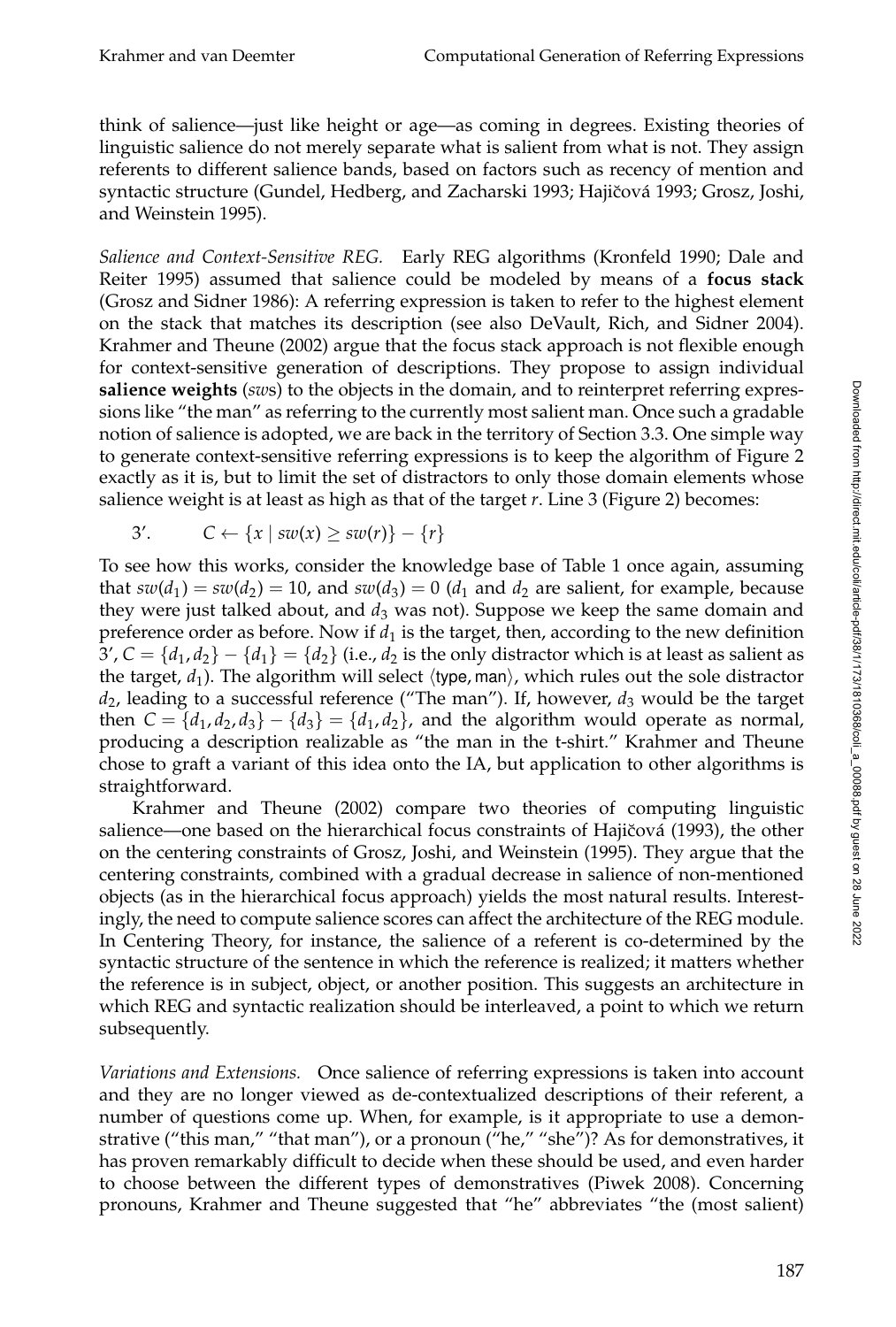man," and "she" "the (most salient) woman." In this way, algorithms for generating distinguishing descriptions might also become algorithms for pronoun generation. Such an approach to pronoun generation is too simple, however, because additional factors are known to determine whether a pronoun is suitable or not (McCoy and Strube 1999; Henschel, Cheng, and Poesio 2000; Callaway and Lester 2002; Kibble and Power 2004). Based on analyses of naturally occurring texts, McCoy and Strube (1999), for example, emphasized the role of topics and discourse structure for pronoun generation, and pointed out that the changes in time scale are a reliable cue for this. In particular, they found that in certain places a definite description was used where a pronoun would have been unambiguous. This happened, for example, when the time frame of the current sentence differed from that of the sentence in which the previous mention occurred, as can be signaled, for example, by a change in tense or a cue-phrase such as "several months ago." Kibble and Power (2004), in an alternative approach, use Centering Theory as their starting point in a constraint-based text generation framework, taking into account constraints such as salience, cohesion, and continuity for the choice of referring expressions.

Many studies on contextual reference take *text* as their starting point (Poesio and Vieira 1998; Belz et al. 2010, among others), unlike the majority of REG research discussed so far, which uses standard knowledge representations of the kind exemplified in Table 1 (or some more sophisticated frameworks, see Section 4). An interesting variant is presented by Siddharthan and Copestake (2004), who set themselves the task of generating a referring expression at a specific point in a discourse, without assuming that a knowledge base (in the normal sense of the word) is available: All their algorithm has to go by is text. For example, a text might start saying "The new president applauded the old president." From this alone, the algorithm has to figure out whether, in the next sentence, it can talk about "the old president" (or some other suitable noun phrase) without risk of misinterpretation by the reader. The authors argue that standard REG methods can achieve reasonable results in such a setting, particularly (as we shall see next) with respect to the handling of lexical ambiguities that arise when a word can denote more than one property. Lexical issues such as these transcend the selection of semantic properties. Clearly, it is time for us to consider matters that lie beyond Content Determination.

Before we do this, however, we would like to mention that differences in salience can also be caused by *nonlinguistic* factors: Some domain objects, for example, may be less salient because they are further removed from the hearer than others. Paraboni, van Deemter, and Masthoff (2007) demonstrated experimentally that such situations may require substantial deviations from existing algorithms to avoid causing unreasonable amounts of work to the reader. To see the idea, consider the way we refer to a (non-salient) address on a map: we probably don't say "Go to house number 3012 in Aberdeen," even if only one house in Aberdeen has that number and this description is thus perfectly distinguishing. It is more likely we say something like "Go to house number 3012 So-and-so Road, in the West End of Aberdeen," adding logically redundant information specifically to aid the hearer's search.

# **3.5 Beyond Content Determination**

In many early REG proposals, Lexical Choice and Surface Realization follow Content Determination, in the style of a pipeline, with most of the actual research focusing predominantly on Content Determination. One might have thought that good results are easy to achieve by sending the output of the Content Determination module to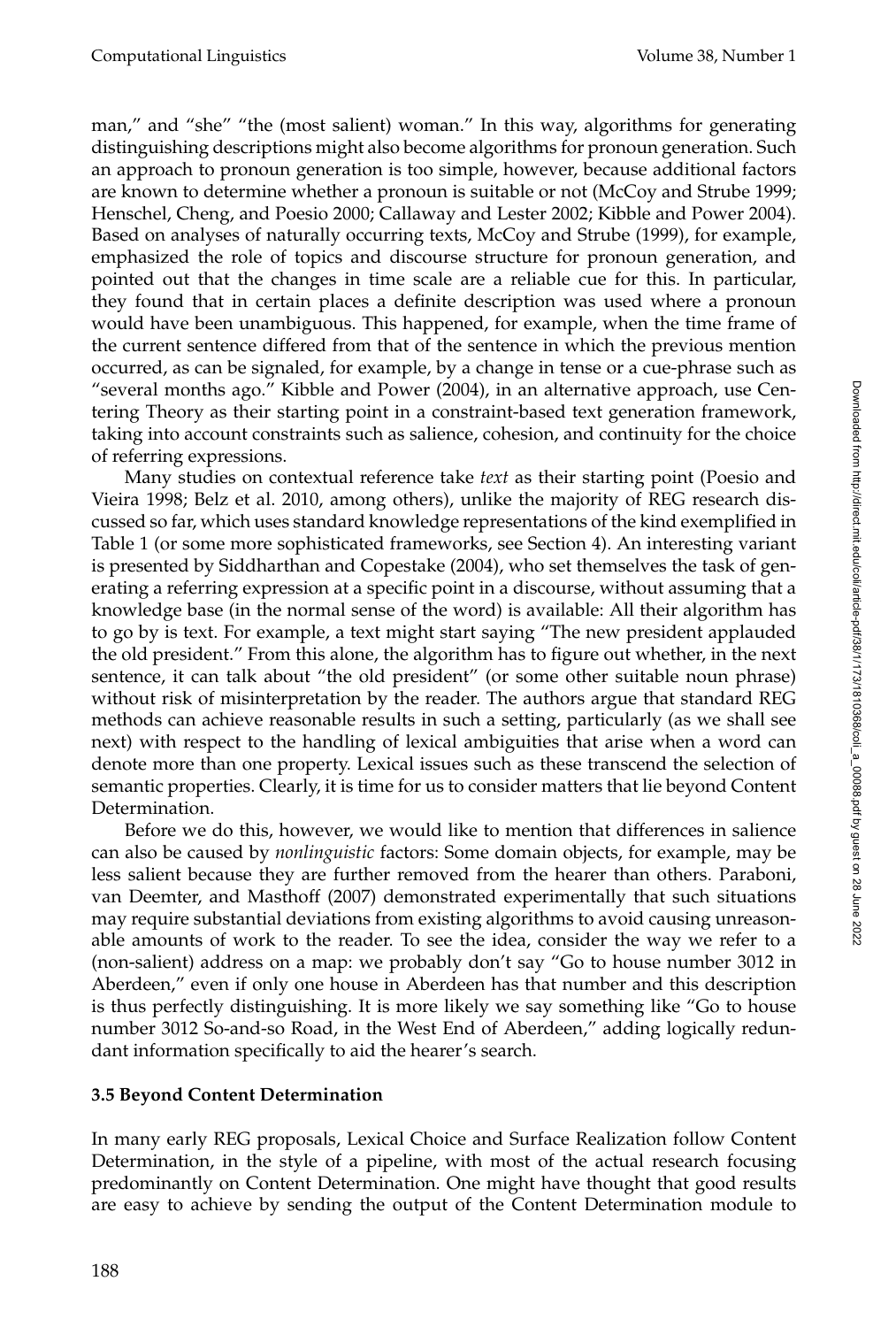a generic realizer (i.e., a program converting meaning representations into natural language). With hindsight, any such expectations must probably count as naive.

Some REG studies have taken a different approach, interleaving Content Determination and Surface Realization (Horacek 1997; Stone and Webber 1998; Krahmer and Theune 2002; Siddharthan and Copestake 2004), running counter to the pipeline architecture (Mellish et al. 2006). In this type of approach, syntactic structures are built up in tandem with semantic descriptions: when  $\langle$ type, man $\rangle$  has been added to the semantic description, a partial syntactic tree is constructed for a noun phrase, whose head noun is *man*. As more properties are added to the semantic description, appropriate modifiers are slotted into the syntax tree; finally, the noun phrase is completed by choosing an appropriate determiner.

Even in these interleaved architectures, it is often assumed that there is a one-to-one correspondence between properties and words; but often a property can be expressed by different words, one of which may be more suitable than the other—for example, because it is unambiguous whereas the other is not (Siddharthan and Copestake 2004). One president may be "old" in the sense of *former*, whereas another is "old" in the sense of *aged*, in which case "the old president" can become ambiguous between the two people. To deal with the choice between "old" and "former," Siddharthan and Copestake propose to look at discriminatory power, the idea being that in this case "former" rules out more distractors than "old" (both presidents are old). One wonders, however, to what extent readers interpret ambiguous words "charitably": Suppose *two* presidents are aged, while only *one* is the former president. In this situation, "the old president" seems clear enough, because only one of its two interpretations justifies the definite article (namely the one where "old" is to be understood as "former"). Clearly, people's processing of ambiguous expressions is an area where there is still much to explore.

If we turn away from Siddharthan and Copestake's set-up, and return to the situation where generation starts from a non-textual knowledge base, similar problems with ambiguities may arise. In fact, the problem is not confined to Lexical Choice: Ambiguities can arise during Surface Realization as well. To see this, suppose Content Determination has selected the properties man and with telescope to refer to a person, and the result after Surface Realization and Lexical Choice is "John saw *the man with the telescope*"; then, once again, the clarity of the semantic description can be compromised by putting the description in a larger context, causing an attachment ambiguity, which may sometimes leave it unclear what man is the intended referent of the description. The generator can save the day by choosing a different realization, generating "John saw *the man who holds the telescope*" instead. Similar ambiguities occur in conjoined references to plurals, as in "the old men and women," where "old" may or may not pertain to the women. These issues have been studied in some detail as part of a systematic study of the ambiguities that arise in coordinated phrases of the form "the Adjective Noun and Noun," asking when such phrases give rise to actual comprehension problems, and when they should be avoided by a generator (Chantree et al. 2005; Khan, van Deemter, and Ritchie 2008).

When the generated referring expressions are realized in a medium richer than plain text, for instance, in the context of a virtual character (Gratch et al. 2002), another set of issues comes into play. It needs to be decided, then, which words should be emphasized in speech, possibly in combination with visual cues such as eyebrow movements and other gestures. Doing full justice to the expanding literature on multimodal reference is beyond the scope of this survey, but a few pointers may be useful. Various early studies looked at multimodal reference (Lester et al. 1999). One account, where pointing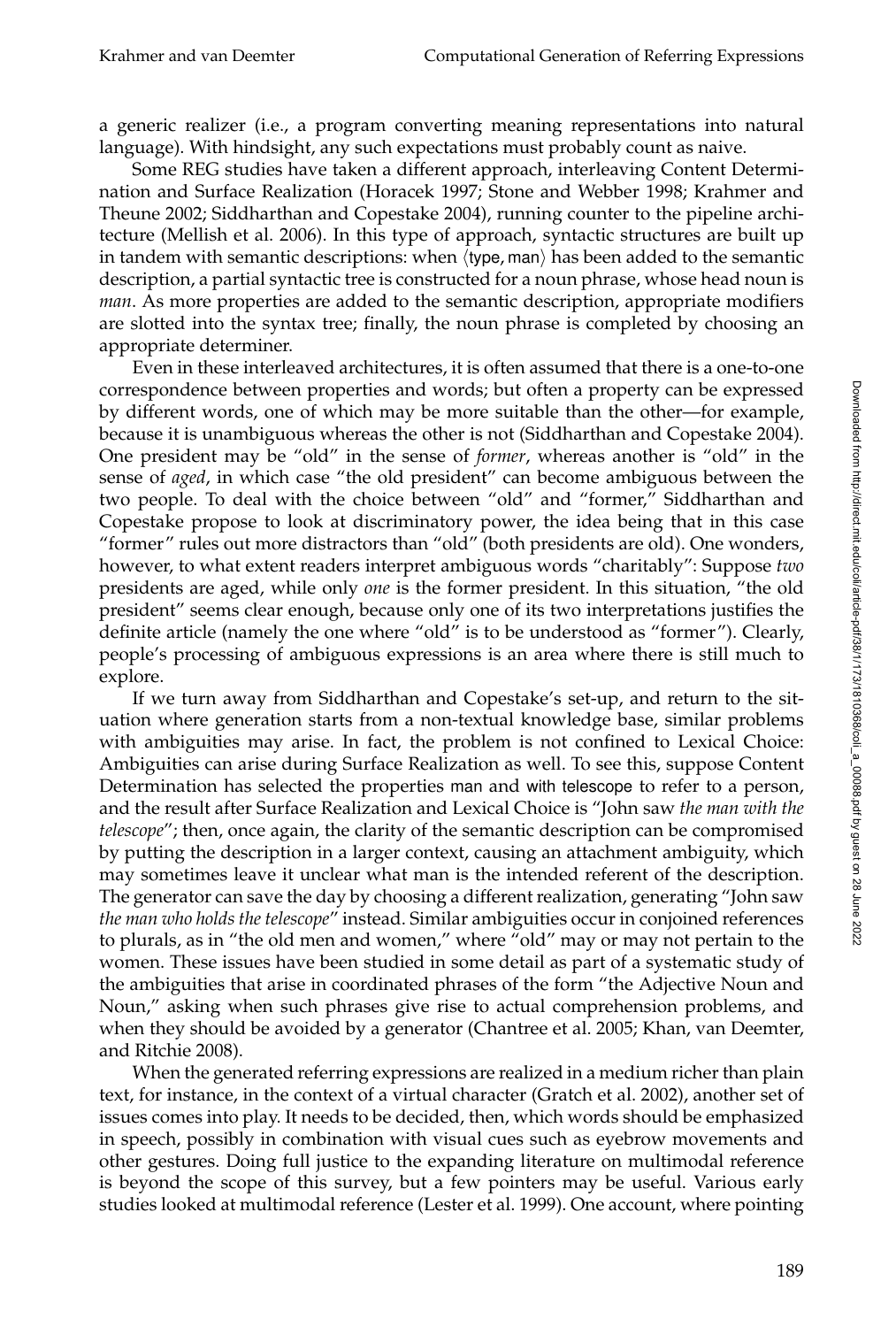gestures directly enter the Content Determination module of REG, is presented by van der Sluis and Krahmer (2007), who focus on the trade-off between gestures and words. Kopp, Bergmann, and Wachsmuth (2008) are more ambitious, modeling different kinds of pointing gestures and integrating their approach with the generation strategy of Stone et al. (2003).

# **3.6 Discussion**

Early REG research made a number of simplifying assumptions, and as a result the early REG algorithms could only generate a limited variety of referring expressions. When researchers started lifting some of these assumptions, this resulted in REG algorithms with an expanded repertoire, being able to generate, for instance, plural and relational descriptions. This move created a number of new challenges, however. For instance, the number of ways in which one can refer to a set of target objects increases, so choosing a good referring expression is more difficult as well. Should we prefer, for example, "the men *not* wearing an overcoat," "the young man *and* the old man," or "the men *left of* the woman"? In addition, from a search perspective, the various proposals result in a larger search space, making computational issues more pressing. For some of the extensions (e.g., where Boolean combinations of properties are concerned), the complexity of the resulting algorithm is substantially higher than that of the base IA. Moreover, researchers have often zoomed in on one extension of the IA, developing a new version which lifts one particular limitation. Combining all the different extensions into one algorithm which is capable of, say, generating references to salient sets of objects, using negations and relations and possibly vague properties, is a non-trivial enterprise. To give just one example, consider what happens when we combine salience with (other) gradable properties (cf. Sections 3.4 and 3.3). Should "the old man" be interpreted as "the oldest of the men that are sufficiently salient" or "the most salient of the men that are sufficiently old"? Expressions that combine gradable properties can easily become unclear, and determining when such combinations are nevertheless acceptable is an interesting challenge.

Some simplifying assumptions have only just begun to be lifted, through extensions that are only in their infancy, particularly in terms of their empirical validation. Other simplifying assumptions are still in place. For instance, there is a dearth of work that addresses functions of referring expressions other than mere identification. Similarly, even recent proposals tend to assume that it is unproblematic to determine what information is shared between speaker and hearer. We return to these issues in Section 6.

# **4. REG Frameworks**

Most early REG algorithms represent knowledge in a very basic way, specifically designed for REG. This may have been justified at the time, but years of research in Knowledge Representation (KR) suggest that such a carefree attitude towards the modeling of knowledge may not be wise in the long run. For example, when wellestablished KR frameworks are used, it may become possible to *re-use* existing algorithms for these frameworks, which have often been optimized for speed, and whose computational properties are well understood. Depending on the choice of framework, many other advantages can ensue. Because research that couples REG with KR is relatively new, and technical properties of the frameworks themselves can be easily found elsewhere, we shall be comparatively brief. For each framework, we focus on three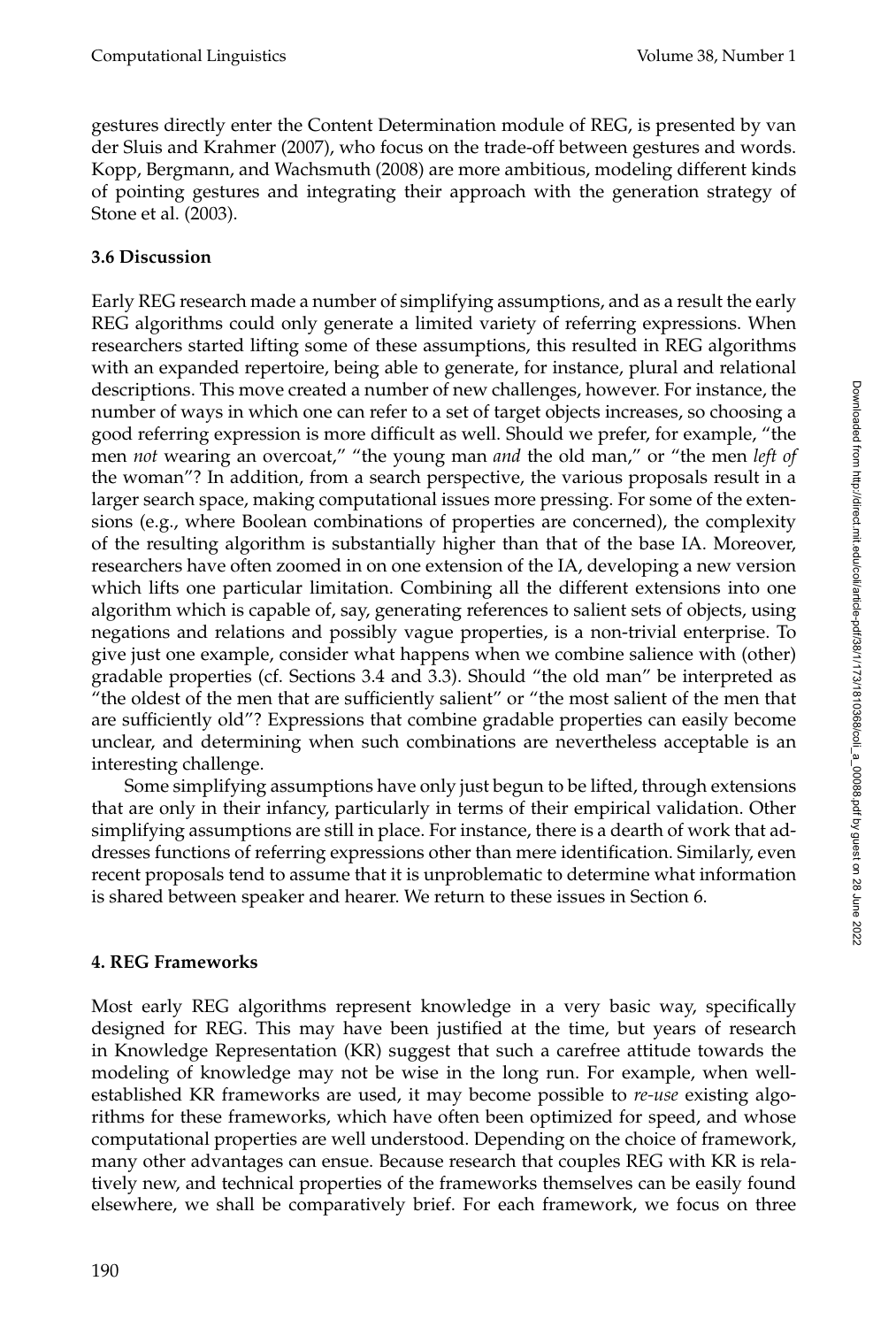questions: (a) How is domain information represented? (b) How is the semantic content of a referring expression represented? and (c) How can distinguishing descriptions be found?

# **4.1 REG Using Graph Search**

One of the first attempts to link REG with a more generic mathematical formalism was the proposal by Krahmer, van Erk, and Verleg (2003), who used labeled directed graphs for this purpose. In this approach, objects are represented as the nodes (vertices) in a graph, and the properties of and relations between these objects are represented as edges connecting the nodes. Figure 4 shows a graph representation of our example domain. One-place relations (i.e., properties) such as man are modeled as loops (edges beginning and ending in the same node), whereas two-place relations such as left of are modeled as edges between different nodes.

Two kinds of graphs play a role: a scene graph representing the knowledge base, and referring graphs representing the content of referring expressions. The problem of finding a distinguishing referring expression can now be defined as a comparison between graphs. More specifically, it is a graph search problem: Given a target object (i.e., a node in the scene graph), look for a distinguishing referring graph that is a subgraph of the scene graph and uniquely characterizes the target. Intuitively, such a distinguishing graph can be "placed over" the target node with its associated edges, and not over any other node in the scene graph. The informal notion of one graph being "placed over" another corresponds with a subgraph isomorphism (Read and Corneil 1977). Figure 5 shows a number of referring graphs which can be placed over our target object *d*1. The leftmost, which could be realized as "the man," fails to distinguish our target, because it can be "placed over" the scene graph in two different ways (over nodes 1 and 3).

Krahmer, van Erk, and Verleg (2003) use cost functions to guide the search process and to give preference to some solutions over others. They assume that these cost functions are monotonic, so extending a graph can never make it cheaper. Graphs are compatible with many different search algorithms, but Krahmer et al. employ a simple branch and bound algorithm for finding the cheapest distinguishing graph for a given target object. The algorithm starts from the graph containing only the node representing the target object and recursively tries to extend this graph by adding adjacent edges: edges starting from the target, or in any of the other vertices added later on to the



#### **Figure 4**

Representation of our example scene in Figure 1 as a labeled directed graph.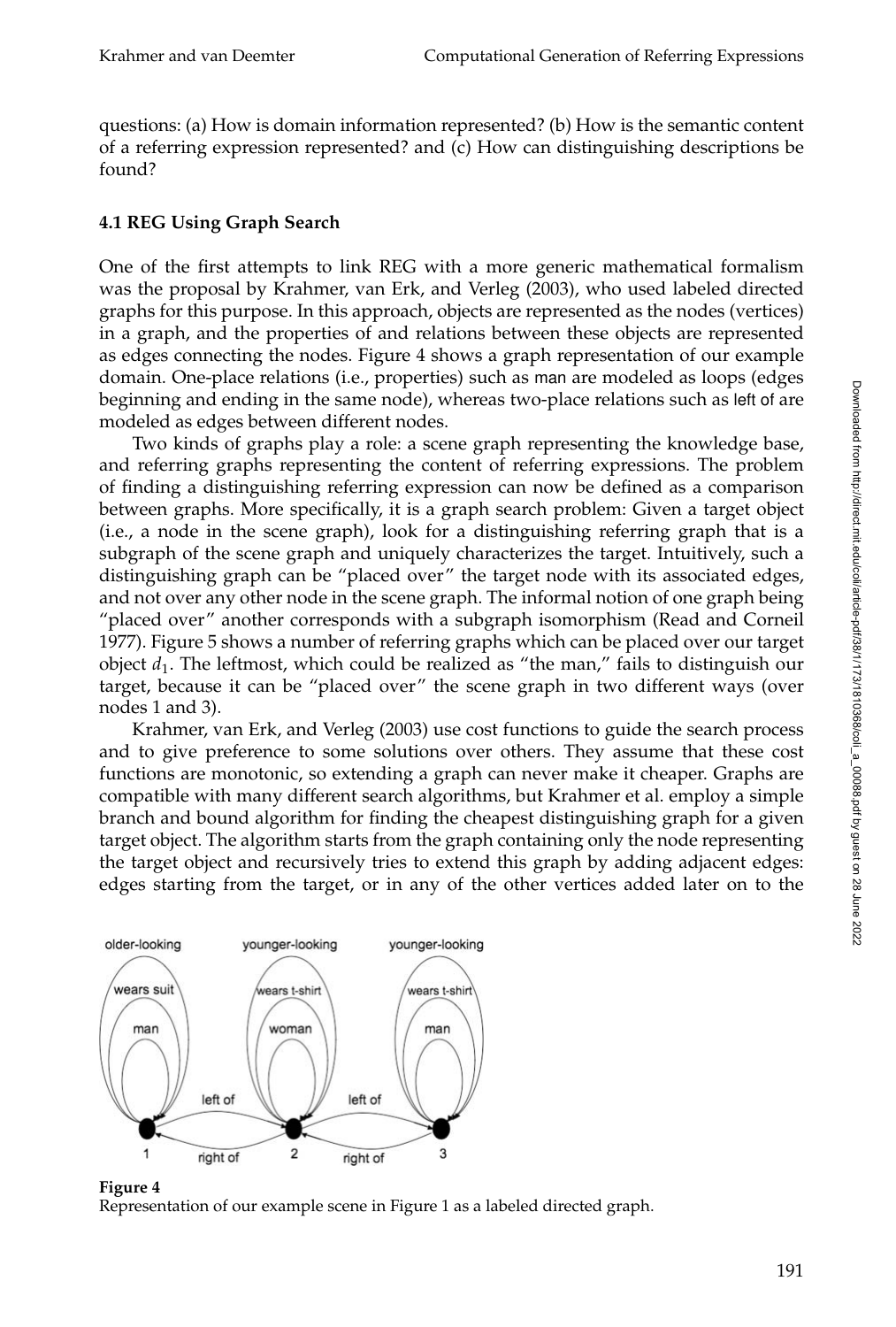

**Figure 5** Some referring graphs for target *d*<sub>1</sub>.

referring graph under construction. For each referring graph, the algorithm checks which objects in the scene graph it may refer to, other than the target; these are the distractors. As soon as this set is empty, a distinguishing referring graph has been found. At this point, only alternatives that are cheaper than this best solution found so far need to be inspected. In the end, the algorithm returns the cheapest distinguishing graph which refers to the target, if one exists; otherwise it returns the empty graph.

One way to define the cost function would be to assign each edge a cost of one point. Then the algorithm will output the smallest graph that distinguishes a target (if one exists), just as the Full Brevity algorithm would. Alternatively, one could assign costs in accordance with the list of preferred attributes in the IA, making more preferred properties cheaper than less preferred ones. A third possibility is to compute the costs of an edge  $e$  in terms of the probability  $P(e)$  that  $e$  occurs in a distinguishing description (which can be estimated by counting occurrences in a corpus), making frequent properties cheap and rare ones expensive:

$$
cost(e) = -\log_2(P(e))
$$

Experiments with stochastic cost functions have shown that these enable the graphbased algorithm to capture a lot of the flexibility of human references (Krahmer et al. 2008; Viethen et al. 2008).

In the graph-based perspective, relations are treated in the same way as individual properties, and there is no risk of running into infinite loops ("the cup to the left of the saucer to the right of the cup . . . "). Unlike Dale and Haddock (1991) and Kelleher and Kruijff (2006), no special measures are required, because a relational edge is either included in a referring graph or not: including it twice is not possible. Van Deemter and Krahmer (2007) show that many of the proposals discussed in Section 3 can be recast in terms of graphs. They argue, however, that the graph-based approach is ill-suited for representing disjunctive information. Here, the fact that directed graphs are not a fully fledged KR formalism makes itself felt. Whenever an REG algorithm needs to reason with complex information, heavier machinery is required.

# **4.2 REG Using Constraint Satisfaction**

Constraint satisfaction is a computational paradigm that allows efficient solving of NP– hard combinatoric problems such as scheduling (van Hentenryck 1989). It is among the earliest frameworks proposed for REG (Dale and Haddock 1991), but in later years, this approach has seldom been emphasized—with a few notable exceptions, such as Stone and Webber (1998)—until Gardent (2002) showed how constraint programming can be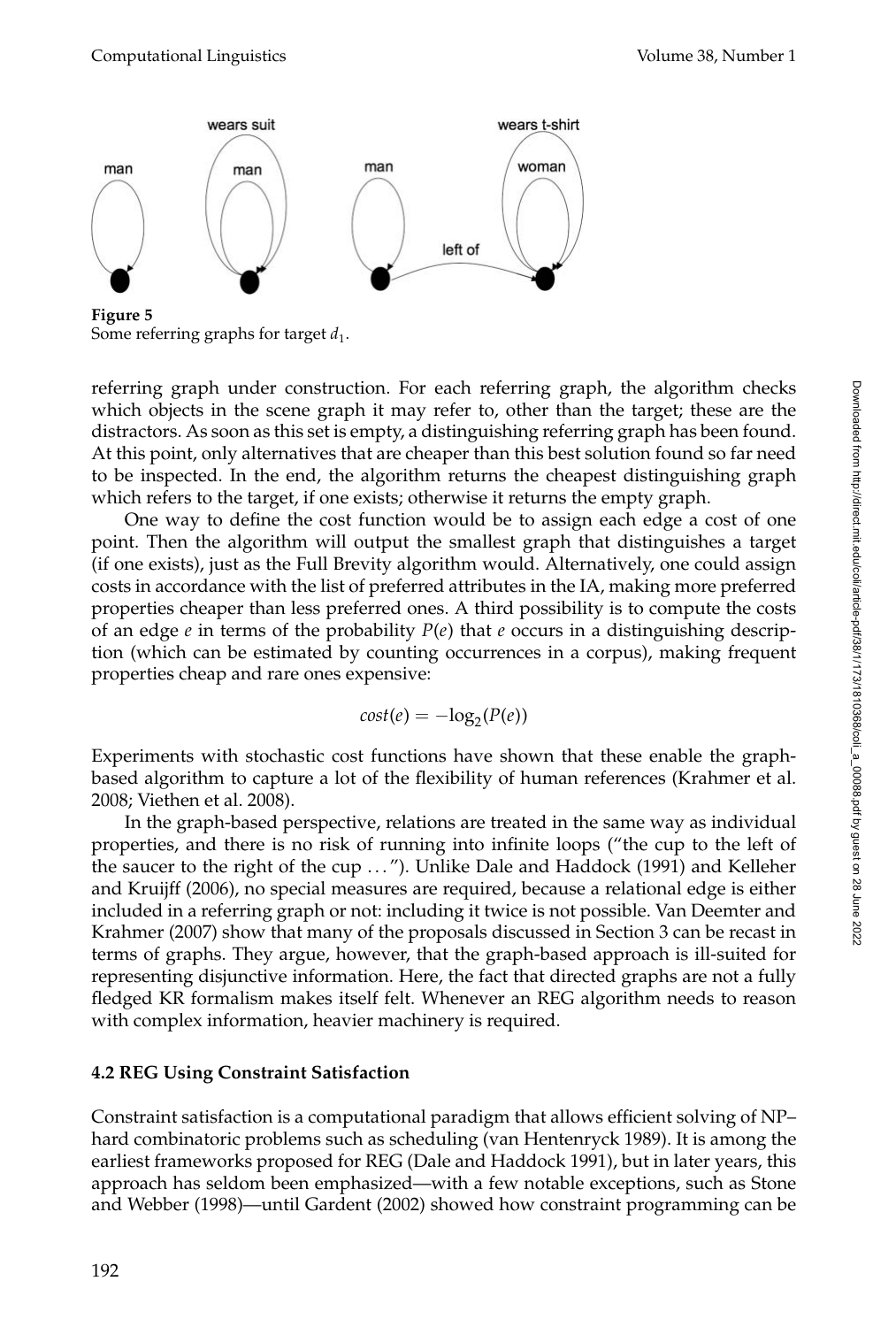used to generate expressions that refer to sets. She proposed to represent a description *L* for a target set *S* as a pair of set variables:

$$
L_S = \langle P_S^+, P_S^- \rangle,
$$

where one variable  $(P_S^+)$  ranges over sets of properties that are *true* of the elements in *S* and the other  $(P_{\overline{S}})$  over properties that are *false* of the elements in *S*. The challenge taken care of by existing constraint solving programs—is to find suitable values (i.e., sets of properties) for these variables. To be "suitable," values need to fulfil a number of REG-style constraints:

- 1. All the properties in  $P_S^+$  are true of all elements in *S*.
- 2. All the properties in  $P_S^-$  are false of all elements in *S*.
- 3. For each distractor *d* there is a property in  $P_S^+$  which is false of *d*, or there is a property in  $P_S^-$  which is true of *d*.

The third clause says that every distractor is ruled out by either a positive property (i.e., a property in *P*<sup>+</sup> *<sup>S</sup>* ) or a negative property (i.e., a property in *P*<sup>−</sup> *<sup>S</sup>* ), or both. An example of a distinguishing description for the singleton target set {*d*1} in our example scene would be  $\langle \{\text{man}\}\rangle$ ,  $\{\text{right}\}\rangle$ , because  $d_1$  is the only object in the domain who is both a man and not on the right. The approach can be adapted to accommodate disjunctive properties to enable reference to sets (Gardent 2002).

Constraint satisfaction is compatible with a variety of search strategies (Kumar 1992). Gardent opts for a "propagate-and-distribute" strategy, which means that solutions are searched for in increasing size, first looking for single properties, next for combinations of two properties, and so forth. This amounts to the Full Brevity search strategy, of course. Accordingly, Gardent's algorithm yields a minimal distinguishing description for a target, provided one exists. Given the empirical questions associated with Full Brevity, it may well be worthwhile to explore alternative search strategies.

The constraint approach allows an elegant separation between the specification of the REG problem and its implementation. Moreover, the handling of relations is straightforwardly applicable to relations with arbitrary numbers of arguments. Gardent's approach does not run into the aforementioned problems with infinite loops, because a set of properties (being a set) cannot contain duplicates. Yet, like the labeled graphs, the approach proposed by Gardent has significant limitations, which stem from the fact that it does not rest on a fully developed KR system. General axioms cannot be expressed, and hence cannot play a role in logical deduction. We are forced to re-visit the question of what is the best way for REG to represent and reason with knowledge.

# **4.3 REG Using Modern Knowledge Representation**

To find out what is missing, let us see what happens when domains scale up. Consider a furniture domain, and suppose every chair is in a room, that every room is in an apartment, and every apartment in a house. Listing all relevant relations between individual objects separately ("chair *a* is in room *b*," "room *b* is in apartment *c*," "chair *a* is in apartment *c*," "apartment *c* is in house *d*") is onerous, error prone, spaceconsuming, and messy. Modern KR systems solve this problem by employing axioms (e.g., expressing transitivity of the "in" relation; if *x* is in *y*, and *y* is in *z*, then *x* is in *z*).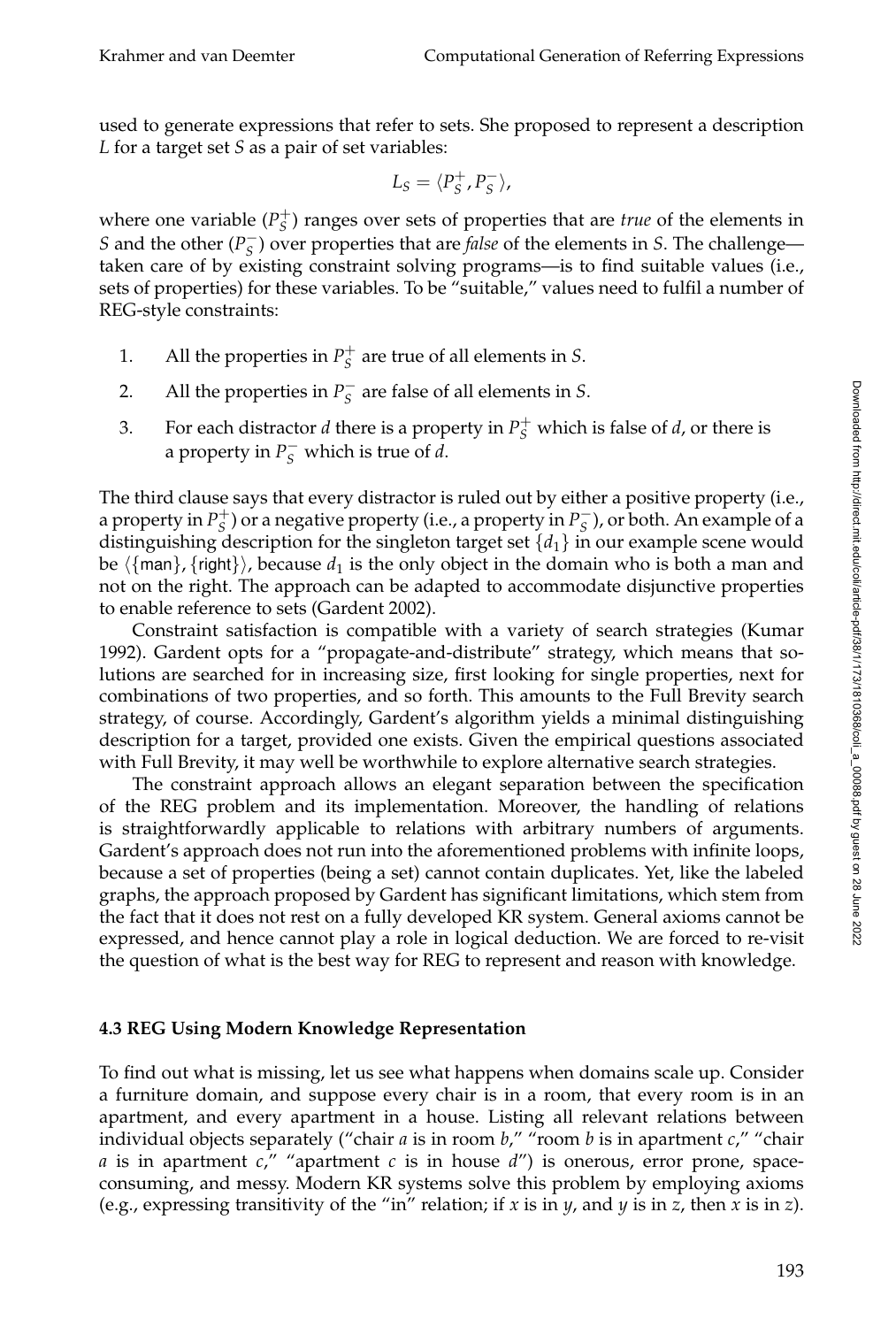Logical inference allows the KR system to derive implicit information. For example, from "chair  $a$  is in room  $b$ ," "room  $b$  is in apartment  $c$ ," and "apartment  $c$  is in house *d*," the transitivity of "in" allows us to infer that "chair *a* is in house *d*". This combination of basic facts and general axioms allows a succinct and insightful representation of facts.

Modern KR comes in different flavors. Recently, two different KR frameworks have been linked with REG, one based on Conceptual Graphs (Croitoru and van Deemter 2007), the other on Description Logics (Gardent and Striegnitz 2007; Areces, Koller, and Striegnitz 2008). The first have their origin in Sowa (1984) and were greatly enhanced by Baget and Mugnier (2002). The latter grew out of work on KL-ONE (Brachman and Schmolze 1985) and became even more prominent in the wider world of computing when they came to be linked with the ontology language OWL, which underpins current work on the semantic Web (Baader et al. 2003). Both formalisms represent attempts to carve out computationally tractable fragments of First-Order Predicate Logic for defining and reasoning about concepts, and are closely related (Kerdiles 2001). For reasons of space, we focus on Description Logic.

The basic idea is that a referring expression can be modeled as a formula of Description Logic, and that REG can be viewed as the problem of finding a particular kind of formula, namely, one that denotes (i.e., refers to) the target set of individuals. Let us revisit our example domain, casting it as a logical model *M*, as follows:  $M = \langle D, ||.|| \rangle$ , where *D* (the domain) is a finite set  $\{d_1, d_2, d_3\}$  and  $\|.\|$  is an interpretation function which gives the denotation of the relevant predicates (thus:  $\|\text{man}\| = \{d_1, d_3\}$ ,  $\|\text{left-off}\| =$  $\{\langle d_1, d_2 \rangle, \langle d_2, d_3 \rangle\}$  etc.). Now the REG task can be formalized as: Given a model M and a target set  $S \subseteq D$ , look for a Description Logic formula  $\varphi$  such that  $\|\varphi\| = S$ . The following three expressions are the Description Logic counterparts of the referring graphs in Figure 5:

- (a) man
- (b) man  $\sqcap$  wears suit
- (c) man  $\Box \exists$  left-of. (woman  $\Box$  wears t-shirt)

The first, (a), would not be distinguishing for  $d_1$  (because its denotation includes  $d_3$ ), but (b) and (c) would. Note that  $\Box$  represents the conjunction of properties, and  $\exists$ represents existential restriction. Negations can be added straightforwardly, as in man  $\Box$   $\lnot$  wears suit, which denotes  $d_3$ .

Areces, Koller, and Striegnitz (2008) search for referring expressions in a somewhat non-standard way. In particular, their algorithm does not start with one particular target referent: It simply attempts to find the different sets that can be referred to. They start from the observation that REG can be reduced to computing the similarity set of each domain object. The similarity set of an individual *x* is the set of those individuals that have all the properties that *x* has. Areces et al. present an algorithm, based on a proposal by Hopcroft (1971), which computes the similarity sets, along with a Description Logic formula associated with each set. The algorithm starts by partitioning the domain using atomic concepts such as man and woman, which splits the domain in two subsets  $\{\{d_1, d_3\}\}\$ and  $\{d_2\}$  respectively). At the next stage, finer partitions are made by making use of concepts of the form ∃*R*.*AtomicConcept* (e.g., men left of a woman), and so on, always using concepts established during one phase to construct more complex concepts during the next. All objects are considered in parallel, so there is no risk of infinite loops. Control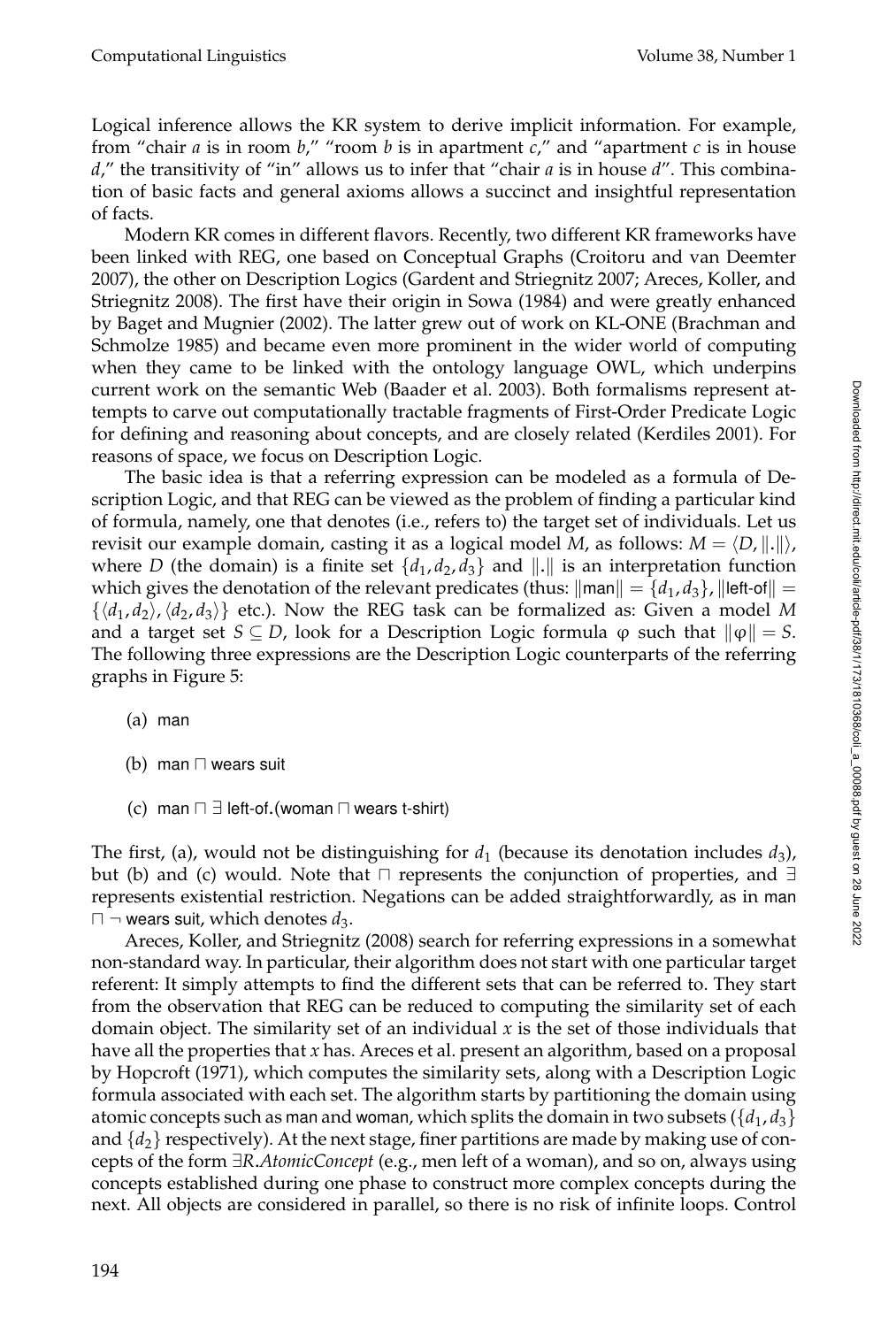over the output formulae is achieved by specifying an incremental preference order over possible expressions, but alternative control strategies could have been chosen.

#### **4.4 Discussion**

Even though the role of KR frameworks for REG has received a fair bit of attention in recent years, one can argue that this constitutes just the first steps of a longer journey. The question of which KR framework suits REG best, for example, is still open; which framework has the best coverage, which allows all useful descriptions to be expressed? Moreover, can referring expressions be found quickly in a given framework, and is it feasible to convert these representations into adequate linguistic realizations? Given the wealth of possibilities offered by these frameworks, it is remarkable that much of their potential is often left unused. In Areces, Koller, and Striegnitz's (2008) proposal, for example, generic axioms do not play a role, nor does logical inference. Ren, van Deemter, and Pan (2010) sketch how REG can benefit if the full power of KR is brought to bear, using Description Logic as an example. They show how generic axioms can be exploited, as in the example of the furniture domain, where a simple transitivity axiom allows a more succinct and insightful representation of knowledge. Similarly, *incomplete* information can be used, as when we know that someone is either Dutch or Belgian, without knowing which of the two. Finally, by making use of more expressive fragments of Description Logic, it becomes possible to identify objects that previous REG algorithms were unable to identify, as when we say "the man who owns three dogs," or "the man who only kisses women," referring expressions that were typically not considered by previous REG algorithms.

Extensions of this kind raise new empirical questions, as well. It is an open question, for instance, when human speakers would be inclined to use such complex descriptions. These problems existed even in the days of the classic REG algorithms (when it was already possible to generate lengthy descriptions) but they have become more acute now that it is possible to generate *structurally* complex expressions as well. There is a clear need for empirical work here, which might teach us how the power of these formalisms ought to be constrained.

#### **5. Evaluating REG**

Pre-2000 REG research gave little or no attention to the empirical evaluation of algorithms. More recently, however, REG evaluation studies have started to be carried out more and more often. It appears that most of these were predicated on the assumption (debated in Section 7) that REG algorithms should try to generate expressions that are optimally similar to those produced by human speakers or writers, even though importantly—this assumption was seldom made explicit. The dominant method at the moment is, accordingly, to measure the similarity between generated expressions and those in a suitable corpus of referring expressions. REG came late to corpus-based evaluation (compared to other parts of computational linguistics) because suitable data sets are hard to come by. In this section, we discuss what criteria a data set should meet to make it suitable for REG evaluation, and we survey which collections are currently available. In addition, we discuss how one is to determine the performance of an REG algorithm on a given data set. We shall see that although much work has been done in recent years, there are still significant open questions, particularly regarding the relation between automatic metrics and human judgments.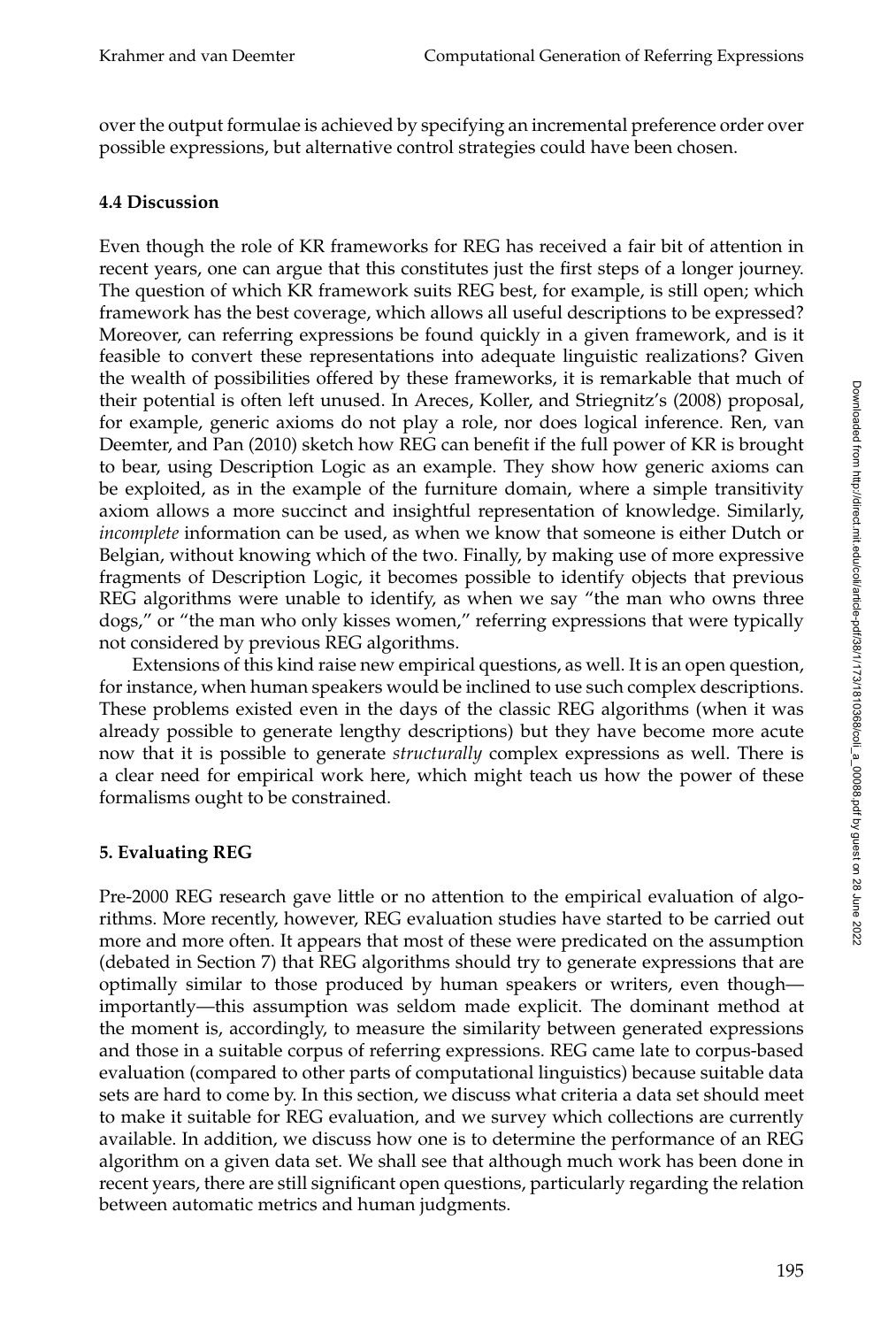# **5.1 Corpora for REG Evaluation**

Text corpora are full of referring expressions. For evaluating the *realization* of referring expressions, such corpora are very suitable, and various researchers have used them, for instance, to evaluate algorithms for modifier orderings (Shaw and Hatzivassiloglou 1999; Malouf 2000; Mitchell 2009). Text corpora are also important for the study of anaphoric links between referring expressions. The texts that make up the GNOME corpus (Poesio et al. 2004), for instance, contain descriptions of museum objects and medical patient information leaflets, with each of the two subcorpora containing some 6,000 NPs. Much information is marked up, including anaphoric links. Yet, text corpora of this kind are of limited value for evaluating the content selection part of REG algorithms. For that, one needs a corpus that is fully "semantically transparent" (van Deemter, van der Sluis, and Gatt 2006): A corpus that contains the actual properties of all domain objects as well as the properties that were selected for inclusion in a given reference to the target. Text corpora such as GNOME do not meet this requirement, and it is often difficult or impossible to add all necessary information, because of the size and complexity of the relevant domains. For this reason, data sets for content selection evaluation are typically collected via experiments with human participants in simple and controlled settings. Broadly speaking, two kinds of experimental corpora can be distinguished: corpora specifically collected with reference in mind, and corpora collected wholly or partly for other purposes but which have nevertheless been analyzed for the referring expressions in them. We will briefly sketch some corpora of the latter kind, after which we shall discuss the former in more detail.

*General-Purpose Corpora*. One way to elicit "natural" references is to let participants perform a task for which they need to refer to objects. An example is the corpus of so-called *pear stories* of Chafe (1980), in which people were asked to describe a movie about a man harvesting pears, in a fluent narrative. The resulting narratives featured such sequences as "And he fills his thing with pears, and comes down and there's a basket he puts them in.... And then a boy comes by, on a bicycle, the man is in the tree, and the boy gets off his bicycle ...," where a limited set of individuals come up several times. The referring expressions in a subset of these stories were analyzed by Passonneau (1996), who asked how the form of the re-descriptions (such as "he," "them," and "the man") in these narratives might best be predicted, comparing "informational" considerations (which form the core of most algorithms in the tradition started by Dale and Reiter, as we have seen) with considerations based on Centering Theory (Grosz, Joshi, and Weinstein 1995). Passonneau, who tested her rules on 319 noun phrases, found support for an integrated model, where centering constraints take precedence over informational considerations.

The well-known Map Task corpus (Anderson et al. 1991) is another example of a corpus in which reference plays an important role. It consists of dialogues between two participants; both have maps with landmarks indicated, but only one (the instruction giver) has a route on the map and he or she instructs the other (the follower) about this particular route. Referring expressions are routinely produced in this task to refer to the landmarks on the maps ("the cliff"). Participants use these not only for identification purposes but also, for instance, to verify whether they understood their dialogue partner correctly. In the original Map Task corpus, the landmarks were labeled with proper names ("cliff"), making them less suitable for studying content determination. To facilitate the study of reference, the iMap corpus was created (Guhe and Bard 2008), a modified version of the Map Task corpus where landmarks are not labelled, and systematically differ along a number of dimensions, including type (owl, penguin, etc.),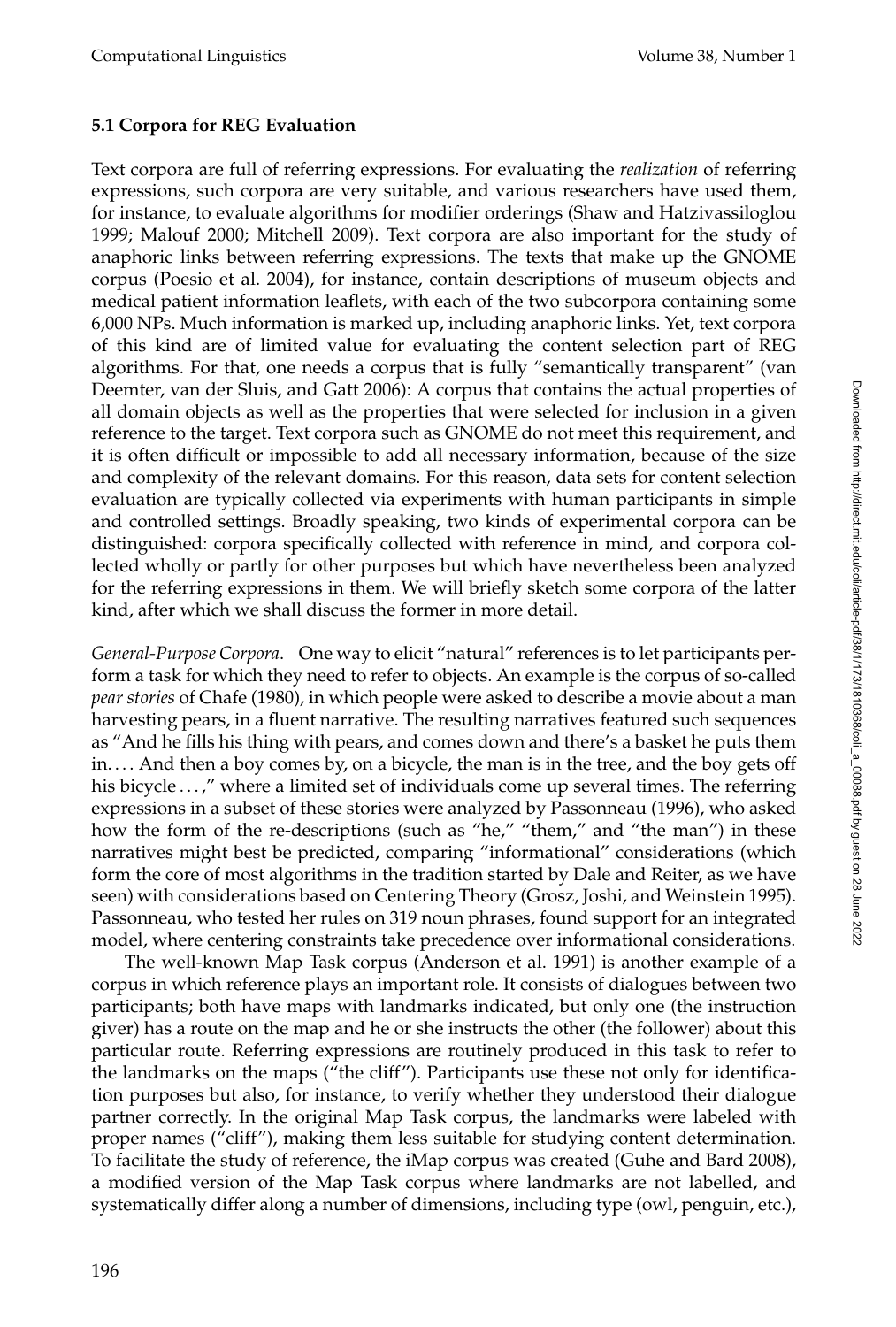number (singular, plural) and color; a target may thus be referred to as "the two purple owls." Because participants may refer to targets more than once, it becomes possible to study initial and subsequent reference (Viethen et al. 2010).

Yet another example is the Coconut corpus (Di Eugenio et al. 2000), a set of taskoriented dialogues in which participants negotiate which furniture items they want to buy on a fixed, shared budget. Referring expressions in this corpus ("a yellow rug for 150 dollars") do not only contain information to identify a particular piece of furniture, but also include properties which directly refer to the task at hand (e.g., how much money is still available for a particular furniture item and what the state of agreement between the negotiators is).

An attractive aspect of these corpora is that they represent fairly realistic communication, related to a more or less natural task. However, in these corpora, the identification of objects tends to be mixed with other communicative tasks (verification, negotiating). This does not mean that the corpora in question are unsuitable for the study of reference, of course. More specifically, they have been used for evaluating REG algorithms, to compare the performance of traditional algorithms with special-purpose algorithms that take dialogue context into account (Jordan and Walker 2005; Gupta and Stent 2005; Passonneau 1996). For example, when the speaker attempts to persuade the hearer to buy an item, Jordan's *Intentional Influences* algorithm selects those properties of the item that make it a better solution than a previously discussed item. In yet other situations—for example, when a summarization is offered—*all* mutually known properties of the item are selected. Jordan's algorithm outperforms traditional algorithms, which is perhaps not surprising given that the latter were not designed to deal with references in interactive settings (Jordan 2000).

*Dedicated Corpora.* In recent years, a number of new corpora have been collected, specifically focusing on the types of referring expressions that we are focusing on in this survey. A number of such corpora are summarized in Table 2. In some ways, these corpora are remarkably similar. Reflecting the prevalent aims of research on REG, for example, they focus on descriptions that aim to identify their referent "in one shot," disregarding the linguistic context of the expression (i.e., in the "null context," as it is sometimes called [Viethen and Dale 2007]). In all these corpora, participants were asked to refer to targets in a visual scene also containing the distractors. This set-up means that the properties of target objects and their distractors are known, which makes it comparatively easy to make these corpora semantically transparent by annotating the references that were produced. In addition, most corpora are "pragmatically

**Table 2**

Overview of dedicated Referring Expression corpora (alphabetical), with for each corpus a representative reference, an indication of the domain, and the number of participants and collected distinguishing descriptions.

| Corpus<br>Name                             | Reference                                                                                                                       | Domain                                                                                                                                |                      | Participants Descriptions           |
|--------------------------------------------|---------------------------------------------------------------------------------------------------------------------------------|---------------------------------------------------------------------------------------------------------------------------------------|----------------------|-------------------------------------|
| Bishop<br>Drawer<br>GRE3D3<br>iMap<br>TUNA | Gorniak & Roy (2004)<br>Viethen $&$ Dale (2006)<br>Viethen & Dale (2008)<br>Guhe & Bard (2008)<br>van Deemter et al. (in press) | Colored cones in 3D scene<br>Drawers in filing cabinet<br>Spheres, Cubes in 3D scene<br>Various objects on a map<br>Furniture, People | 20<br>63<br>64<br>60 | 447<br>140<br>630<br>9,567<br>2,280 |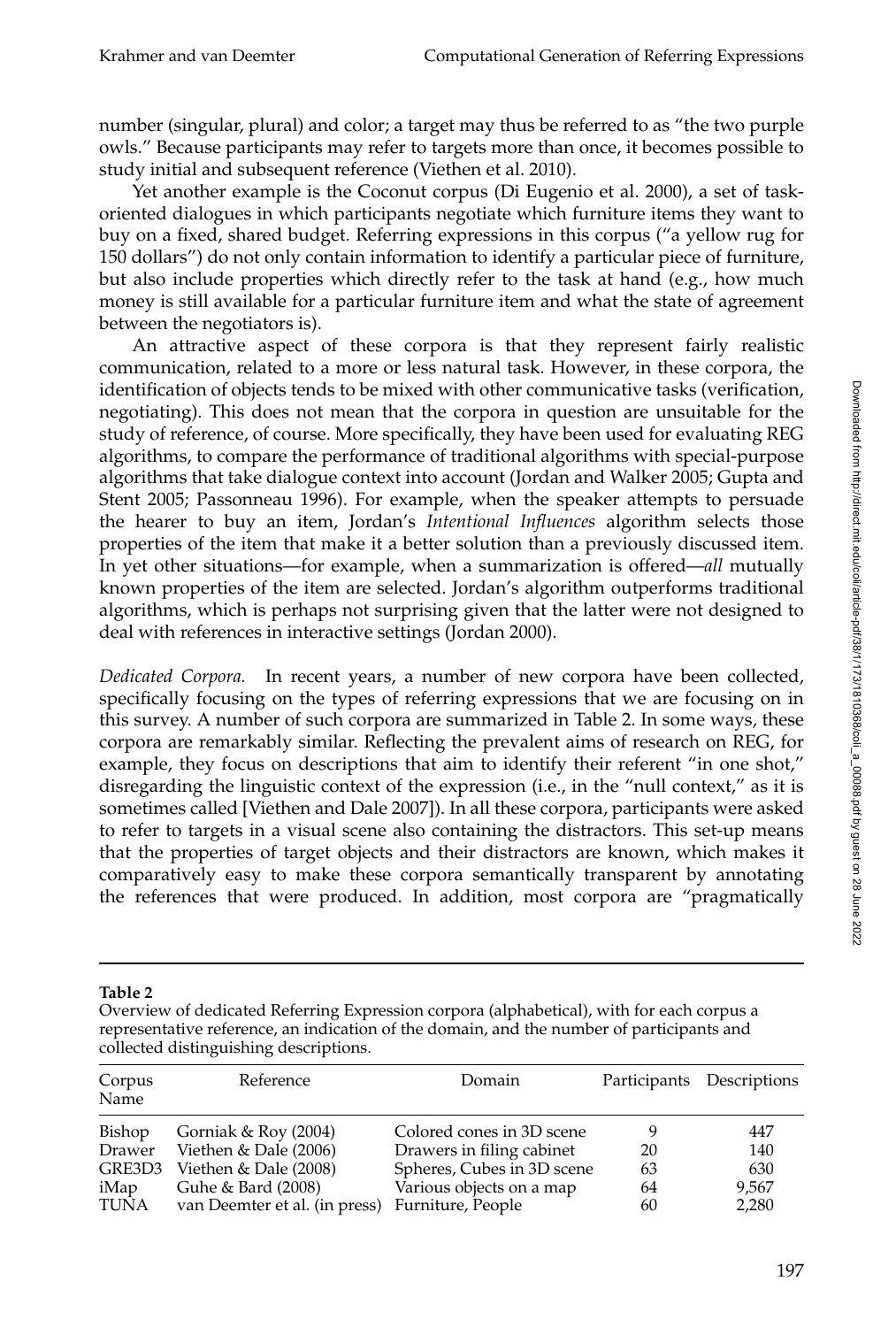transparent" as well, meaning that the communicative goals of the participants were known (typically identification).

An early example is the Bishop corpus (Gorniak and Roy 2004). For this data set, participants were asked to describe objects in various computer generated scenes. Each of these scenes contained up to 30 objects ("cones") randomly positioned on a virtual surface. All objects had the same shape and size, and hence targets could only be distinguished using their color (either green or purple) and their location on the surface ("the green cone at the left bottom"). Each participant was asked to identify targets in one shot, and for the benefit of an addressee who was physically present but did not interact with the participant.

The Drawer corpus, collected by Viethen and Dale (2006), has a similar objective, but here targets are real, being one of 16 colored drawers in a filing cabinet. On different occasions, participants were given a random number between 1 and 16 and asked to refer to the corresponding drawer for an onlooker. Naturally, they were asked not to use the number; instead they could refer to the target drawers using color, row, and column, or some combination of these. In this corpus, referring expressions ("the pink drawer in the first row, third column") once again solely serve an identification purpose.

Viethen and Dale (2008) also collected another corpus (GRE3D3) specifically looking at when participants use spatial relations. For this data collection, participants were presented with 3D scenes (made with Google SketchUp) containing three simple geometric objects (spheres and cubes of different colors and sizes, and in different configurations), of which one was the target. Viethen and Dale (2008) found that spatial relations were frequently used ("the ball in front of the cube"), even though they were never required for identification. Whether this generalizes to other visual scenes (in which spatial relations are less immediately 'available') is an interesting question for future research.

The TUNA corpus (Gatt, van der Sluis, and van Deemter 2007; van Deemter et al. in press) was collected via a Web-based experiment, in which singular and plural descriptions were gathered by showing participants one or two targets, where the plural targets could either be similar (same type) or dissimilar (different type). Targets were always displayed with six distractors, and the resulting domain objects were randomly positioned in a 3 x 5 grid, with targets surrounded by a red border. Example trials are shown in Figure 6.

The corpus contains two different domains: a furniture domain and a people domain. The first domain is based on pictures of furniture and household items, taken from the Object Databank (see http://www.tarrlab.org/). These were manipulated so that besides type (chair, desk, fan) also color, orientation, and size could systematically be varied. The number of possible attributes and values in the people domain is much



#### **Figure 6**

Example trials from the TUNA corpus, a singular trial for the furniture domain ("the small blue fan," left) and a plural trial for the people domain ("the men with glasses," right).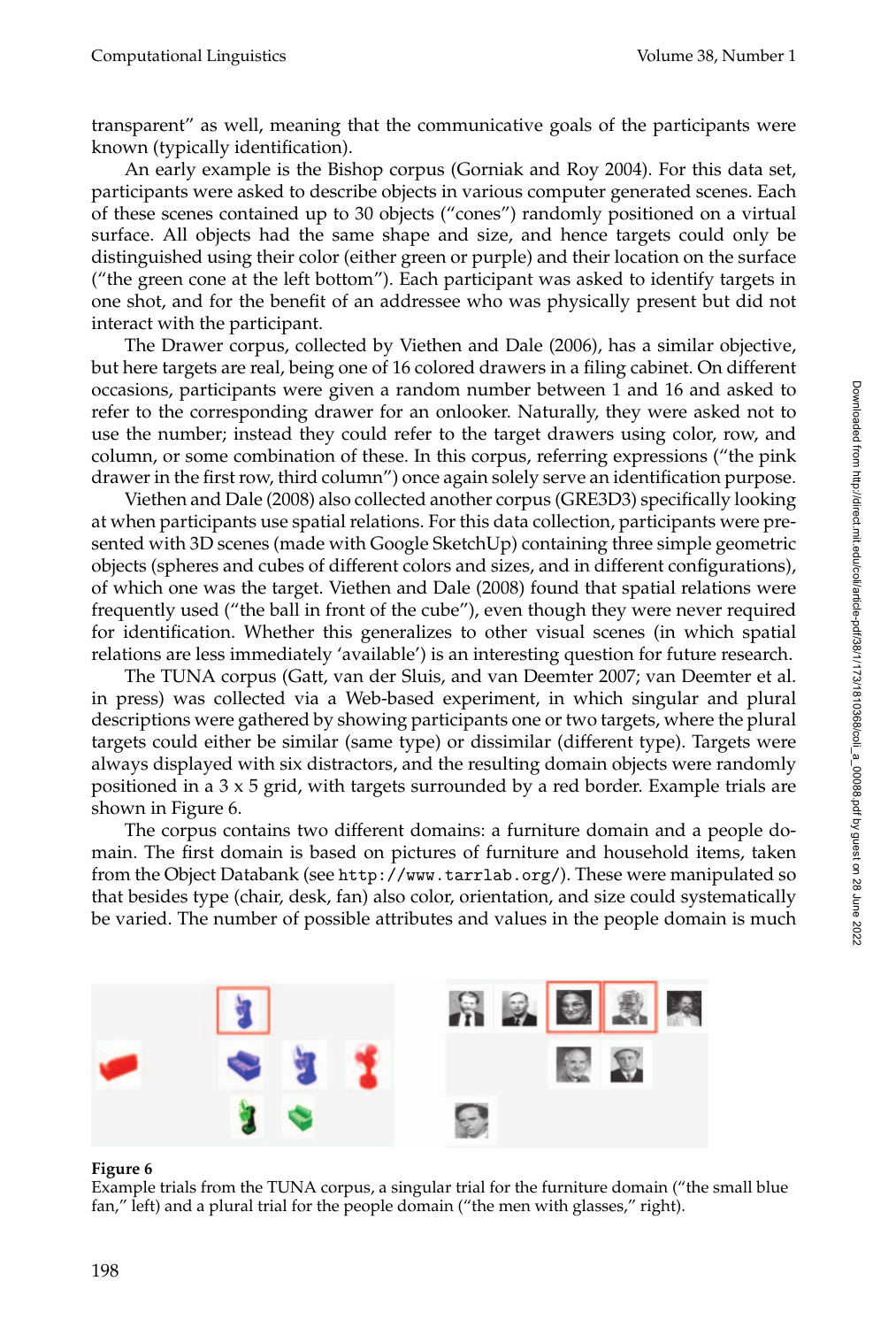larger (and more difficult to pin down); this domain consists of a set of black and white photographs of people (all famous mathematicians) used in an earlier study of van der Sluis and Krahmer (2007). Properties of these photographs include gender, head orientation, age, beard, hair, glasses, suit, shirt, and tie. It is interesting to note that the TUNA corpus was designed to have one shortest description for each target, whereas in other data sets, such as Viethen and Dale's (2006) drawer corpus, a single shortest description does not always exist. The TUNA corpus has formed the basis of three shared REG challenges, to which we turn now.

#### **5.2 Evaluation Metrics**

How should we compare human descriptions with those produced by a REG algorithm? When looking for measures that compute the content overlap, one source of inspiration may come from biology and information retrieval (van Rijsbergen 1979). One measure used in these fields is the Dice (1945) coefficient, which was originally proposed to quantify ecologic association between species, and was first applied to REG by Gatt, van der Sluis, and van Deemter (2007). The Dice coefficient—which is not dissimilar to the "match" function used by Jordan (2000)—is computed by scaling the number of elements that two sets have in common, by the size of the two sets combined:

$$
Dice(A, B) = \frac{2 \times |A \cap B|}{|A| + |B|}
$$
 (1)

The Dice measure ranges from 0 (no agreement; i.e., no elements shared between A and B) to 1 (complete agreement; A and B share all elements). For REG, *A* and *B* can be understood as attributes (e.g., type) or as attribute–value pairs (properties;  $\langle$ type, man $\rangle$ ). The former option tends to be used in earlier work, but has the somewhat counterintuitive consequence that two descriptions which express different values of the same attribute ("the man" and "the woman," say, or "the dog" and "the chihuahua," in the earlier discussed cats-and-dogs example) have a Dice score of 1. Hence, in the following discussion we shall measure overlap in terms of properties.

An alternative to Dice that is sometimes used is the MASI (Measuring Agreement on Set-valued Items) metric of Passonneau (2006):

$$
MASI(A, B) = \delta \times \frac{|A \cap B|}{|A \cup B|}
$$
 (2)

This is basically an extension of the well-known Jaccard (1901) metric with a weighting function δ which biases the score in favor of similarity where one set is a sub- or a superset of the other:

$$
\delta = \begin{cases}\n1, & \text{if } A = B \\
\frac{2}{3}, & \text{if } A \subset B \text{ or } B \subset A \\
0, & \text{if } A \cap B = \emptyset \\
\frac{1}{3}, & \text{otherwise}\n\end{cases}
$$
\n(3)

Dice and MASI are straightforward measures for overlap, but they do have their disadvantages. For example, they assume that all properties are independent and that all are equally different from each other. Suppose a human participant referred to  $d_1$ in our example domain as "the man in the suit next to a woman," and consider the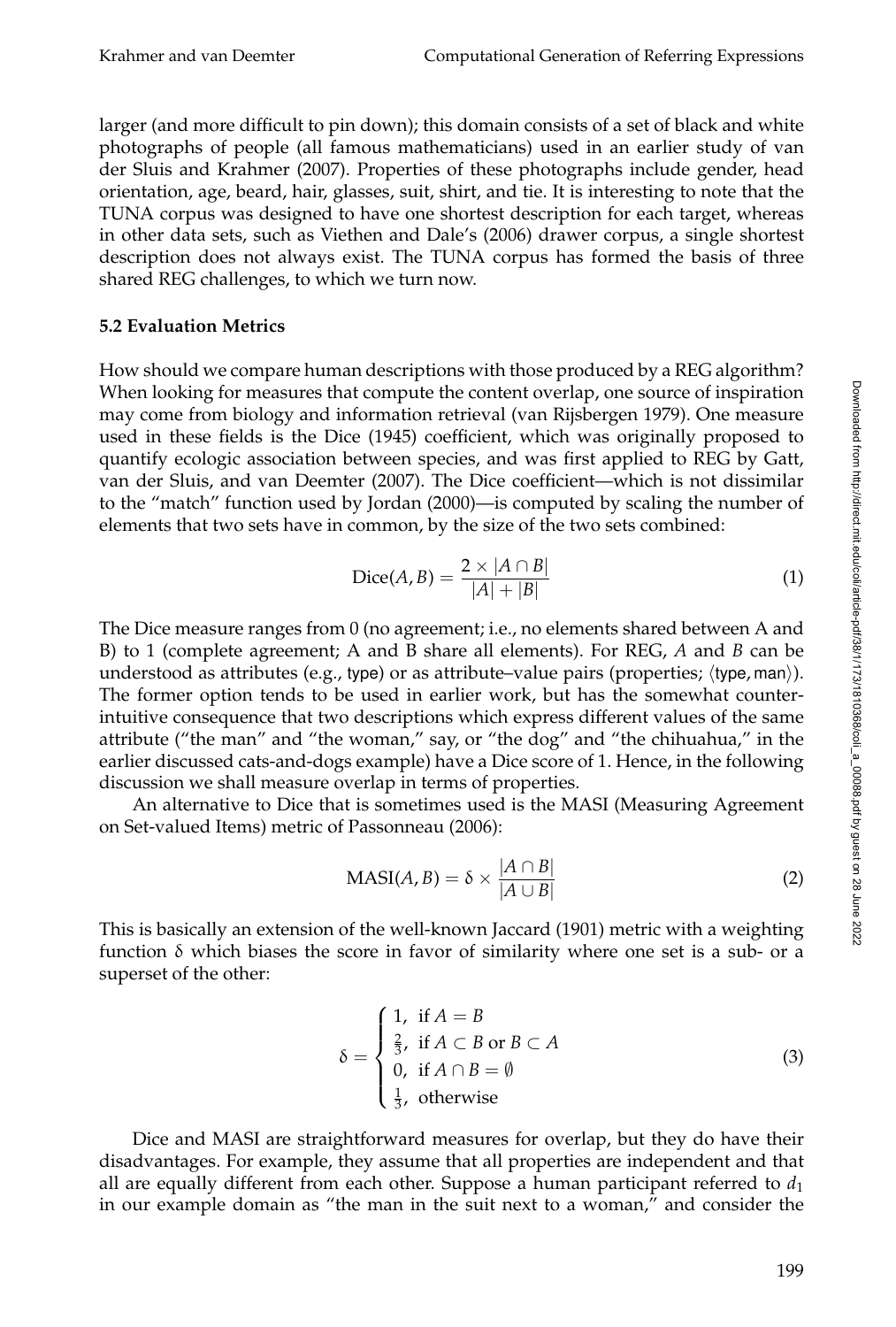following two references produced by a REG algorithm: "the man in the suit" and "the man next to a woman." Both omit one property from the human reference and thus have the same Dice and MASI scores. But only the former reference is distinguishing; the latter is not. This problem could be solved, for example, by adopting a binary weighted version of the metrics which multiply the resulting score with 1 for a distinguishing description and with 0 for a non-distinguishing one.

A more general issue with these overlap metrics can be illustrated with an example from Richard Power (personal communication). Consider the two (roughly equivalent) expressions "the palomino" and "the horse with the gold coat and white mane and tail." Straightforward counting of attribute–value pairs would result in an overlap score of zero, which would be misleading, because the two descriptions express essentially the same content, with the latter description combining, in one property, all properties expressed in the former. This problem clearly calls for a more principled approach to representing and counting properties.

During evaluations, Dice or MASI scores are typically averaged over references for different trials and produced by different human participants, making them fairly rough measures. It could be that an algorithm's predictions match the descriptions of some participants very well, but those of other participants not at all. To partially compensate for this, sometimes also the proportion of times an algorithm achieves a perfect match with a human reference is reported. This measure is known, somewhat confusingly, as Recall (Viethen and Dale 2006), the Perfect Recall Percentage (PRP) (Gatt, van der Sluis, and van Deemter 2007), and Accuracy (Gatt, Belz, and Kow 2008).

The measures discussed so far do not take the actual linguistic realization of the referring expressions into account. For these, string distance metrics are obvious candidates, because these have proven their worth in various other areas of computational linguistics. One well-known string distance metric, which has also been proposed for REG evaluation, is the Levenshtein (1966) distance: The minimal number of insertions, deletions, and substitutions needed to convert one string into another, possibly normalized with respect to length (Bangalore, Rambow, and Whittaker 2000). The BLEU (Papineni et al. 2002) and NIST (Doddington 2002) metrics, which have their origin in machine translation evaluation, have also been proposed for REG evaluation. BLEU measures *n*-gram overlap between strings; for machine translation *n* is often set to 4, but given that referring expressions tend to be short,  $n = 3$  seems a better option for REG evaluation (Gatt, Belz, and Kow 2009). NIST is a BLEU variant giving more importance to less frequent (and hence more informative) *n*-grams. Finally, Belz and Gatt (2008) also use the rouge-2 and rouge-su4 measures (Lin and Hovy 2003), originally proposed for evaluating automatically generated summaries.

An obvious benefit of these string metrics is that they are easy to compute automatically, whereas property-based evaluation measures such as Dice require an extensive manual annotation of selected properties. However, the added value of string-based metrics for REG is relatively unclear. It is not obvious, for instance, that a smaller Levenshtein distance is always to be preferred over a longer one; the expressions "the man wearing a t-shirt" and "the woman wearing a t-shirt" are at a mere Levenshtein distance of 2 from each other, but only the former would be a good description for target  $d_3$ . On the other hand, "the male person on the right" is at a Levenshtein distance of 15 from "the man wearing a t-shirt," and both are perfect descriptions of *d*3.

Alternatively, referring expressions could also be evaluated by human judges, although this obviously is more time consuming than an automatic evaluation. Gatt, Belz, and Kow (2009) collected judgments of *Adequacy* ("How clear is this description? Try to imagine someone who could see the same grid with the same pictures, but didn't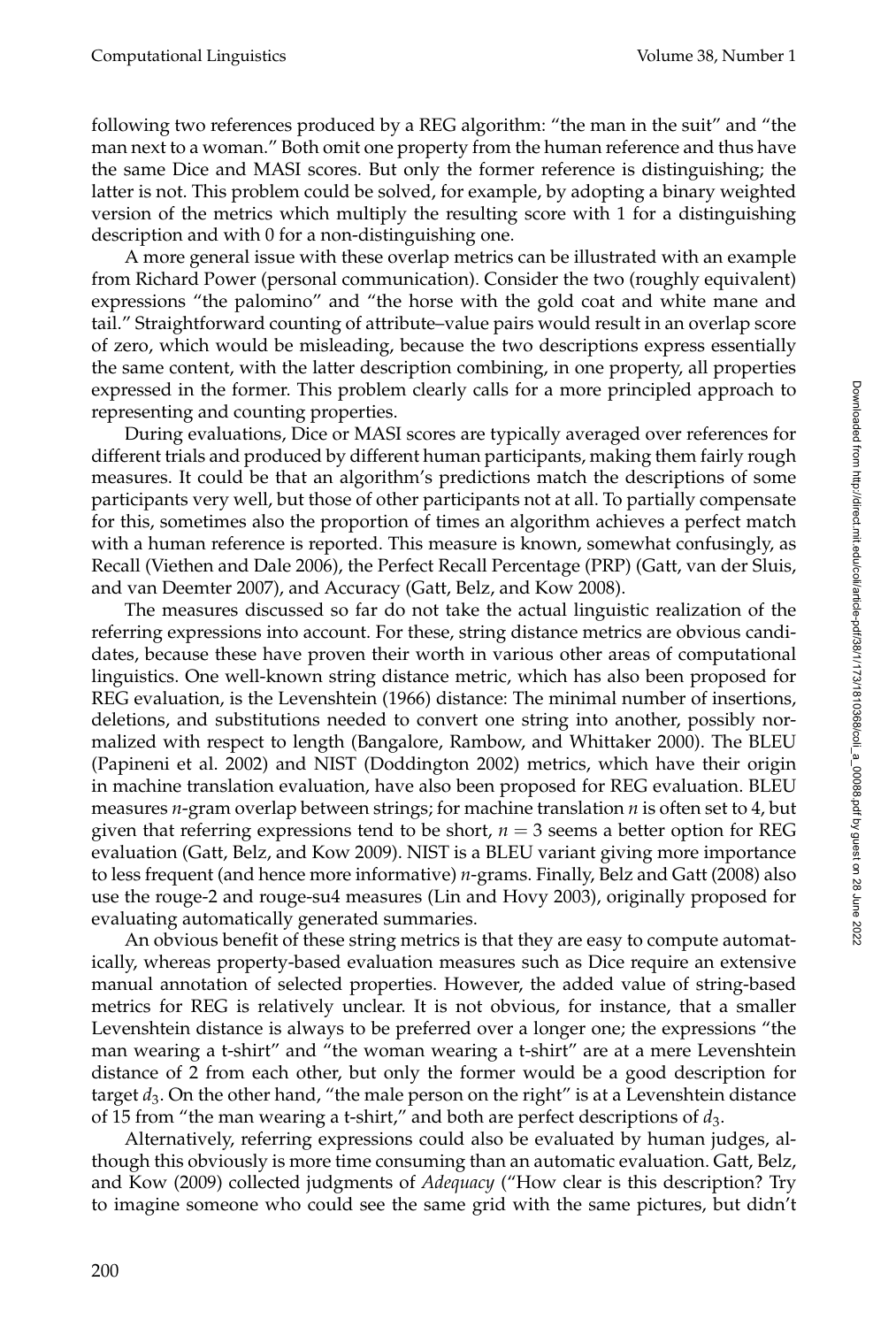know which of the pictures was the target. How easily would they be able to find it, based on the phrase given?") and *Fluency* ("How fluent is this description?. . . Is it good, clear English?"). One may also be interested in the extent to which references are useful for addressees. This can be evaluated in a number of different ways. Belz and Gatt (2008), for example, first showed participants a generated description for a trial. After participants read this description, a scene appeared and participants were asked to click on the intended target. This allowed them to compute three extrinsic evaluation metrics: the reading time, the identification time, and the error rate, which they defined as the number of incorrectly identified targets.

#### **5.3 Discussion**

Three lessons can be learned from the recent work on evaluation. First, the emergence of transparent corpora has greatly facilitated the empirical evaluation of REG algorithms, particularly for content selection. Focusing on reference in simple situations, a number of studies based on transparent corpora found that the IA outperformed the Full Brevity and Greedy Heuristic algorithms (Viethen and Dale 2006; van Deemter et al. in press). There is an important catch, however: As demonstrated in van Deemter et al. (in press), the performance of the IA crucially depends on the chosen preference order. The best preference order outperforms the other two algorithms, but many other preference orders perform far worse. This is a problem, because no procedure for finding a good preference order is known. (For *n* attributes, there are *n*! preference orders to consider, so trial and error is not an option except in extremely simple cases.) Perhaps most controversially, the authors argue that the evidence is starting to stack up in favor of the thesis that the Greedy algorithm—or variants of the Greedy algorithm that choose properties on the basis of more than just their discriminatory power—might be superior to algorithms that use the same preference order all the time.

Second, evaluations suggest that human-produced descriptions differ from automatically generated ones in a number of ways. Human references often include redundant information, making the descriptions overspecified in ways that were not accounted for by standard REG algorithms. An additional problem is that there appears to be considerable individual variation, both within and between speakers, which is something that existing REG algorithms do not model (Dale and Viethen 2010).

Third, it is still somewhat unclear what the best REG evaluation metrics are. The three REG Challenges based on the TUNA set-up offer a wealth of information in this respect (Gatt and Belz 2010). In each of these challenges, a number of research teams submitted one or more REG generation systems, allowing detailed statistical analyses over the various metrics. It was found that Dice, MASI, and PRP are very highly correlated (all  $r > .95$ ). Interestingly, these metrics correlate negatively with the proportion of references that are minimally specified (Gatt, Belz, and Kow 2008); in other words, systems that produce more overspecified references tend to do better in terms of Dice and other overlap metrics. Concerning the surface realization metrics, it was found that—when comparing different realizations of a given set of attributes—the NIST and BLEU string metrics correlate strongly with each other  $(r = .9)$ , as one might expect, but neither correlates well with Levenshtein distance (Gatt, Belz, and Kow 2008).

As for the extrinsic measures, Gatt, Belz, and Kow (2008) only report a significant correlation between reading time and identification time, which suggests that slow readers are also slow identifiers, or that referring expressions that are hard to read also make it harder to identify the intended referent. Gatt, Belz, and Kow (2009) let participants *listen* to expressions that were produced either automatically or by human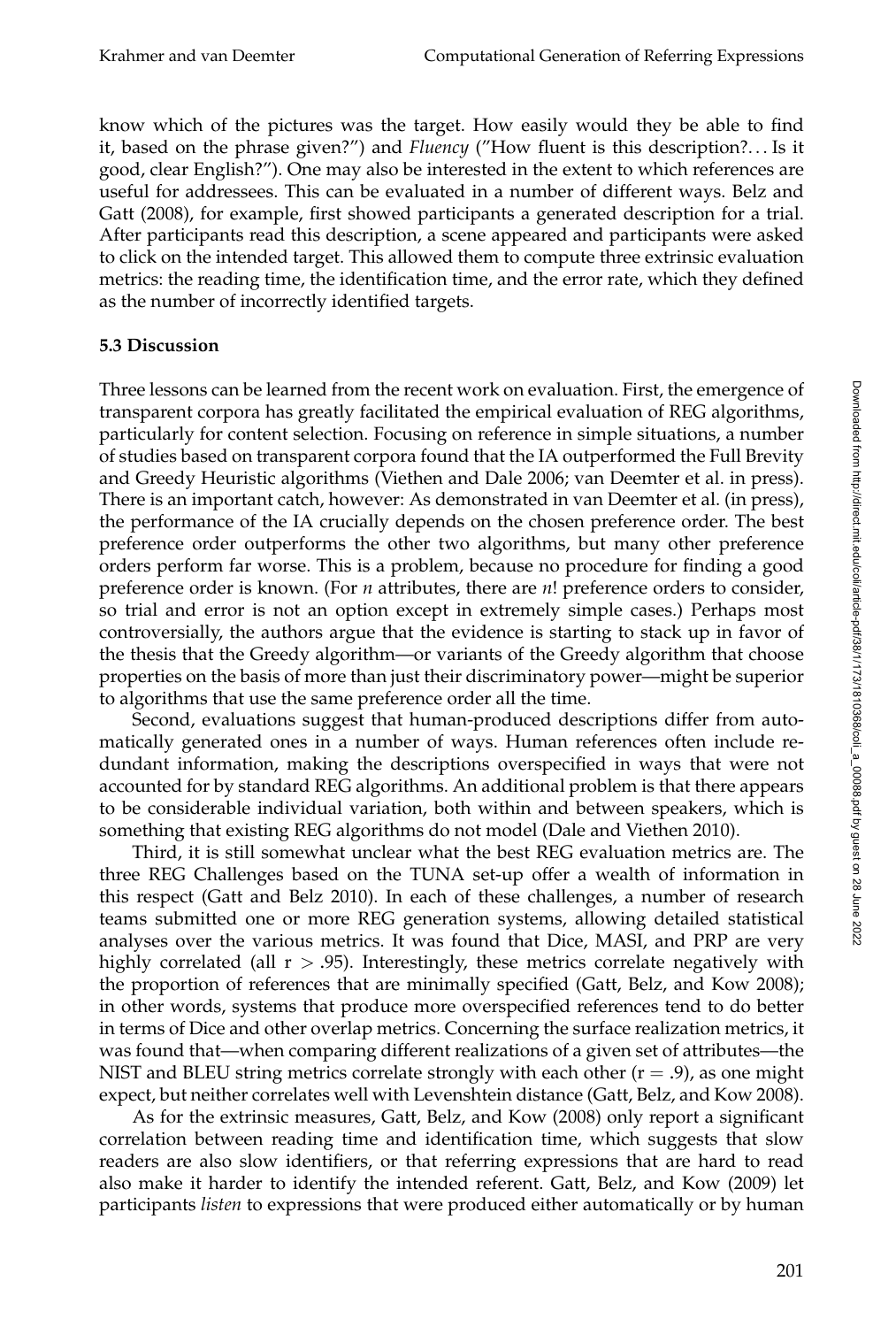speakers, and found a strong correlation between identification accuracy and adequacy, suggesting that more adequate references also have more correct identifications. Also, they found a negative correlation between fluency and identification time, implying that more fluent descriptions reduce the identification time.

It is notable that essentially no correlations were found between these extrinsic task performance measures and the automatic metrics for human-likeness (Belz and Gatt 2008; Gatt and Belz 2010). Different explanations are possible for this lack of correlation. Gatt and Belz (2010) note that the nature of the TUNA data could be partly responsible. The TUNA data collection was carried out in a Web-based and relatively unrestricted manner, and idiosyncratic references do occur in it ("a red chair, if you sit on it, your feet would show the south east"). It is possible that for another, more controlled corpus, a correlation between the two kinds of metrics would show up. It could also be that people are not always very good at designing their utterances in a way that is optimal for hearers (Horton and Keysar 1996; see also Section 6), so producing descriptions that resemble human-produced ones is not the same as producing descriptions that are of optimal use for hearers. This suggests that the two sets of metrics measure different things, and that they correspond with two different aims that the designer of a REG algorithm might have: One set of metrics could be used if the aim is to mimic speakers, another if the aim is to produce optimal benefits for hearers.

So far, experimental evaluation has mostly been limited to the simplest of situations, focusing on algorithms that produce singular descriptions, expressing conjunctions of basic properties in small and artificial domains. Most of the extensions discussed in Section 3 have not been evaluated systematically. Moreover, tasks such as the one on which the TUNA corpus is based can be argued not to be "ecologically valid": Human participants produce typewritten expressions for an imaginary audience on the basis of abstract visual scenes. The effects of these limitations on the descriptions produced are partly unknown, although some reassuring results have recently been obtained. It has been shown, for example, that, speakers who address an imaginary audience refer in similar ways to those who address an audience that is physically present (van der Wege 2009). Similarly, Koolen et al. (2009) show that speaking rather than typing has no effect on the kind and number of attributes in the referring expressions that are produced, although speakers tend to use more words than typists to convey the same amount of information. It would nevertheless be valuable to evaluate REG algorithms in the context of a specific application, so the added value of different REG algorithms for a real-life application can be gauged (Gatt, Belz, and Kow 2009).

Two recent evaluation challenges seem promising for these reasons. GREC (Belz et al. 2010) focuses on the task of deciding which form a referring expression should take in a textual context, which is important for generating coherent texts such as summaries (see also Section 6). GIVE (Koller et al. 2010) focuses on generating directions in a virtual 3D environment, where reference is only one task among a number of others. This new challenge has so far not included a separate test of REG algorithms employed in the systems submitted, but it seems likely that GIVE will cause REG research to focus on harder tasks, including reference in discourse context, reference to sets, and references that are spread out over several utterances (Denis 2010).

#### **6. Open Issues**

In the previous sections we have discussed three main dimensions in which REG research has moved beyond the state-of-the-art of 2000. Along the way, various loose ends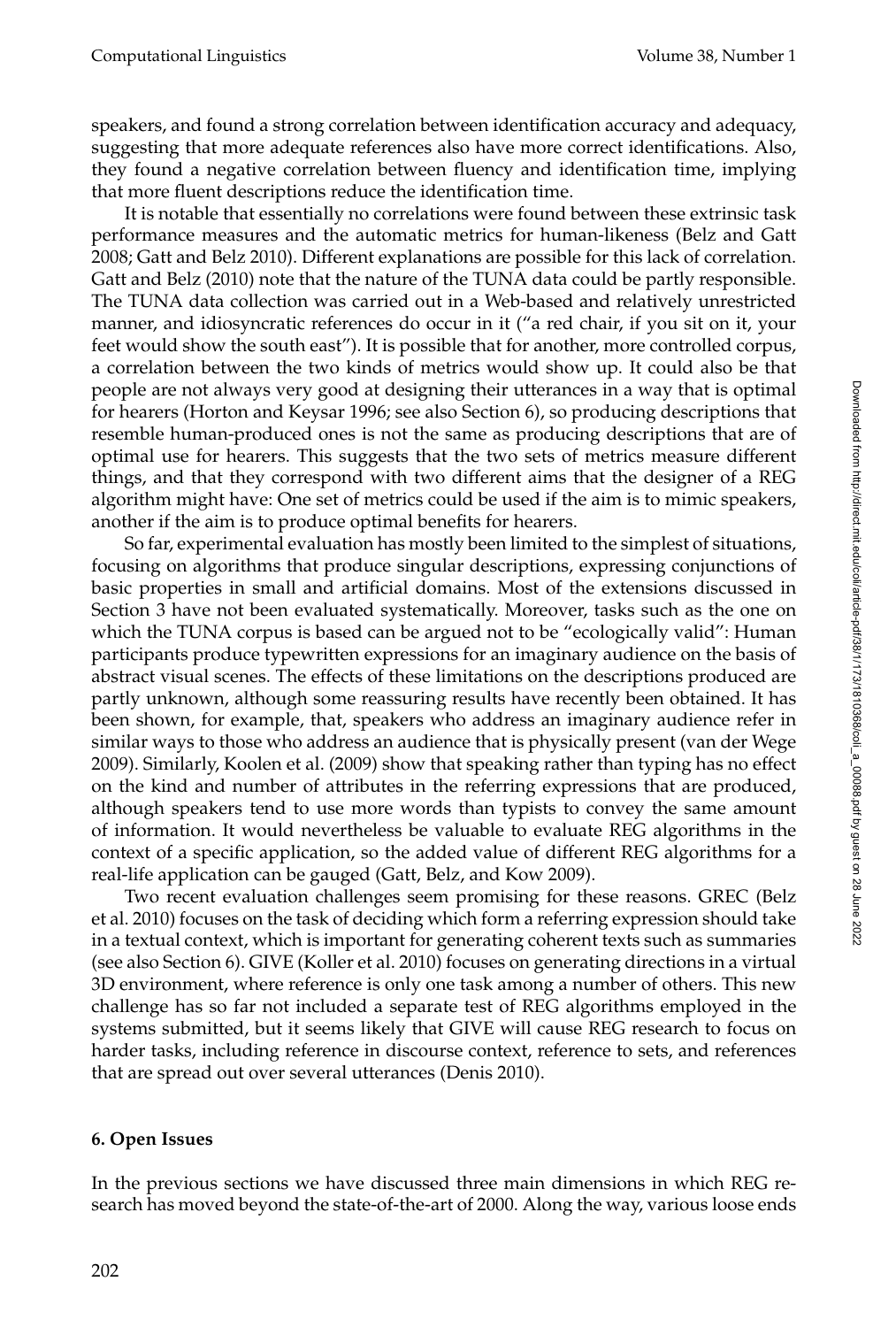have been identified. For example, not all simplifying assumptions of early REG work have been adequately addressed, and the enterprise of combining extensions is still in its infancy (Section 3). It is unclear whether complex referring expressions can always be found quickly, particularly where the generation process relies on theorem-proving, and it is similarly unclear whether it is always feasible to turn the representations into fluent natural language expressions (Section 4). Finally, empirical data has only been collected for the simplest referring expressions, and it is still unclear what the proper evaluation metrics are (Section 5). In this section, we suggest six further questions for future research.

#### **6.1 How Do We Match an REG Algorithm to a Particular Domain and Application?**

Evaluation of classic REG algorithms has shown that with some preference orders, the IA outperformed the Full Brevity and Greedy Heuristic algorithms, but with others it performed much worse than these (van Deemter et al. in press). The point is that the IA, as it stands, is under-determined, because it does not contain a procedure for finding a preference order. Sometimes psycholinguistic experiments come to our aid, for instance Pechmann's (1989) study showing that speakers have a preference for absolute properties (color) over relative ones (size). Unfortunately, for most other attributes, no such experiments have been done.

It seems reasonable to assume that frequency tells us something about preference: A property that is used frequently is also more likely to be high on the list of preferred properties (Gatt and Belz 2010; van Deemter et al. in press). But suitable corpora to determine preferences are rare, as we have seen, and their construction is time-consuming. This raises the question of how much data would be needed to make reasonable guesses about preferred properties; this could be studied, for instance, by drawing learning curves where increasingly large proportions of a transparent corpus are used to estimate a preference order and the corresponding performance is measured.

The IA is more drastically under-determined than most other algorithms: The Full Brevity and the Greedy Heuristic algorithm are specified completely up to situations where there is a tie—a tie between two equally lengthy descriptions in the first case, and a tie between two properties that have the same discriminatory power in the second. To resolve such ties frequency data would clearly be helpful. Similar questions apply to other generation algorithms. For instance, the graph-based algorithm as described by Krahmer et al. (2008) assigns one of three different costs to properties (they can be free, cheap, or somewhat expensive), and frequency data is used to determine which costs should be assigned to which properties (properties that are almost always used in a particular domain can be for free, etc.). A recent experiment (Theune et al. 2011) suggests that training the graph-based algorithm on a corpus with a few dozen items may already lead to a good performance. In general, knowing how much data is required for a new domain to reach a good level of performance is an important open problem for many REG algorithms.

#### **6.2 How Do We Move beyond the "Paradigms" of Reference?**

A substantial amount of REG research focuses on what we referred to in the Introduction as the "paradigms" of reference: "first-mention" distinguishing descriptions consisting of a noun phrase starting with "the" that serve to identify some target, and that do so without any further context. But how frequent are these "paradigmatic" kinds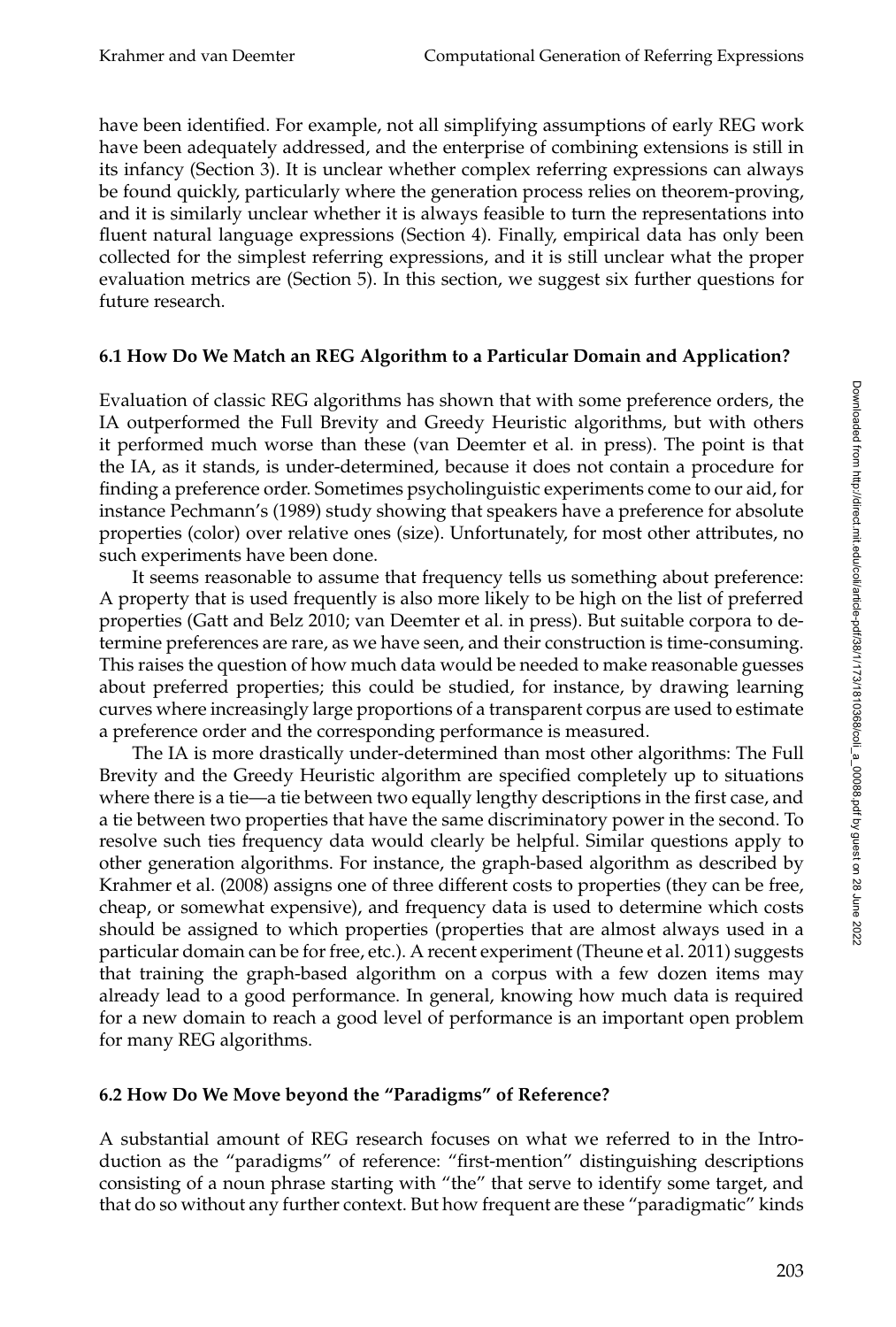of referring expressions? Poesio and Vieira (1998), in one of the few systematic attempts to quantify the frequency of different uses of definite descriptions in segments of the Wall Street Journal corpus, reported that "first mention definite descriptions" are indeed the most frequent in these texts. These descriptions often do not refer to visual objects in terms of perceptual properties but to more abstract entities. One might think that it matters little whether a description refers to a perceivable object or not; a description like "the third quarter" rules out three quarters much like "the younger-looking man" in our example scene rules out the older-looking distractor. It appears, however, that the representation of the relevant facts in such cases tends to be a more complicated affair, and it is here particularly that more advanced knowledge representation formalisms of the kind discussed in Section 4 come into their own (a point to which we return subsequently).

Even though first-mention definite descriptions are the most frequent in Poesio and Vieira's (1998) sample, other uses abound, including anaphoric descriptions and bridging descriptions, whose generation is studied by Gardent and Striegnitz (2007). Pronouns come to mind as well. The content determination problem for these other kinds of referring expressions may not be overly complex, but deciding where in a text or dialogue each kind of referring expression should be used is hard. Still, this is an important issue for, for example, automatic summarization. One of the problems of extractive summaries is that co-reference chains may be broken, resulting in less coherent texts. Regeneration of referring expressions is a potentially attractive way of regaining some of the coherence of the source document (Nenkova and McKeown 2003). This issue is even more pressing in multi-document summarization, where different source documents may refer to a given person in different ways; see Siddharthan, Nenkova, and McKeown (2011) for a machine-learning approach to this problem.

REG research often works from the assumption that referents cannot be identified through proper names. (If proper names were allowed, why bother inventing a description?) But in real text, proper names are highly frequent. This does not only raise the question when it's best to use a proper name, or which version of a proper name should be used (is it "Prince Andrei Nikolayevich Bolkonsky," "Andrei Bolkonsky," or just "Andrei"?), but also how proper names can occur as part of a larger description, as when we refer to a person using the description "the author of *Primary Colors*," for example, where the proper name *Primary Colors* refers to a well-known book (whose author was long unknown). Surely, it is time for REG to turn proper names into first-class citizens.

Generation of referring expressions in a text is studied in the GREC (Generating Referring Expressions in Context) challenges (Belz et al. 2008). A corpus of Wikipedia texts (for persons, cities, countries, rivers, and mountains) was constructed, and in each text all elements of the coreference chain for the main subject were removed. For each of the resulting reference gaps, a list of alternative referring expressions, referring to the subject, was given (including the "correct" reference, i.e., the one that was removed from the text). One well-performing entry (Hendrickx et al. 2008) predicted the correct type of referring expression in 76% of the cases, using a memory-based learner. These results suggest that it is feasible to learn which type of referring expression is best in which instance. If so, REG in context could be conceived of as a two-stage procedure where first the form of a reference is predicted, after which the content and realization are determined. REG algorithms as described in the present survey would naturally fit into this second phase. It would be interesting to see if such a method could be developed for a data collection such as that of Poesio and Vieira (1998).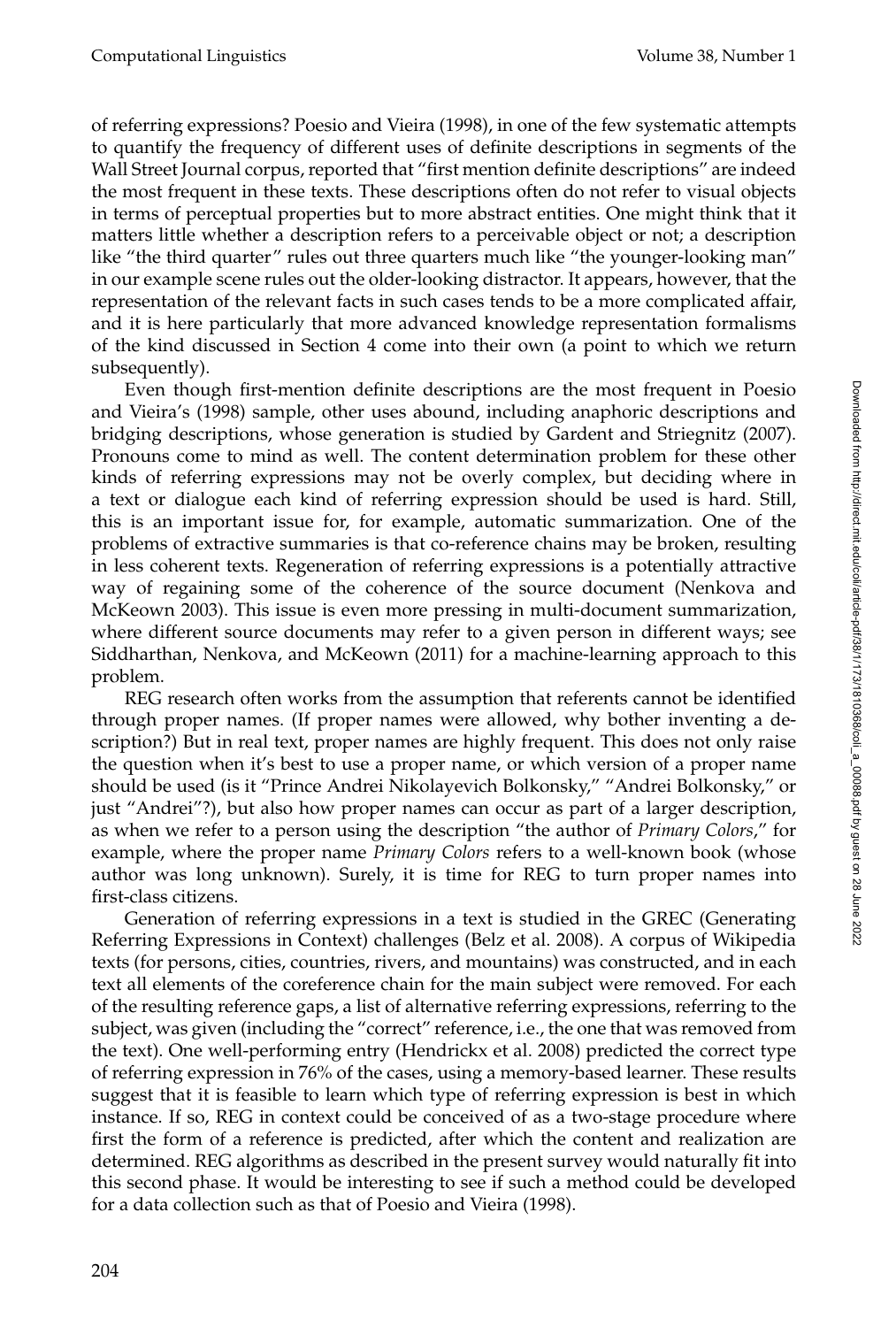# **6.3 How Do We Handle Functions of Referring Expressions Other than Identification?**

Target identification is an important function of referring expressions, but it is not the only one. Consider the following example, which Dale and Reiter (1995) discuss to illustrate the limits of their approach:

#### (5) Sit by *the newly painted table*.

Here, "the newly painted table" allows the addressee to infer that it would be better not to touch the table. To account for examples such as this one, an REG algorithm should be able to take into account different speaker goals (to identify, to warn, etc.) and allow these goals to drive the generation process. These issues were already studied in the plan-based approach to REG of Appelt and Kronfeld (Section 2.1), and more recent work addresses similar problems using new methods. Heeman and Hirst (1995), for example, present a plan-based, computational approach to REG where referring is modeled as goal-directed behavior. This approach accounts for the combination of different speaker goals, which may be realized in a single referring expression through "information overloading" (Pollack 1991). Context is crucial here: A variant such as "What do you think of the newly painted table?" does *not* trigger the intended "don't touch" inference. In another extension of the plan-based approach to reference, Stone and Webber (1998) use overloading to generate references that only become distinguishing when the rest of the sentence is taken into account. For example, we can say "Take *the rabbit* from the hat" if there are two rabbits, as long as only one of them is in a hat.

Plan-based approaches to natural language processing are not as popular as they were in the 1980s and early 1990s, in part because they are difficult to develop and maintain. However, Jordan and Walker (2005) show that a natural language generator can be trained automatically on features inspired by a plan-based model for REG (Jordan 2002). Jordan's *Intentional Influences* model incorporates multiple communicative and task-related problem solving goals, besides the traditional identification goal. Jordan supports her model with data from the Coconut corpus (discussed previously) and shows that traditional algorithms such as the IA fail to capture which properties speakers typically select for their references, not only because these algorithms focus on identification, but also because they ignore the interactive setting (see subsequent discussion).

In short, it seems possible to incorporate different goals into a REG algorithm, even without invoking complex planning machinery. This calls for a close coupling of REG with the generation of the carrier utterance containing the generated expression, however. What impact this has on the architecture of an NLG system, what the relevant goals are, how combinations of different goals influence content selection and linguistic realization, and how such expressions are best evaluated is still mostly unexplored. Answers might come from studying REG in the context of more complex applications where the generator may need to refer to objects for different reasons.

# **6.4 How Do We Generate Suitable Referring Expressions in Interactive Settings?**

Ultimately, referring expressions are generated for some addressee, yet most of the algorithms we have discussed are essentially "addressee-blind" (Clark and Bangerter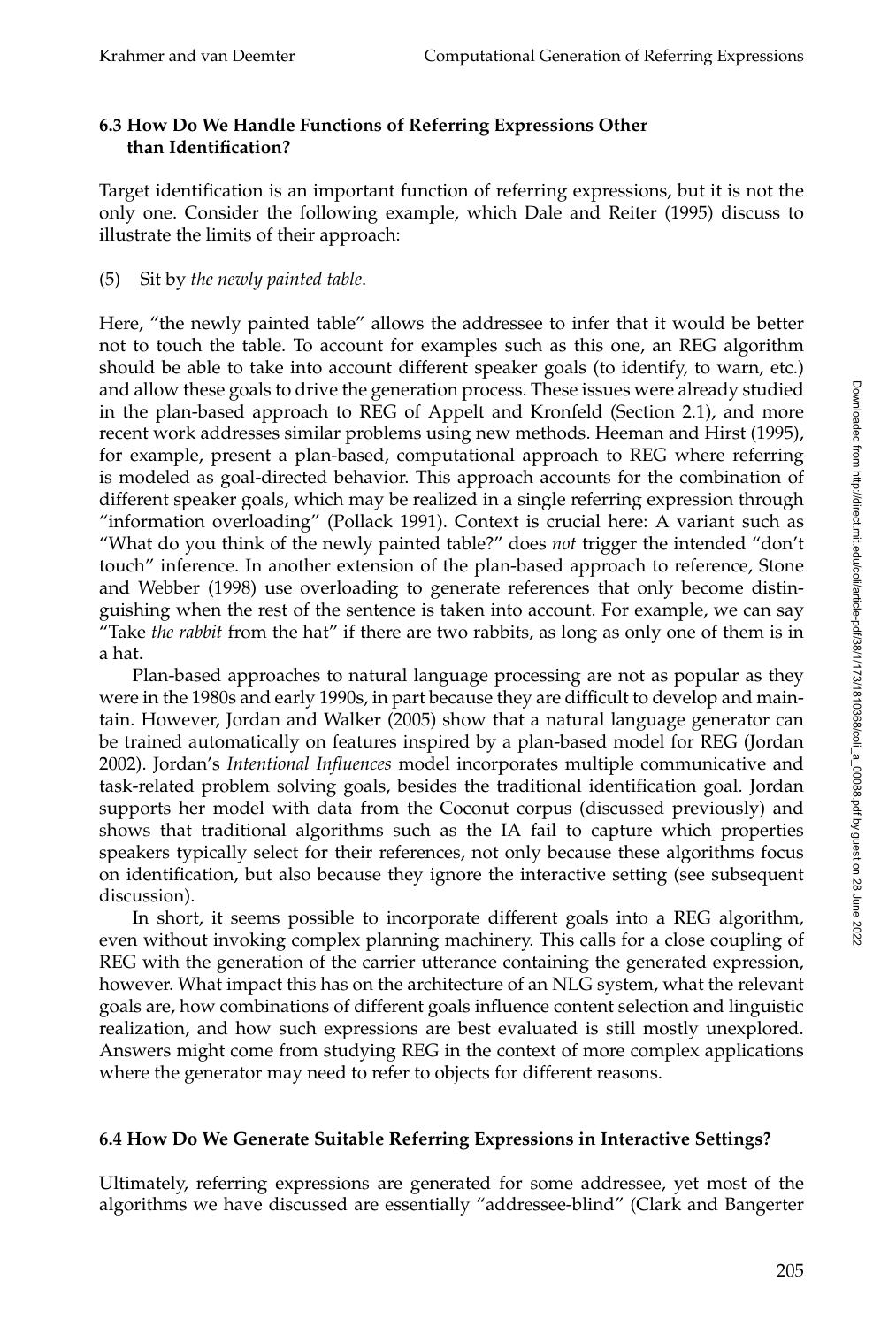2004). To be fair, some researchers have paid lip service to the importance of taking the addressee into account (cf. Dale and Reiter's UserKnows function), but it is still largely an open question to what extent the classical approaches to REG can be used in interactions. In fact, there are good reasons to assume that most current REG algorithms cannot directly be applied in an interactive setting. Psycholinguistic studies on reference production, for example, show that human speakers do take the addressee into account when referring—an instance of "audience design" (Clark and Murphy 1983). Some psycholinguists have argued that referring is an interactive and collaborative process, with speaker and addressee forming a "conceptual pact" on how to refer to some object (Heeman and Hirst 1995; Brennan and Clark 1996; Metzing and Brennan 2003). This also implies that referring is not necessarily a "one shot" affair; rather a speaker may quickly produce a first approximation of a reference to some target, which may be refined following feedback from the addressee.

Others have argued that conversation partners automatically "align" with each other during interaction (Pickering and Garrod 2004). For instance, Branigan et al. (2010) report on a study showing that if a computer uses the word "seat" instead of the more common "bench" in a referring expression, the user is subsequently more likely to use "seat" instead of "bench" as well. This kind of lexical alignment takes place at the level of linguistic realization, and there is at least one NLG realizer that can mimic this process (Buschmeier, Bergmann, and Kopp 2009). Goudbeek and Krahmer (2010) found that speakers in an interactive setting also align at the level of content selection; they present experimental data showing that human speakers may opt for a "dispreferred" attribute (even when a preferred attribute would be distinguishing) when these were salient in a preceding interaction. The reader may want to consult Arnold (2008) for an overview of studies on reference choice in context, Clark and Bangerter (2004) for a discussion of studies on collaborative references, or Krahmer (2010) for a confrontation of some recent psycholinguistic findings with REG algorithms.

Psycholinguistic studies suggest that traditional REG algorithms which rely on some predefined ranking of attributes cannot straightforwardly be applied in an interactive setting. This is confirmed by the findings of Jordan and Walker (2005) and Gupta and Stent (2005), who studied references in dialogue corpora discussed in Section 5. They found that in these data sets, traditional algorithms are outperformed by simple strategies that pay attention to the referring expressions produced earlier in the dialogue. A more recent machine learning experiment on a larger scale, using data from the iMap corpus, confirmed the importance of features related to the process of alignment (Viethen, Dale, and Guhe 2011). Other researchers have started exploring the generation of referring expressions in interactive settings as well. Stoia et al. (2006), for example, presented a system that generates references in situated dialogues, taking into account both dialogue history and spatial visual context, defined in terms of which distractors are in the current field of vision of the speakers and how distant they are from the target. Janarthanam and Lemon (2009) present a method which automatically adapts to the expertise level of the intended addressee (using "the router" when communicating with an expert user, and "the black block with the lights" while interacting with a novice). This line of research fits in well with another, more general, strand of research concentrating on choice optimization during planning based on user data (Walker et al. 2007; White, Clark, and Moore 2010).

Interactive settings seem to call for sophisticated addressee modeling. Detailed reasoning about the addressee can be computationally expensive, however, and some psychologists have argued, based on clever experiments in which speakers and addressees have slightly different information available, that speakers only have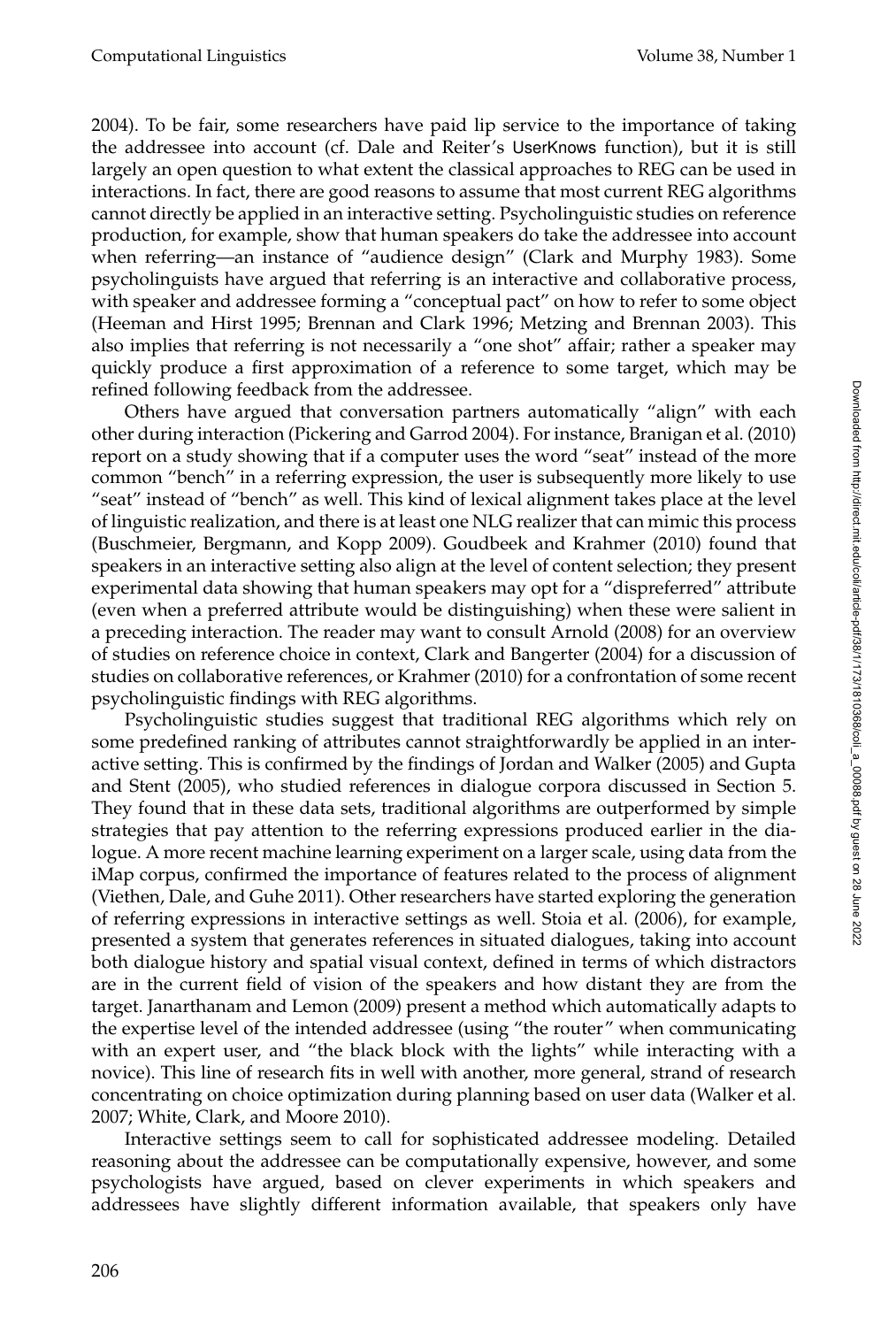limited capabilities for considering the addressee's perspective (Horton and Keysar 1996; Keysar, Lin, and Barr 2003; Lane, Groisman, and Ferreira 2006). Some of the studies mentioned herein, however, emphasize a level of cooperation that may not require conscious planning: The balance of work on alignment, for example, suggests that it is predominantly an automatic process which does not take up much computational resource. Recently, Gatt, Krahmer, and Goudbeek (2011) proposed a new model for interactive REG, consisting of a preference-based search process based on the IA, which selects properties concurrently and in competition with a priming-based process, both contributing properties to a limited capacity working memory buffer. This model offers a new way to think about interactive REG, and the role therein for REG algorithms of the kind discussed in this survey.

#### **6.5 What Is the Impact of Visual Information?**

In this survey, we have often discussed references to objects in shared visual scenes, partly because this offers a useful way to illustrate an algorithm. So far, however, relatively few REG studies have taken visual information seriously.

Most real-life scenes contain a multitude of potential referents. Just look around you: Every object in your field of vision could be referred to. It is highly unlikely that speakers would take all these objects into account when producing a referring expression. Indeed, there is growing evidence that the visual system and the speech production system are closely intertwined (Meyer, Sleiderink, and Levelt 1998; Spivey et al. 2001; Hanna and Brennan 2007), and that human speakers employ specific strategies when looking at real-world scenes (Itti and Koch 2000; Wooding et al. 2002, among others). Wooding and colleagues, for instance, found that certain properties of an image, such as changes in intensity and local contrasts, determine viewing patterns to a large extent. Top–down strategies also play a role: For instance, areas that are currently under discussion are looked at more frequently and for longer periods of time. Little is known about how scene perception influences the human production of referring expressions, however, and how REG algorithms could mimic this.

When discussing visual scenes, most REG researchers assume that some of the relevant visual information is stored in a database (compare our visual example scene in Figure 1 and its database representation in Table 1). Still, the conversion from one to the other is far from trivial. Clearly, the visual scene is much more informative than the database; how do we decide which visual information we store in the database and which we ignore? And how do we map visual information to symbolic labels? These are difficult questions that have received very little attention so far. A partial answer to the first question can be found in the work of John Kelleher and colleagues, who argue that visual and linguistic salience co-determine which aspects of a scene are relevant for the understanding and generation of referring expressions (Kelleher, Costello, and van Genabith 2005; Kelleher and Kruijff 2006). A partial answer to the second question is offered by Deb Roy and colleagues (Roy and Pentland 2002; Roy 2005) who present a computational model for automatically grounding attributes based on sensor data, and by Gorniak and Roy (2004) who apply such a model to referring expressions.

One impediment to progress in this area is the lack of relevant human data. Most, if not all, of the dedicated data sets discussed in Section 5 were collected using artificial visual scenes, either consisting of grids of unrelated objects not forming a coherent scene, or of coherent scenes of unrealistic simplicity. Generally speaking, the situation in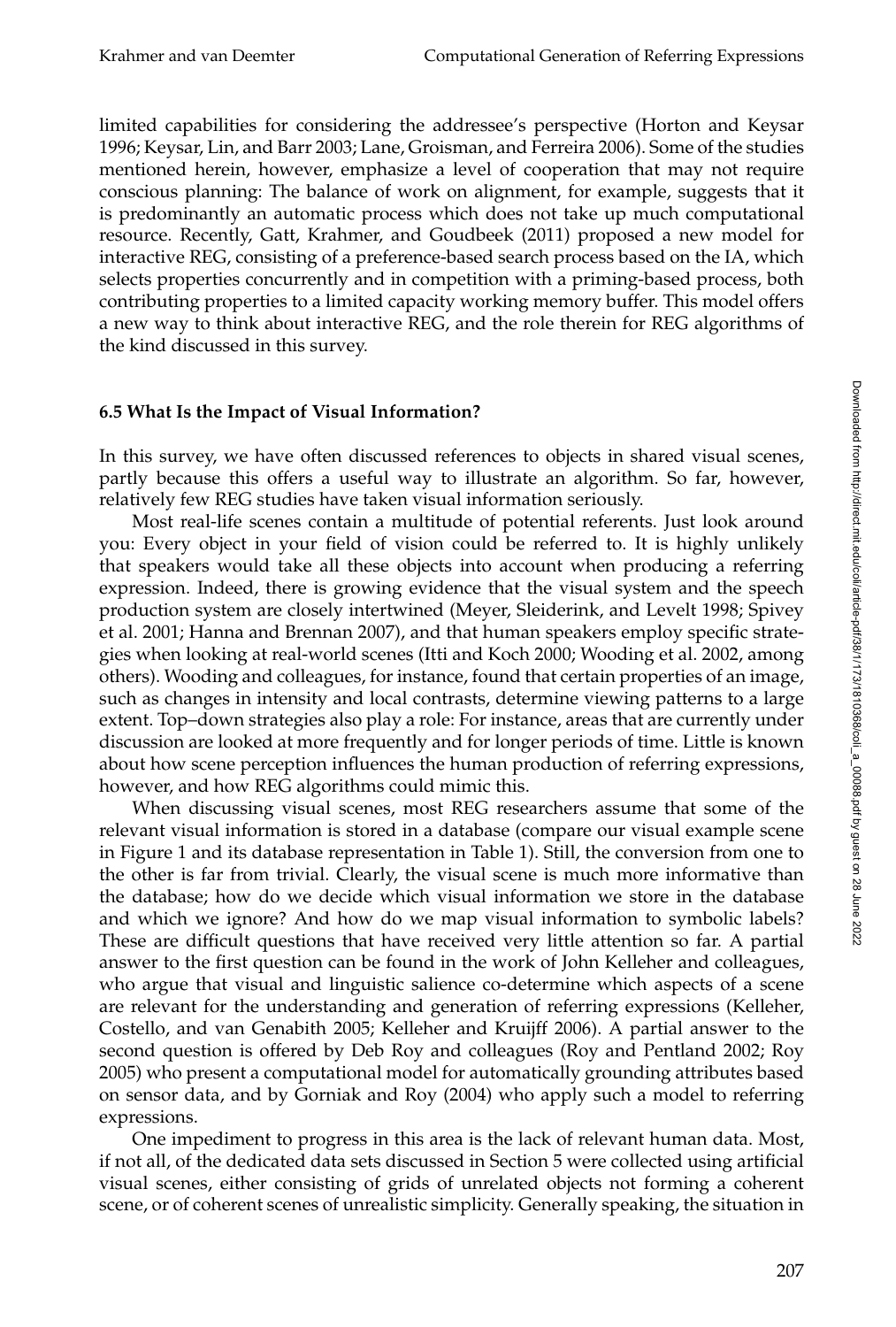psycholinguistics is not much better. Recently, some studies started exploring the effects of more realistic visual scenes on language production. An example is Coco and Keller (2009), who Photoshopped a number of (more or less) realistic visual scenes, manipulating the visual clutter and number of actors in each scene. They found that more clutter and more actors resulted in longer delays before language production started, and that these factors influenced the syntactic constructions that were used as well. A similar paradigm could be used to collect a new corpus of human-produced references, with targets being an integral part of a visual scene (rather than being randomly positioned in a grid). When participants are subsequently asked to refer to objects in these scenes, eye tracking can be used to monitor where they are looking before and during the production of particular references. Such data would be instrumental for developing REG algorithms which take visual information seriously.

#### **6.6 What Knowledge Representation Framework Suits REG Best?**

Recent years have seen a strengthening of the link between REG and Knowledge Representation frameworks (see Section 4). There is a new emphasis on questions involving (1) the expressive power of the formalism in which domain knowledge is expressed (e.g., does the formalism allow convenient representation of *n*-place predicates or quantification?), (2) the expressive power of the formalism in which ontological information is expressed (e.g., can it express more than just subsumption between concepts?), (3) the amount of support available for logical inference, and (4) the mechanisms available for controlling the output of the generator.

To illustrate the importance of expressive power and logical inference, consider the type of examples discussed in Poesio and Vieira (1998). What would it take to generate an expression like "the report on the third quarter of 2009"? It would be cumbersome to represent the relation between all entities separately, saying that 1950 has a first quarter, which has a report, and the same for all other years. It would be more elegant and economical to spell out general rules, such as "Every year has a unique first quarter," "Quarter 4 of a given year precedes Quarter 1 of any later year," "The relation 'precede' is transitive," and so on. As NLG is starting to be applied in large-scale applications, the ability to capture generalizations of this kind is bound to become increasingly important.

It is remarkable that most REG research has distanced itself so drastically from other areas of artificial intelligence, by limiting itself to atomic facts in the knowledge base. If REG came to be linked with modern knowledge representation formats—as opposed to the simple attribute–value structures exemplified in Table 1—then atomic formulas are no longer the substance of the knowledge base but merely its seeds. In many cases, resources developed for the semantic Web—ontology languages such as OWL, reasoning tools, and even the ontologies themselves—could be re-used in REG. REG could even link up with "real AI," by tapping into models of common-sense knowledge, such as Lenat (1995) or Lieberman et al. (2004). The new possibilities raise interesting scientific and strategic questions. For example, how do *people* generate referring expressions of the kind highlighted by the work of Poesio and colleagues? Is this process best modeled using a knowledge-rich approach using general axioms and deduction, or do other approaches offer a more accurate model? Is it possible that, when REG starts to focus a bit less on identification of the referent, the result might be a different, and possibly less logic-oriented problem? What role could knowledge representation play in these cases? Here, as elsewhere in REG, we see ample space for future research.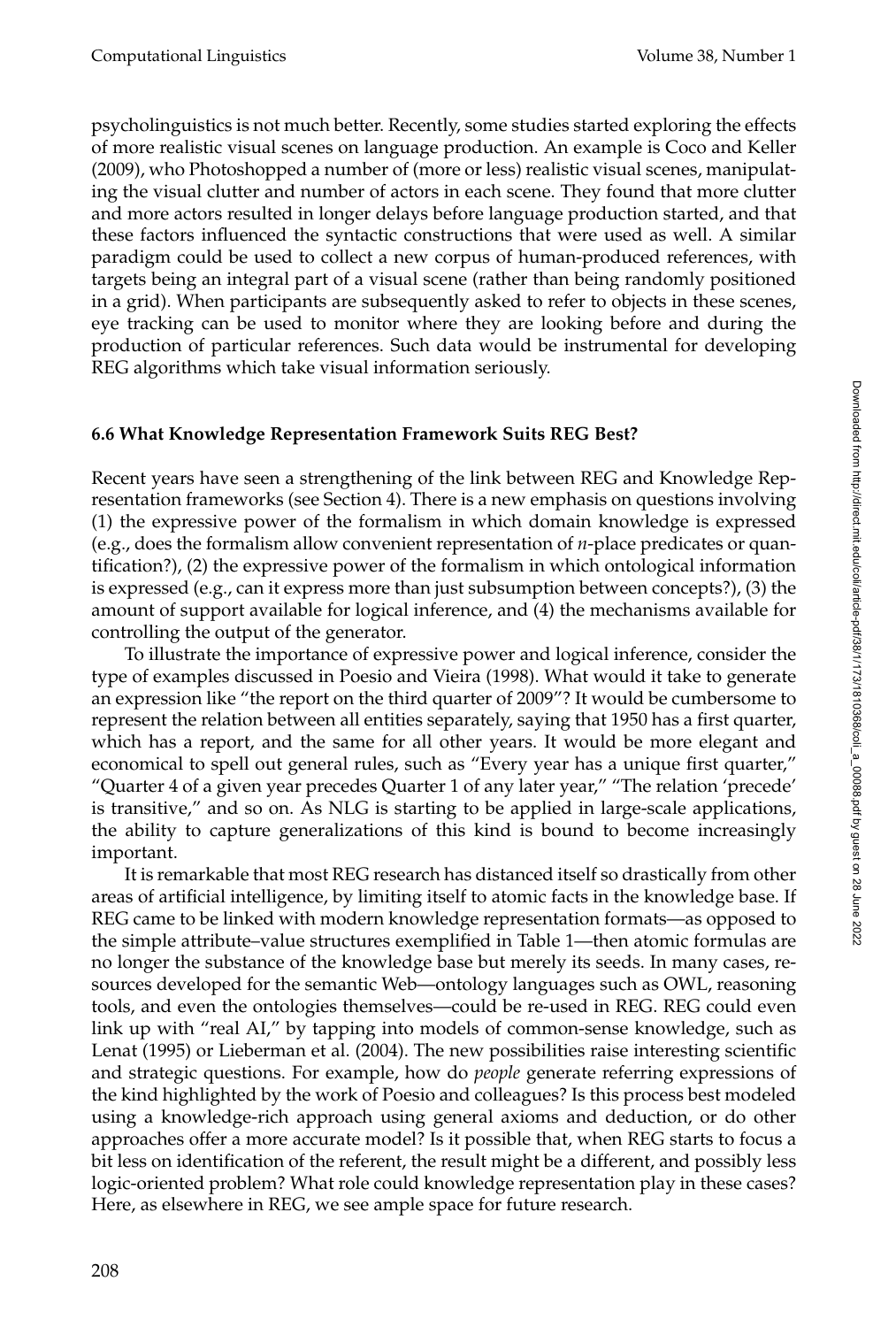#### **7. General Conclusion and Discussion**

After preparatory work in the 1980s by Appelt and Kronfeld, and the contributions summarized in Dale and Reiter (1995), the first decade of the new millennium has seen a new surge of interest in referring expression generation. Progress has been made in three related areas which have been discussed extensively in this survey. First, researchers have lifted a number of simplifications present in the work of Dale and Reiter (1995) and others, thereby considerably extending coverage of REG algorithms to include, for instance, relational, plural, and vague references (Section 3). Second, proposals have been put forward to recast REG in terms of existing and well-understood computational frameworks, such as labeled directed graphs and Description Logic, with various attractive consequences (Section 4). Third, there has been a shift towards data collection and empirical evaluation; this has made it possible to empirically evaluate REG algorithms, which is starting to give us an improved understanding of the strengths and weaknesses of existing work (Section 5). As a result of these developments, REG is now one of the best-developed subfields of NLG.

How should the current state of the art in REG be assessed? The good news is that current REG algorithms can produce natural descriptions, which may even be more helpful than descriptions produced by people (Gatt, Belz, and Kow 2009). This is only true when certain simplifying assumptions are made, however, as in the early REG research typified by Dale and Reiter (1995). When REG leaves this limited "comfort zone," the picture changes drastically. Although in recent years the research community has gained a much better understanding of the challenges that face REG in that wider arena, many of these challenges are still waiting to be met (Section 6).

#### **7.1 New Complexities**

Recent REG research has revealed various new complexities. Some of these pertain to the nature of the target. *Sets* are difficult to refer to, for example, and algorithms designed to deal with them achieve a lower human-likeness when referring to sets than to individual objects (van Deemter et al. in press). Recent efforts to let REG algorithms refer to *spatial regions* suggest that in large, realistic domains, precise identification of a target is a goal that can be approximated, but seldom achieved (Turner et al. 2008; Turner, Sripada, and Reiter 2009). Little work has been done so far on reference to *events*, or to points and intervals in *time* (e.g., "When Harry met Sally," "the moment after the impact"), and references to abstract and other *uncountable entities* (e.g., water, democracy) are beyond the horizon. Where domain knowledge derives from sensor data—with unavoidably uncertain and noisy inputs—this is bound to cause problems not previously addressed by REG. It is in such domains that salience (especially in the non-linguistic sense) becomes a critical issue. When reference takes place in real life—as opposed to a typical psycholinguistics experiment—it is often unclear what its salience depends on. It might be that salience is partly in the eye of the beholder, and that this is one of the causes of the considerable individual variation that exists between different human speakers (Dale and Viethen 2010).

# **7.2 Human-Likeness and Evaluation**

In early REG research, including Dale and Reiter (1995), it was often remarkably unclear what exactly the proposed algorithms aimed to achieve. It was only when evaluation studies were starting to be conducted that researchers had to "show their cards" and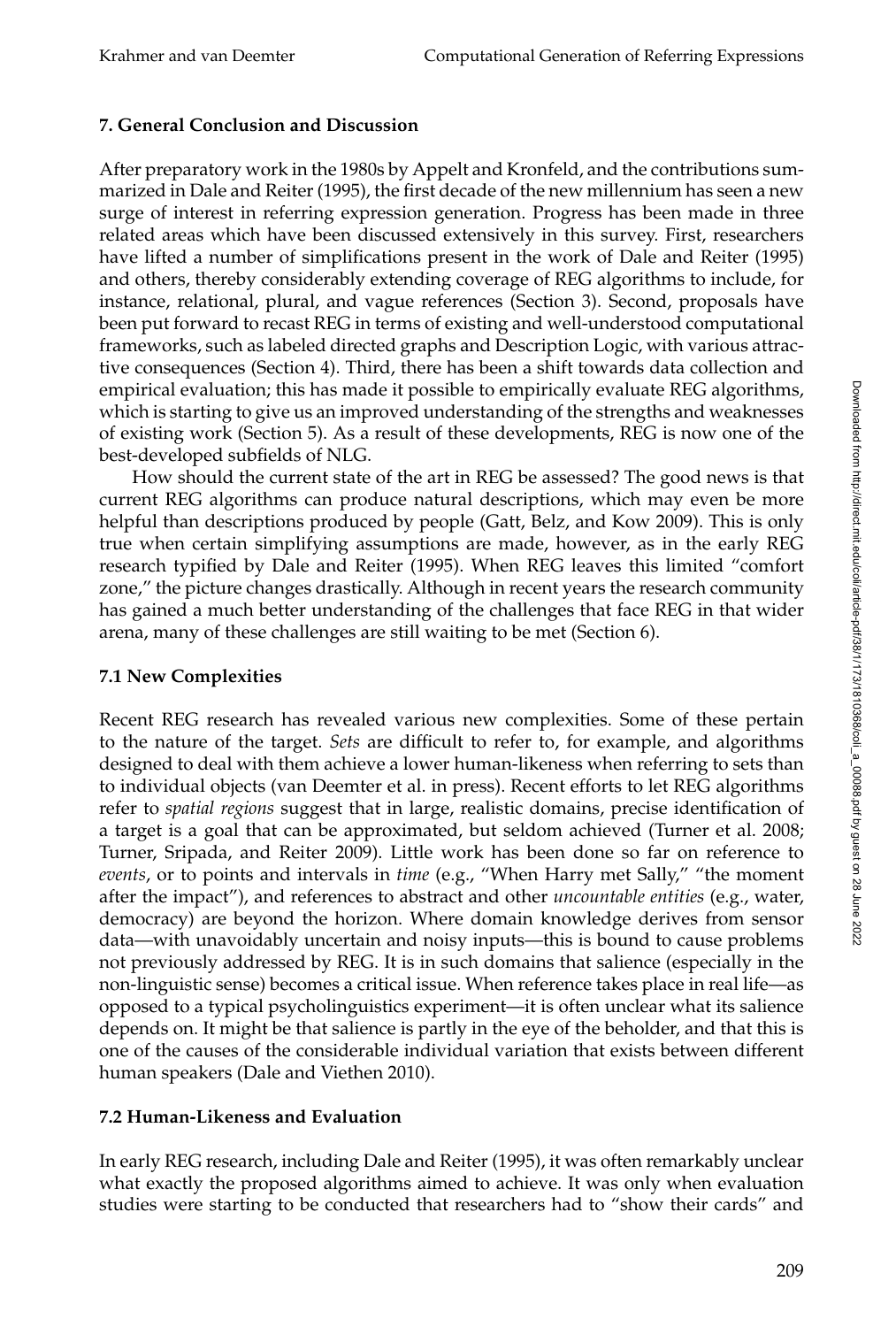say what they regarded as their criterion for success. In most cases, they used a form of human-likeness as their success criterion, by comparing the expressions generated by an algorithm with those in a corpus.

The human-likeness criterion dictates that REG algorithms are to mimic humans "warts and all": If speakers produce unclear descriptions, then so should algorithms. But, of course, human-likeness is not the only yardstick that can be used. In NLG systems whose main aim is to be practically useful, for example, it may be more important for referring expressions to be *clear* than to be human-like in all respects. The difference is important because psycholinguists have shown that human speakers have only limited capabilities for taking the addressee into account, frequently producing expressions that cannot be interpreted correctly by an addressee—for example, when they are under time pressure (Horton and Keysar 1996). If usefulness or successfulness (Garoufi and Koller 2011), rather than human-likeness, is the yardstick for success then a different type of evaluation test needs to be used. Possible tests include, for example, speed and accuracy of task completion (i.e., how often and how fast do readers find the referent?). A variety of hearer-oriented tests is starting to be used in recent REG research (Paraboni, van Deemter, and Masthoff 2007; Khan, van Deemter, and Ritchie 2008), but evaluation of REG algorithms (and of NLG in general) remains difficult (see, e.g., Oberlander 1998; Belz 2009; and Gatt and Belz 2010). Arguably, a central problem is that *many* different evaluations metrics are conceivable, and an REG algorithm (like an NLG system in general) may well score high on some and poorly on other metrics.

Hearer-oriented experiments may also be useful for evaluating referring expressions that are logically complex (cf. Section 4.4). It is one thing for an REG algorithm to use logical quantification to generate a fairly simple description, such as "the woman who owns four cats," but quite another to generate a highly complex description ("the woman who owns four cats that are chased by between three and six dogs each of which is fed only by men"), which can be generated using the same methods. There are difficult methodological questions to be answered here about whether the aim of the generator is to model human competence or human performance. And if it is performance that is to be modeled, then this raises the question of what types of complexities are exploited by human speakers, and what types of complexities are understandable to human hearers. Such questions can only be answered by new empirical studies.

# **7.3 Widening the Scope of REG Algorithms**

Much REG research has concentrated on the main "paradigms" of reference (Searle 1969). Early work on REG treated reference as emphatically part of communication, as we have seen (Section 2.1). But after the refocusing that went on in the 1990s, many REG algorithms operate as if describing objects were a goal unto itself, instead of a part of communication. Still, when referring expressions occur in their natural *habitat* in text or dialogue—then the reference game becomes subtly different, with factors such as salience and adaptation playing important (and partly unknown) roles. In these natural contexts, it is also not always necessary to identify a referent "in one shot": In dialogue, an identification of the referent can be seen as a joint responsibility of both dialogue partners. Even in monologue, an entire sequence of utterances may guide a hearer towards the referent. In casual conversation, it is even unclear whether exact identification of the referent is a requirement at all, in which case all existing algorithms are wrong-footed. Reference in real life is also characterized by domains that are much larger and complicated than the ones usually studied (at least until they have been narrowed down by means of some salience metric): The set of *people*, for example, that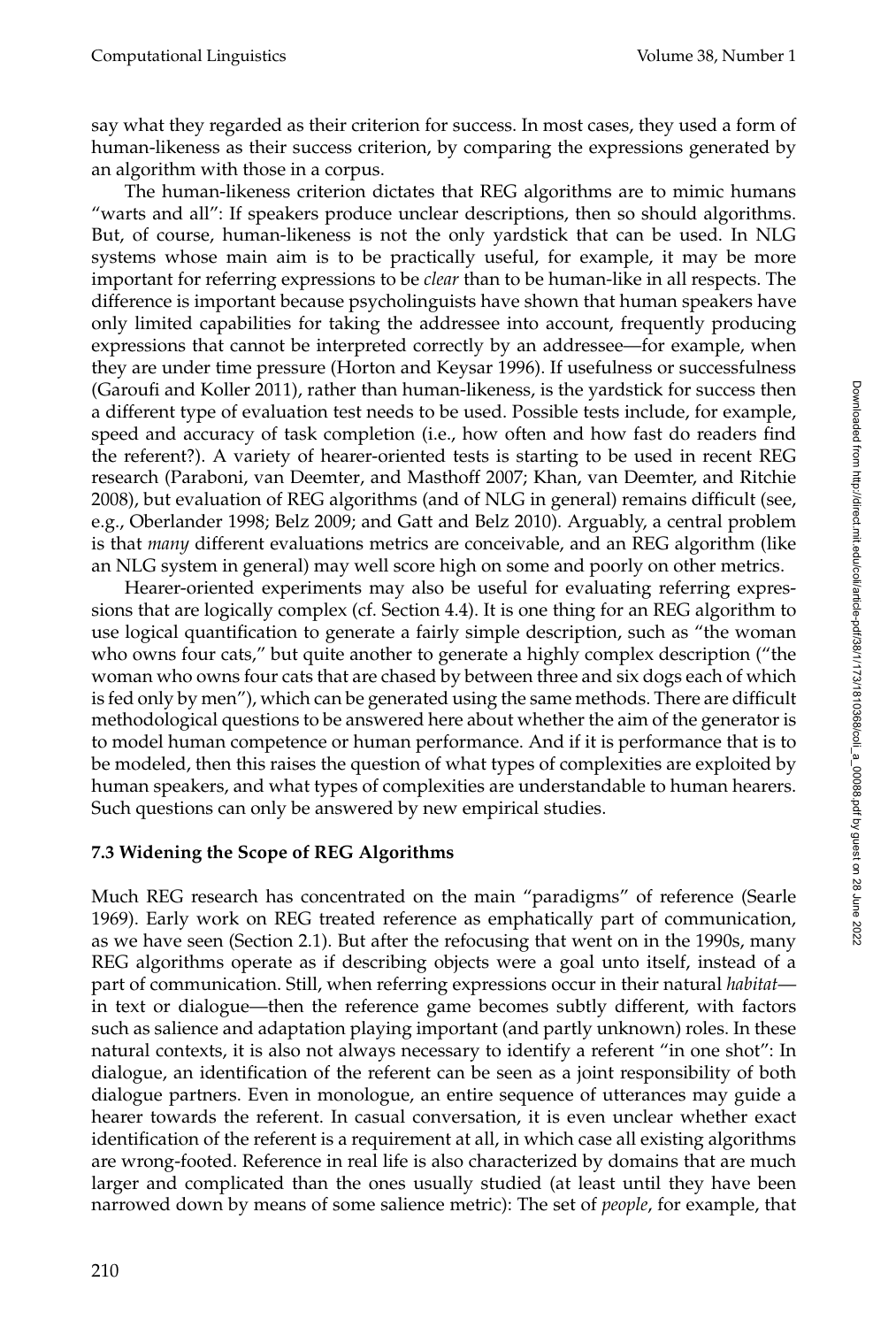we are able to refer to in daily life is almost unlimited, and the properties that we can use to refer to them seem almost unbounded, including not only their physical appearance and location, but their ideas, actions, and so on. Evaluation challenges such as TUNA REG, GREC, and GIVE have helped to bring the research community together, focusing on small domains and, predominantly, on simple types of referring expressions. We believe that it is time for evaluation studies to extend their remit and look at the types of complex references that more recent REG research has drawn attention to. Such studies would do well, in our view, to pay considerable attention to the question of which referring expressions have the greatest benefit for readers or hearers.

One day, perhaps, all these issues will have been resolved. If there is anything that a survey of the state of the art in REG makes clear it is that, for all the undeniable progress in this growing area of NLG, this holy grail is not yet within reach.

#### **Acknowledgments**

The order of authors was determined by chance; both contributed equally. Emiel Krahmer thanks The Netherlands Organisation for Scientific Research (NWO) for VICI grant "Bridging the Gap between Computational Linguistics and Psycholinguistics: The Case of Referring Expressions" (277-70-007). Kees van Deemter thanks the EPSRC's Platform Grant "Affecting People with Natural Language." We both thank the anonymous reviewers for their constructive comments, and Doug Appelt, Johan van Benthem, Robert Dale, Martijn Goudbeek, Helmut Horacek, Ruud Koolen, Roman Kutlak, Chris Mellish, Margaret Mitchell, Ehud Reiter, Advaith Siddharthan, Matthew Stone, Mariët Theune, Jette Viethen, and, especially, Albert Gatt for discussions and/or comments on earlier versions of this text. Thanks to Jette Viethen for her extensive REG bibliography, and to Harold Miesen for producing the image in Figure 1 and for allowing us to use it.

#### **References**

- Abbott, Barbara. 2010. *Reference*. Oxford University Press, Oxford, UK.
- Anderson, Anne A., Miles Bader, Ellen Gurman Bard, Elizabeth Boyle, Gwyneth Doherty, Simon Garrod, Stephen Isard, Jacqueline Kowtko, Jan McAllister, Jim Miller, Catherine Sotillo, Henry Thompson, and Regina Weinert. 1991. The HCRC map task corpus. *Language and Speech*, 34:351–366.
- Appelt, Douglas. 1985. Planning English referring expressions. *Artificial Intelligence*, 26:1–33.
- Appelt, Douglas and Amichai Kronfeld. 1987. A computational model of referring. In *Proceedings of the 10th International Joint Conference on Artificial Intelligence (IJCAI)*, pages 640–647, Milan.
- Areces, Carlos, Alexander Koller, and Kristina Striegnitz. 2008. Referring expressions as formulas of Description Logic. In *Proceedings of the 5th International Natural Language Generation Conference (INLG)*, pages 42–49, Salt Fork, OH.
- Arnold, Jennifer E. 2008. Reference production: Production-internal and addressee-oriented processes. *Language and Cognitive Processes*, 23:495–527.
- Baader, Franz, Diego Calvanese, Deborah McGuinness, Daniele Nardi, and Peter Patel-Schneider. 2003. *The Description Logic Handbook: Theory, Implementation and Applications*. Cambridge University Press, Cambridge, UK.
- Baget, Jean-François and Marie-Laure Mugnier. 2002. Extensions of simple conceptual graphs: The complexity of rules and constraints. *Journal of Artificial Intelligence Research*, 16:425–465.
- Bangalore, Srinivas, Owen Rambow, and Steven Whittaker. 2000. Evaluation metrics for generation. In *Proceedings of the 1st International Conference on Natural Language Generation (INLG)*, pages 1–8, Mitzpe Ramon.
- Belz, Anja. 2009. That's nice . . . what can you do with it? [Last Words]. *Computational Linguistics*, 35:111–118.
- Belz, Anja and Albert Gatt. 2008. Intrinsic vs. extrinsic evaluation measures for referring expression generation. In *Proceedings of the 46th Annual Meeting of the Association for Computational Linguistics (ACL)*, Columbus, OH.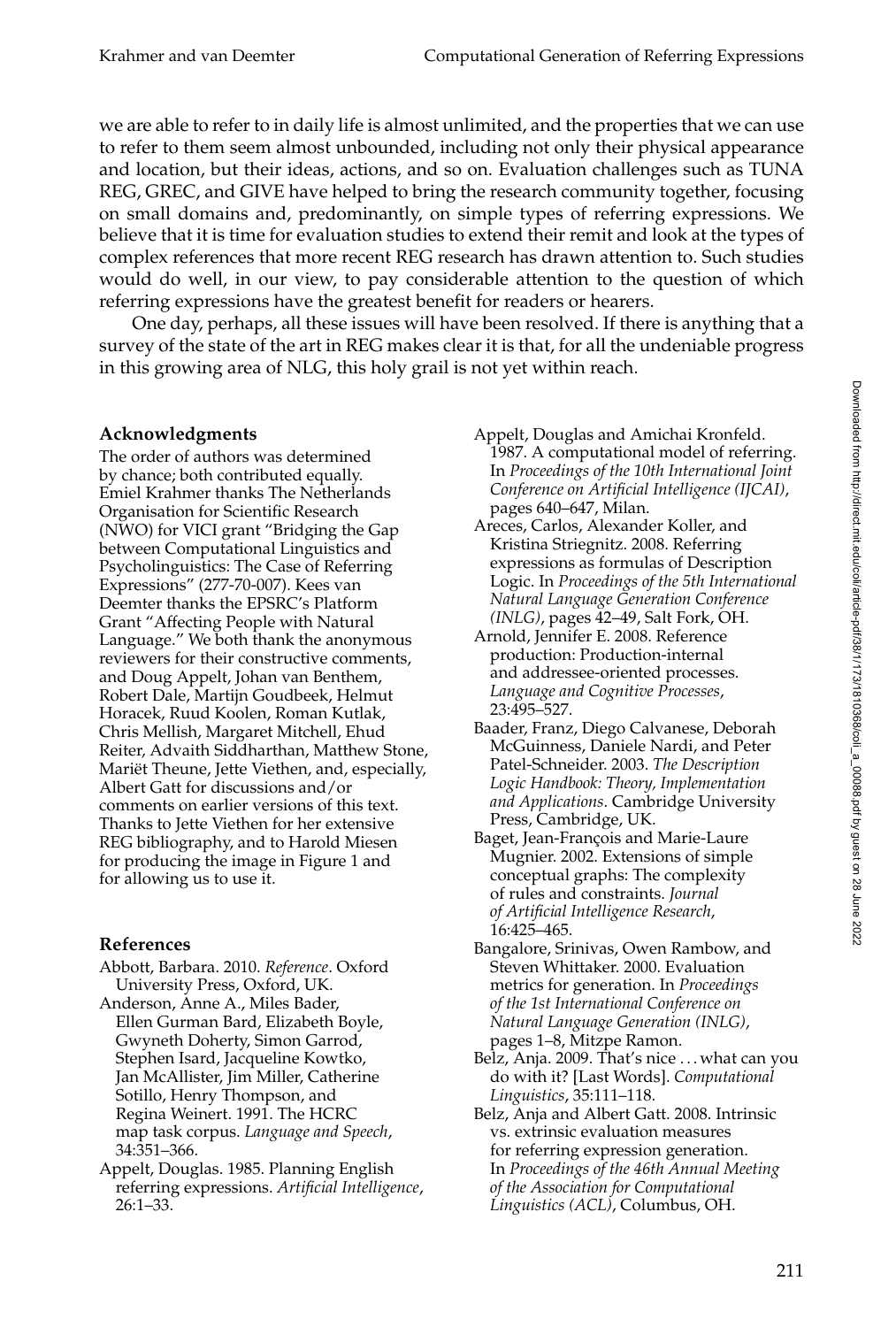- Belz, Anja, Eric Kow, Jette Viethen, and Albert Gatt. 2008. The GREC challenge 2008: Overview and evaluation results. In *Proceedings of the 5th International Natural Language Generation Conference (INLG)*, pages 183–191, Salt Fork, OH.
- Belz, Anja, Eric Kow, Jette Viethen, and Albert Gatt. 2010. Generating referring expressions in context: The GREC task evaluation challenges. In Emiel Krahmer and Mariët Theune, editors, *Empirical Methods in Natural Language Generation*. Springer Verlag, Berlin, pages 294–327.
- Bohnet, Bernd and Robert Dale. 2005. Viewing referring expression generation as search. In *Proceedings of the 19th International Joint Conference on Artificial Intelligence (IJCAI)*, pages 1004–1009, Edinburgh.
- Brachman, Ronald J. and James G. Schmolze. 1985. An overview of the KL–ONE knowledge representation system. *Cognitive Science*, 9(2):171–216.
- Branigan, Holly P., Martin J. Pickering, Jamie Pearson, and Janet F. McLean. 2010. Linguistic alignment between people and computers. *Journal of Pragmatics*, 42:2355–2368.
- Brennan, Susan and Herbert H. Clark. 1996. Conceptual pacts and lexical choice in conversation. *Journal of Experimental Psychology*, 22(6):1482–1493.
- Buschmeier, Hendrik, Kirsten Bergmann, and Stefan Kopp. 2009. An alignmentcapable microplanner for natural language generation. In *Proceedings of the 12th European Workshop on Natural Language Generation (ENLG)*, pages 82–89, Athens.
- Callaway, Charles and James Lester. 2002. Pronominalization in generated discourse and dialogue. In *Proceedings of the 40th Annual Meeting of the Association for Computational Linguistics (ACL)*, pages 88–95, Philadelphia, PA.
- Chafe, Wallace W. 1980. *The Pear Stories: Cognitive, Cultural, and Linguistic Aspects of Narrative Production*. Ablex, Norwood, NJ.
- Chantree, Francis, Adam Kilgarriff, Anne de Roeck, and Alistair Willis. 2005. Disambiguating coordinations using word distribution information. In *Proceedings of the International Conference on Recent Advances in Natural Language Processing (RANLP)*, pages 144–151, Borovets.
- Clark, Herbert H. and Adrian Bangerter. 2004. Changing ideas about reference. In Ira A. Noveck and Dan Sperber, editors, *Experimental Pragmatics*. Palgrave Macmillan, Basingstoke, UK, pages 25–49.
- Clark, Herbert H. and Gregory Murphy. 1983. Audience design in meaning and reference. In Jean Francois Le Ny and Walter Kintsch, editors, *Language and Comprehension*. North Holland, The Netherlands, pages 287–299.
- Coco, Moreno I. and Frank Keller. 2009. The impact of visual information on reference assignment in sentence production. In *Proceedings of the 31st Annual Conference of the Cognitive Science Society (CogSci)*, pages 274–279, Amsterdam.
- Cohen, Philip R. and Hector J. Levesque. 1985. Speech acts and rationality. In *Proceedings of the 23rd Annual Meeting of the Association of Computational Linguists (ACL)*, pages 49–60, Chicago, IL.
- Croitoru, Madalina and Kees van Deemter. 2007. A conceptual graph approach to the generation of referring expressions. In *Proceedings of the 20th International Joint Conference on Artificial Intelligence (IJCAI)*, pages 2456–2461, Hyderabad.
- Dale, Robert. 1989. Cooking up referring expressions. In *Proceedings of the 27th Annual Meeting of the Association for Computational Linguistics (ACL)*, pages 68–75.
- Dale, Robert. 1992. *Generating Referring Expressions: Constructing Descriptions in a Domain of Objects and Processes*. The MIT Press, Cambridge, MA.
- Dale, Robert and Nicolas Haddock. 1991. Generating referring expressions involving relations. In *Proceedings of the 5th Conference of the European Chapter of the Association of Computational Linguists (EACL)*, pages 161–166, Berlin.
- Dale, Robert and Ehud Reiter. 1995. Computational interpretations of the Gricean maxims in the generation of referring expressions. *Cognitive Science*, 18:233–263.
- Dale, Robert and Jette Viethen. 2010. Attribute-centric referring expression generation. In Emiel Krahmer and Mariët Theune, editors, *Empirical Methods in Natural Language Generation*. Springer Verlag, Berlin, pages 163–179.
- Denis, Alexandre. 2010. Generating referring expressions with reference domain theory. In *Proceedings of the 6th International Natural Language Generation Conference (INLG)*, pages 27–35, Trim.
- DeVault, David, Charles Rich, and Candace L. Sidner. 2004. Natural language generation and discourse context: Computing distractor sets from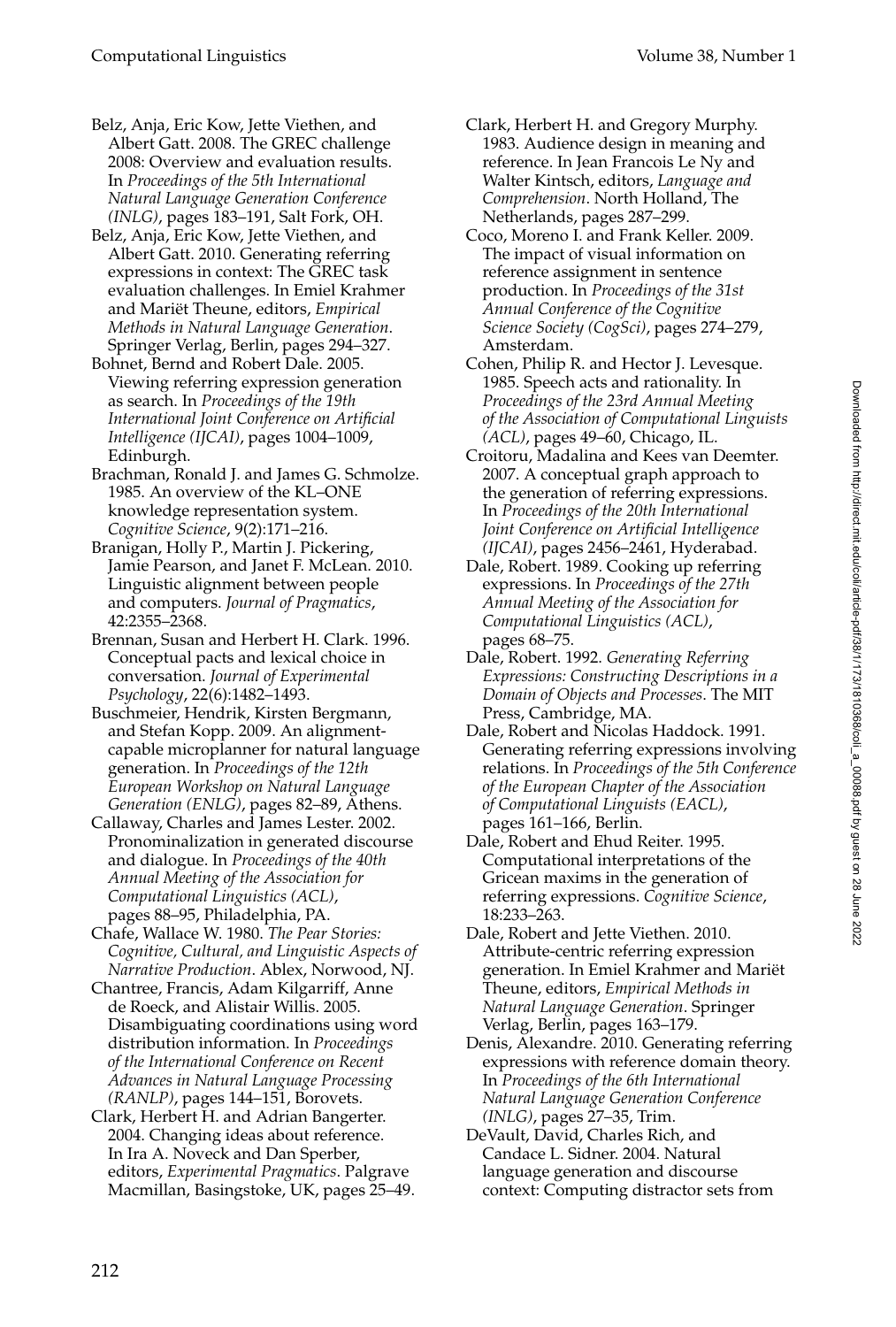the focus stack. In *Proceedings of the 17th International Meeting of the Florida Artificial Intelligence Research Society (FLAIRS)*, Miami Beach, FL.

- Di Eugenio, Barbara, Pamela W. Jordan, Richmond H. Thomason, and Johanna D. Moore. 2000. The agreement process: an empirical investigation of human–human computer-mediated collaborative dialogs. *International Journal of Human–Computer Studies*, 53:1017–1076.
- Dice, Lee R. 1945. Measures of the amount of ecologic association between species. *Ecology*, 26:297–302.

Doddington, George. 2002. Automatic evaluation of machine translation quality using n-gram co-occurrence statistics. In *Proceedings of the 2nd International Conference on Human Language Technology Research (HLT)*, pages 138–145, San Diego, CA.

- Engelhardt, Paul E., Karl G.D Bailey, and Fernanda Ferreira. 2006. Do speakers and listeners observe the Gricean Maxim of Quantity? *Journal of Memory and Language*, 54:554–573.
- Gardent, Claire. 2002. Generating minimal definite descriptions. In *Proceedings of the 40th Annual Meeting of the Association for Computational Linguistics (ACL)*, pages 96–103, Philadelphia, PA.
- Gardent, Claire and Kristina Striegnitz. 2007. Generating bridging definite descriptions. In Harry Bunt and Reinhard Muskens, editors, *Computing Meaning, Volume 3*. Studies in Linguistics and Philosophy. Springer Publishers, pages 369–396, Berlin, DB.
- Garey, Michael R. and David S. Johnson. 1979. *Computers and Intractability: A Guide to the Theory of NP–Completeness*. W. H. Freeman, New York.
- Garoufi, Konstantina and Alexander Koller. 2011. Combining symbolic and corpus-based approaches for the generation of successful referring expressions. In *Proceedings of the 13th European Workshop on Natural Language Generation (ENLG)*, Nancy.
- Gatt, Albert. 2007. *Generating Coherent References to Multiple Entities*. Unpublished Ph.D. thesis, University of Aberdeen.
- Gatt, Albert and Anja Belz. 2010. Introducing shared task evaluation to NLG: The TUNA shared task evaluation challenges. In Emiel Krahmer and Mariët Theune, editors, *Empirical Methods in Natural Language Generation*. Springer Verlag, Berlin, pages 264–293.
- Gatt, Albert, Anja Belz, and Eric Kow. 2008. The TUNA challenge 2008: Overview and evaluation results. In *Proceedings of the 5th International Conference on Natural Language Generation (INLG)*, pages 198–206, Salt Fork, OH.
- Gatt, Albert, Anja Belz, and Eric Kow. 2009. The TUNA–REG challenge 2009: Overview and evaluation results. In *Proceedings of the 12th European Workshop on Natural Language Generation (ENLG)*, pages 174–182, Athens.
- Gatt, Albert, Emiel Krahmer, and Martijn Goudbeek. 2011. Attribute preference and priming in reference production: Experimental evidence and computational modeling. In *Proceedings of the 33rd Annual Meeting of the Cognitive Science Society (CogSci)*, pages 2627–2632, Boston, MA.
- Gatt, Albert and Kees van Deemter. 2007. Lexical choice and conceptual perspective in the generation of plural referring expressions. *Journal of Logic, Language and Information*, 16:423–443.
- Gatt, Albert, Ielka van der Sluis, and Kees van Deemter. 2007. Evaluating algorithms for the generation of referring expressions using a balanced corpus. In *Proceedings of the 11th European Workshop on Natural Language Generation (ENLG)*, pages 49–56, Schloss Dagstuhl.
- Giuliani, Manuel, Mary Ellen Foster, Amy Isard, Colin Matheson, Jon Oberlander, and Alois Knoll. 2010. Situated reference in a hybrid human–robot interaction system. In *Proceedings of the 6th International Natural Language Generation Conference (INLG)*, pages 67–76, Dublin.
- Goldberg, Eli, Norbert Driedger, and Richard Kittredge. 1994. Using natural language processing to produce weather forecasts. *IEEE Expert*, 9(2):45–53.
- Gorniak, Peter and Deb Roy. 2004. Grounded semantic composition for visual scenes. *Journal of Artificial Intelligence Research*, 21:429–470.
- Goudbeek, Martijn and Emiel Krahmer. 2010. Preferences versus adaptation during referring expression generation. In *Proceedings of the 48th Annual Meeting of the Association for Computational Linguistics (ACL)*, pages 55–59, Uppsala.
- Gratch, Jonathan, Jeff Rickel, Elisabeth Andre, Norman Badler, Justine Cassell, ´ and Eric Petajan. 2002. Creating interactive virtual humans: Some assembly required. *IEEE Intelligent Systems*, 17:54–63.
- Grice, Paul. 1975. Logic and conversation. In Peter Cole and Jeffrey L. Morgan, editors,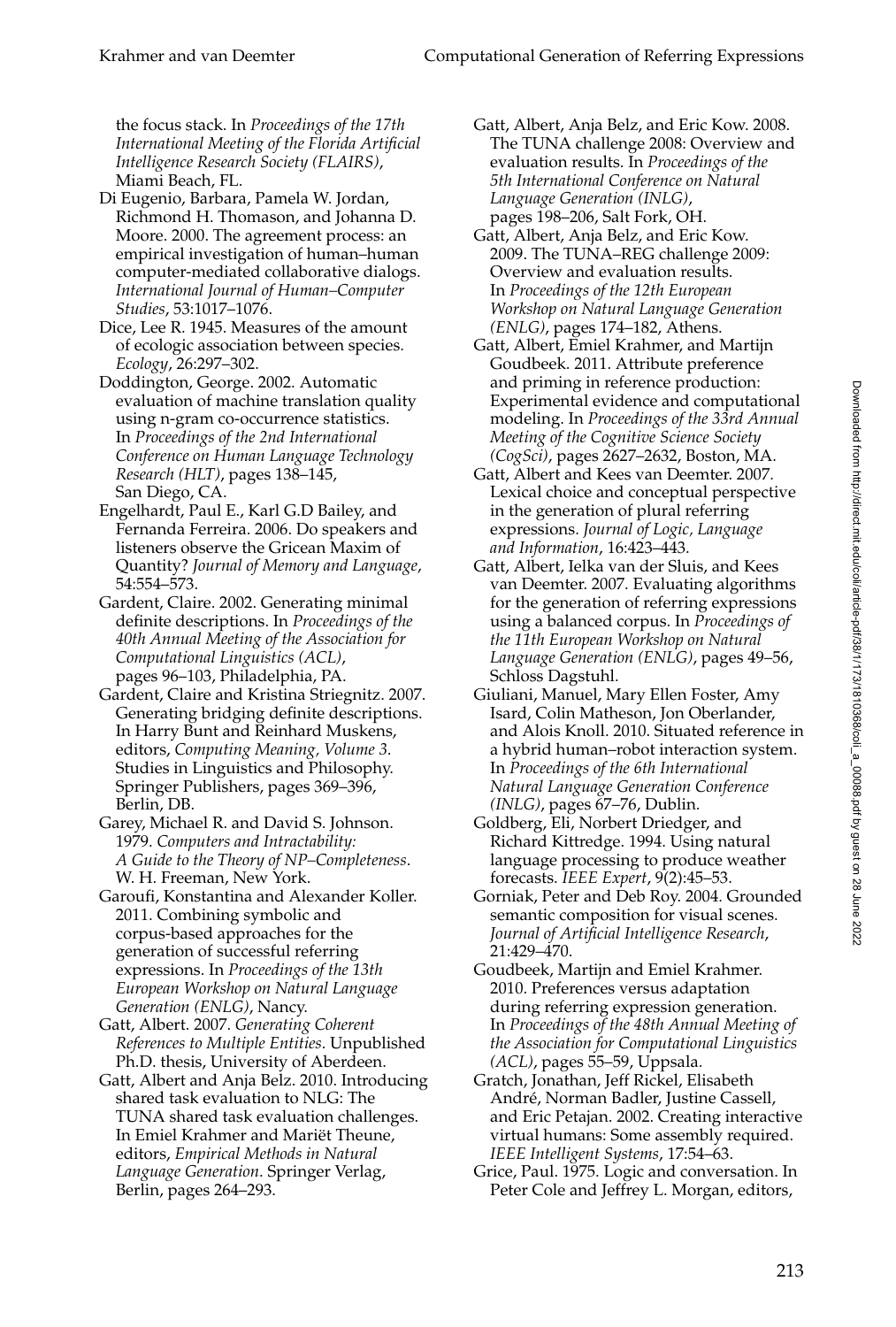*Syntax and Semantics, Vol. 3: Speech Acts*. Academic Press, New York, pages 43–58.

- Grosz, Barbara J., Aravind K. Joshi, and Scott Weinstein. 1995. Centering: A framework for modeling the local coherence of discourse. *Computational Linguistics*, 21:203–225.
- Grosz, Barbara J. and Candace L. Sidner. 1986. Attention, intentions, and the structure of discourse. *Computational Linguistics*, 12:175–204.
- Guhe, Markus and Ellen Gurman Bard. 2008. Adapting referring expressions to the task environment. In *Proceedings of the 30th Annual Conference of the Cognitive Science Society (CogSci)*, pages 2404–2409, Austin, TX.
- Gundel, Jeanette, Nancy Hedberg, and Ron Zacharski. 1993. Cognitive status and form of referring expressions in discourse. *Language*, 69:247–307.
- Gupta, Surabhi and Amanda Stent. 2005. Automatic evaluation of referring expression generation using corpora. In *Proceedings of the 1st Workshop on Using Corpora in Natural Language Generation (UCNLG)*, pages 1–6, Brighton.

Hajičová, Eva. 1993. Issues of Sentence *Structure and Discourse Patterns—Theoretical and Computational Linguistics, Vol. 2*. Charles University, Prague.

- Hanna, Joy E. and Susan E. Brennan. 2007. Speaker's eye gaze disambiguates referring expressions early during face-to-face conversation. *Journal of Memory and Language*, 57:596–615.
- Heeman, Peter A. and Graeme Hirst. 1995. Collaborating on referring expressions. *Computational Linguistics*, 21(3):351–382.
- Hendrickx, Iris, Walter Daelemans, Kim Luyckx, Roser Morante, and Vincent Van Asch. 2008. CNTS: Memory-based learning of generating repeated references. In *Proceedings of the 5th International Natural Language Generation Conference (INLG)*, pages 194–195, Salt Fork, OH.

Henschel, Renate, Hua Cheng, and Massimo Poesio. 2000. Pronominalisation revisited. In *Proceedings of the 18th International Conference on Computational Linguistics (COLING)*, pages 306–312, Saarbrucken. ¨

- Hopcroft, John. 1971. An *n* log(*n*) algorithm for minimizing states in a finite automaton. In Zvi Kohave, editor, *Theory of Machines and Computations*, pages 189–196. Academic Press, New York.
- Horacek, Helmut. 1996. A new algorithm for generating referring expressions. In *Proceedings of the 12th European*

*Conference on Artificial Intelligence (ECAI)*, pages 577–581, Budapest.

- Horacek, Helmut. 1997. An algorithm for generating referential descriptions with flexible interfaces. In *Proceedings of the 35th Annual Meeting of the Association for Computational Linguistics (ACL)*, pages 206–213, Madrid.
- Horacek, Helmut. 2004. On referring to sets of objects naturally. In *Proceedings of the 3rd International Conference on Natural Language Generation (INLG)*, pages 70–79, Brockenhurst.
- Horacek, Helmut. 2005. Generating referential descriptions under conditions of uncertainty. In *Proceedings of the 10th European Workshop on Natural Language Generation (ENLG)*, pages 58–67, Aberdeen.
- Horton, William S. and Boaz Keysar. 1996. When do speakers take into account common ground? *Cognition*, 59:91–117.
- Itti, Laurent and Christof Koch. 2000. A saliency-based search mechanism for overt and covert shifts in visual attention. *Vision Research*, 40:1489–1506.
- Jaccard, Paul. 1901. Etude comparative de la ´ distribution florale dans une portion des alpes et des jura. *Bulletin de la Société Vaudoise des Sciences Naturelles*, 37:547–579.
- Janarthanam, Srinivasan and Oliver Lemon. 2009. Learning lexical alignment policies for generating referring expressions for spoken dialogue systems. In *Proceedings of the 12th European Workshop on Natural Language Generation (ENLG)*, pages 74–81, Athens.
- Jordan, Pamela W. 2000. *Intentional Influences on Object Redescriptions in Dialogue: Evidence from an Empirical Study*. Ph.D. thesis, University of Pittsburgh.
- Jordan, Pamela W. 2002. Contextual influences on attribute selection for repeated descriptions. In Kees van Deemter and Rodger Kibble, editors, *Information Sharing: Reference and Presupposition in Language Generation and Interpretation*, pages 295–328. CSLI Publications, Stanford, CA.
- Jordan, Pamela W. and Marilyn Walker. 2005. Learning content selection rules for generating object descriptions in dialogue. *Journal of Artificial Intelligence Research*, 24:157–194.
- Kelleher, John, Fintan Costello, and Josef van Genabith. 2005. Dynamically structuring, updating and interrelating representations of visual and linguistics discourse context. *Artificial Intelligence*, 167:62–102.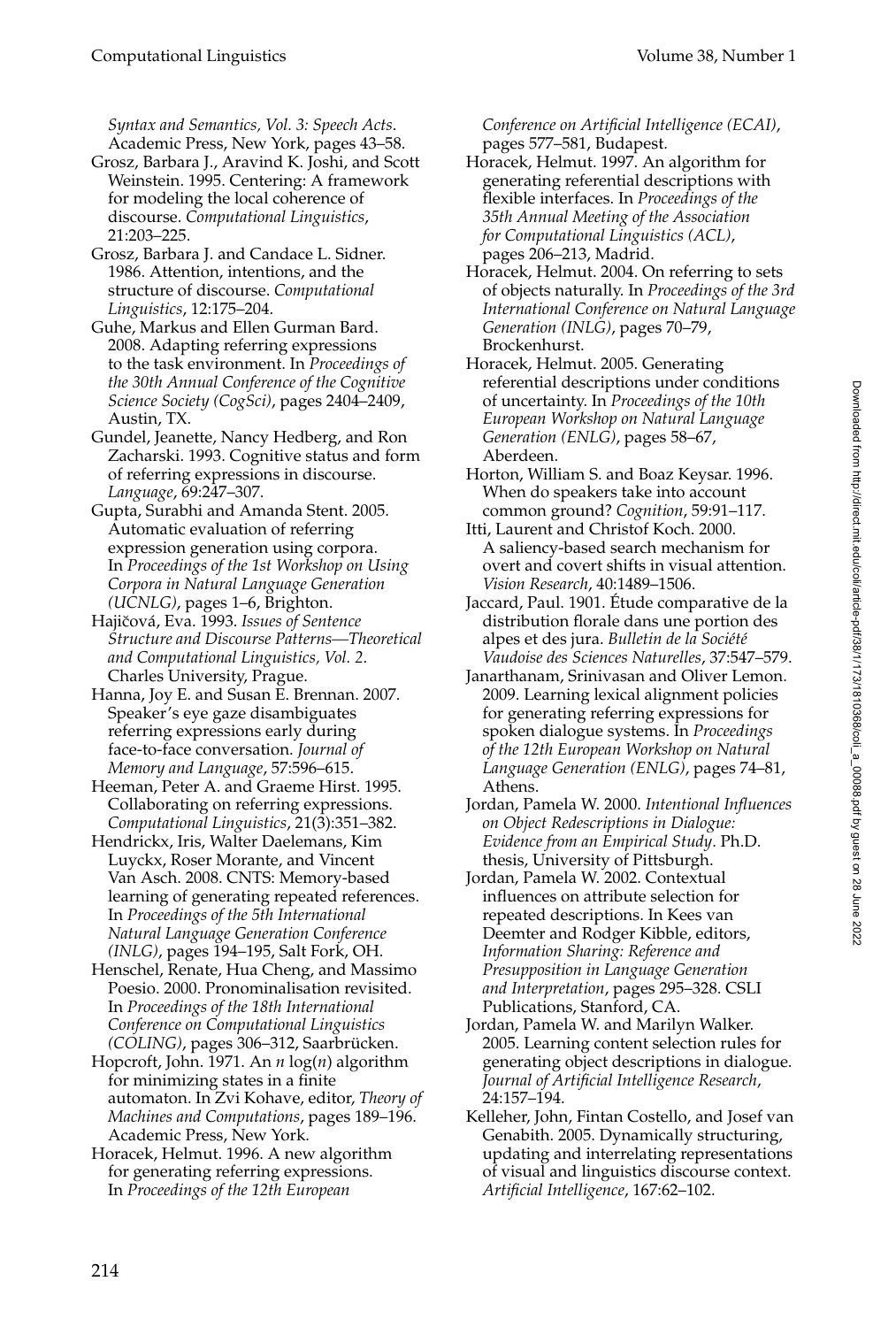Kelleher, John and Geert-Jan Kruijff. 2006. Incremental generation of spatial referring expressions in situated dialog. In *Proceedings of the 21st International Conference on Computational Linguistics (COLING) and 44th Annual Meeting of the Association for Computational Linguistics (ACL)*, pages 1041–1048, Sydney.

Kerdiles, Gwen. 2001. *Saying It with Pictures: a Logical Landscape of Conceptual Graphs*. Unpublished Ph.D. thesis, ILLC, Amsterdam.

Keysar, Boaz, Shuhong Lin, and Dale J. Barr. 2003. Limits on theory of mind use in adults. *Cognition*, 89:25–41.

Khan, Imtiaz Hussain, Kees van Deemter, and Graeme Ritchie. 2008. Generation of referring expressions: Managing structural ambiguities. In *Proceedings of the 22th International Conference on Computational Linguistics (COLING)*, pages 433–440, Manchester.

Kibble, Rodger and Richard Power. 2004. Optimizing referential coherence in text generation. *Computational Linguistics*, 30:401–416.

Kilgarriff, Adam. 2003. Thesauruses for natural language processing. In *Proceedings of the International Conference on Natural Language Processing and Knowledge Engineering (NLP-KE)*, pages 5–13, Beijing.

Koller, Alexander and Matthew Stone. 2007. Sentence generation as a planning problem. In *Proceedings of the 45th Annual Meeting of the Association for Computational Linguistics Conference Proceedings (ACL)*, pages 337–343, Prague.

Koller, Alexander, Kristina Striegnitz, Donna Byron, Justine Cassell, Robert Dale, Johanna Moore, and Jon Oberlander. 2010. The first challenge on generating instructions in virtual environments. In Emiel Krahmer and Mariët Theune, editors, *Empirical Methods in Natural Language Generation*. Springer Verlag, Berlin, pages 328–352.

Koolen, Ruud, Albert Gatt, Martijn Goudbeek, and Emiel Krahmer. 2009. Need I say more? On factors causing referential overspecification. In *Proceedings of the CogSci Workshop on the Production of Referring Expressions (PRE-CogSci 2009)*, Amsterdam.

Kopp, Stefan, Kirsten Bergmann, and Ipke Wachsmuth. 2008. Multimodal communication from multimodal thinking: Towards an integrated model of speech and gesture production. *Semantic Computing*, 2:115–136.

- Krahmer, Emiel. 2010. What computational linguists can learn from psychologists (and vice versa). *Computational Linguistics*, 36:285–294.
- Krahmer, Emiel and Mariët Theune. 2002. Efficient context-sensitive generation of descriptions in context. In Kees van Deemter and Rodger Kibble, editors, *Information Sharing: Givenness and Newness in Language Processing*. CSLI Publications, Stanford, CA, pages 223–264.
- Krahmer, Emiel, Mariet Theune, Jette ¨ Viethen, and Iris Hendrickx. 2008. Graph: The costs of redundancy in referring expressions. In *Proceedings of the International Conference on Natural Language Generation (INLG)*, pages 227–229, Salt Fork, OH.
- Krahmer, Emiel, Sebastiaan van Erk, and Andre Verleg. 2003. Graph-based ´ generation of referring expressions. *Computational Linguistics*, 29(1):53–72.
- Kronfeld, Amichai. 1990. *Reference and Computation: An Essay in Applied Philosophy of Language*. Cambridge University Press, Cambridge.
- Kumar, Vipin. 1992. Algorithms for constraint satisfaction problems: a survey. *Artificial Intelligence Magazine*, 1:32–44.
- Lane, Liane Wardlow, Michelle Groisman, and Victor S. Ferreira. 2006. Don't talk about pink elephants! Speakers' control over leaking private information during language production. *Psychological Science*, 17 (4):273–277.
- Lenat, Douglas. 1995. CYC: A large-scale investment in knowledge infrastructure. *Communication of the ACM*, 38:33–38.
- Lester, James, Jennifer Voerman, Stuart Towns, and Charles Callaway. 1999. Deictic believability: Coordinating gesture, locomotion, and speech in lifelike pedagogical agents. *Applied Artificial Intelligence*, 13:383–414.
- Levenshtein, Vladimir I. 1966. Binary codes capable of correcting deletions, insertions, and reversals. *Soviet Physics Doklady*, 10:707–710.
- Lieberman, Henry, Hugo Liu, Push Singh, and Barbara Barry. 2004. Beating common sense into interactive applications. *AI Magazine*, 25(4):63–76.
- Lin, Chin-Yew and Eduard Hovy. 2003. Automatic evaluation of summaries using N-gram co–occurrence statistics. In *Proceedings of the Human Language Technology Conference of the North American*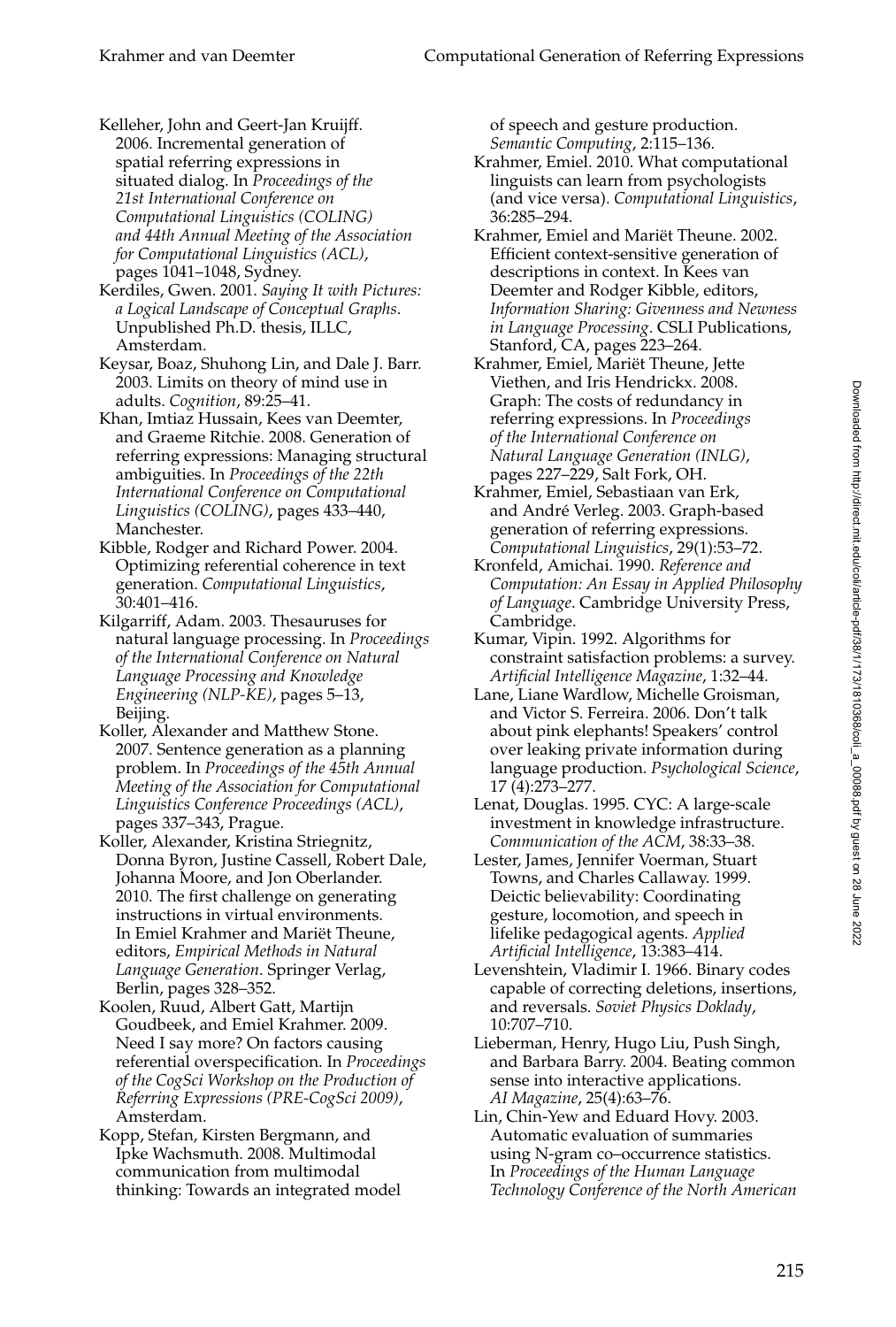*Chapter of the Association for Computational Linguistics (HLT–NAACL)*, pages 71–78, Edmonton.

- Lin, Dekang. 1998. An information-theoretic definition of similarity. In *Proceedings of the 15th International Conference on Machine Learning (ICML)*, pages 296–304, Madison, WI.
- Lønning, Jan Tore. 1997. Plurals and collectivity. In Johan van Benthem and Alice ter Meulen, editors, *Handbook of Logic and Language*. Elsevier, Amsterdam, pages 1009–1054.
- Malouf, Robert. 2000. The order of prenominal adjectives in natural language generation. In *Proceedings of the 38th Annual Meeting of the Association for Computational Linguistics (ACL)*, pages 85–92, Hong Kong.
- McCluskey, Edward J. 1965. *Introduction to the Theory of Switching Circuits*. McGraw–Hill, New York.
- McCoy, Kathleen and Michael Strube. 1999. Generating anaphoric expressions: Pronoun or definite description? In *Proceedings of ACL Workshop on Discourse and Reference Structure*, pages 63–71, College Park, MD.
- Mellish, Chris, Donia Scott, Lynn Cahill, Daniel Paiva, Roger Evans, and Mike Reape. 2006. A reference architecture for natural language generation systems. *Natural Language Engineering*, 12:1–34.
- Metzing, Charles A. and Susan E. Brennan. 2003. When conceptual pacts are broken: Partner effects on the comprehension of referring expressions. *Journal of Memory and Language*, 49:201–213.
- Meyer, Antje S., Astrid M. Sleiderink, and Willem J. M. Levelt. 1998. Viewing and naming objects: Eye movements during noun phrase production. *Cognition*, 66:B25–B33.
- Mitchell, Margaret. 2009. Class-based ordering of prenominal modifiers. In *Proceedings of the 12th European Workshop on Natural Language Generation (ENLG)*, pages 50–57, Athens.
- Nenkova, Ani and Kathleen R. McKeown. 2003. References to named entities: A corpus study. In *Proceedings of the Human Language Technology (HLT) Conference, Companion Volume*, pages 70–73, Edmonton.
- Oberlander, Jon. 1998. Do the right thing . . . but expect the unexpected. *Computational Linguistics*, 24:501–507.
- O'Donnell, Michael, Hua Cheng, and Janet Hitzeman. 1998. Integrating referring and informing in NP planning. In *Proceedings of the ACL Workshop on The Computational Treatment of Nominals*, pages 46–55, Montreal.
- Olson, David R. 1970. Language and thought: Aspects of a cognitive theory of semantics. *Psychological Review*, 77:257–273.
- Papineni, Kishore, Salim Roukos, Todd Ward, and Wei-Jing Zhu. 2002. BLEU: A method for automatic evaluation of machine translation. In *Proceedings of the 40th Annual Meeting of the Association for Computational Linguistics (ACL)*, pages 311–318, Philadelphia, PA.
- Paraboni, Ivandré, Kees van Deemter, and Judith Masthoff. 2007. Generating referring expressions: Making referents easy to identity. *Computational Linguistics*, 33:229–254.
- Passonneau, Rebecca. 1996. Using centering to relax Gricean informational constraints on discourse anaphoric noun phrases. *Language and Speech*, 39:229–264.
- Passonneau, Rebecca. 2006. Measuring agreement on set-valued items (MASI) for semantic and pragmatic annotation. In *Proceedings of the 5th International Conference on Language Resources and Evaluation (LREC)*, pages 831–836, Genoa.
- Pechmann, Thomas. 1989. Incremental speech production and referential overspecification. *Linguistics*, 27:98–110.
- Pickering, Martin and Simon Garrod. 2004. Towards a mechanistic psychology of dialogue. *Behavioural and Brain Sciences*, 27:169–226.
- Piwek, Paul. 2008. Proximal and distal in language and cognition: Evidence from deictic demonstratives in Dutch. *Journal of Pragmatics*, 40:694–718.
- Poesio, Massimo, Rosemary Stevenson, Barbara di Eugenio, and Janet Hitzeman. 2004. Centering: A parametric theory and its instantiations. *Computational Linguistics*, 30:309–363.
- Poesio, Massimo and Renata Vieira. 1998. A corpus-based investigation of definite description use. *Computational Linguistics*, 24:183–216.
- Pollack, Martha. 1991. Overloading intentions for efficient practical reasoning. *Noˆus*, 25:513–536.
- Portet, Francois, Ehud Reiter, Albert Gatt, Jim Hunter, Somayajulu Sripada, Yvonne Freer, and Cindy Sykes. 2009. Automatic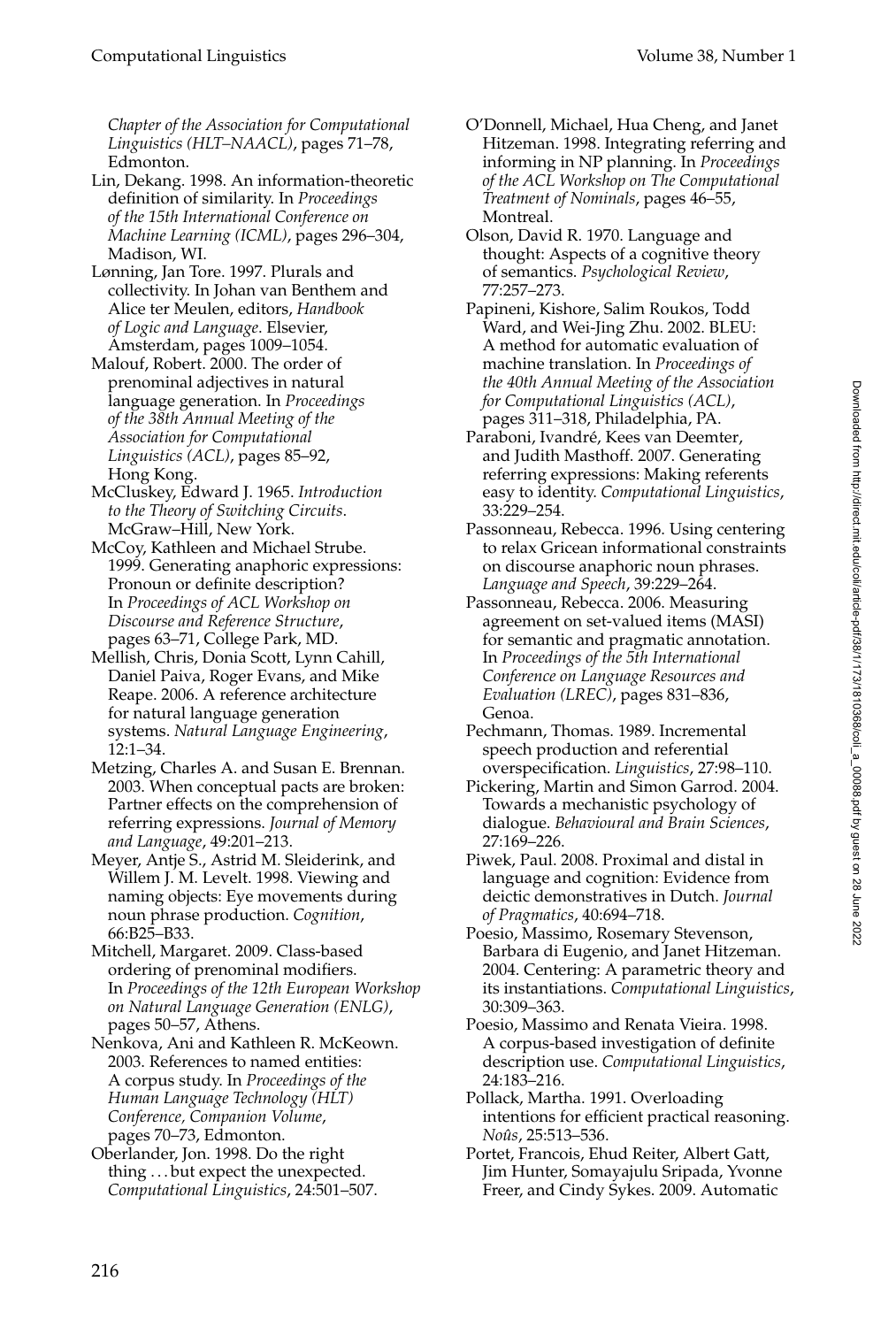generation of textual summaries from neonatal intensive care data. *Artificial Intelligence*, 173:789–816.

Quirk, Randolph, Sidney Greenbaum, Geoffrey Leech, and Jan Svartvik. 1980. *A Grammar of Contemporary English (9th ed)*. Longman, Burnt Mill, Harlow, UK.

Read, Ronald C. and Derek G. Corneil. 1977. The graph isomorphism disease. *Journal of Graph Theory*, 1(1):339–363.

Reiter, Ehud. 1990. The computational complexity of avoiding conversational implicatures. In *Proceedings of the 28th Annual Meeting of the Association for Computational Linguistics (ACL)*, pages 97–104, Pittsburgh, PA.

Reiter, Ehud and Robert Dale. 1992. A fast algorithm for the generation of referring expressions. In *Proceedings of the 14th International Conference on Computational Linguistics (COLING)*, pages 232–238, Nantes.

Reiter, Ehud and Robert Dale. 2000. *Building Natural Language Generation Systems*. Cambridge University Press, Cambridge, UK.

Ren, Yuan, Kees van Deemter, and Jeff Pan. 2010. Charting the potential of Description Logic for the generation of referring expressions. In *Proceedings of the 6th International Natural Language Generation Conference (INLG)*, pages 115–124, Dublin.

Rosch, Eleanor. 1978. Principles of categorization. In Eleanor Rosch and Barbara L. Lloyd, editors, *Cognition and Categorization*. Erlbaum, Hillsdale, NJ, pages 27–48.

Roy, Deb. 2005. Grounding words in perception and action: Computational insights. *Trends in Cognitive Sciences*, 9(8):389–396.

Roy, Deb and Alex Pentland. 2002. Learning words from sights and sounds: A computational model. *Cognitive Science*, 26:113–146.

Scha, Remko and David Stallard. 1988. Multi-level plurals and distributivity. In *Proceedings of the 26th Annual Meeting of the Association for Computational Linguistics (ACL)*, pages 17–24, Buffalo, NY.

Searle, John. 1969. *Speech Acts: An Essay in the Philosophy of Language*. Cambridge University Press, Cambridge, UK.

Shaw, James and Vasileios Hatzivassiloglou. 1999. Ordering among premodifiers. In *Proceedings of the 37th Annual Meeting of the Association for Computational Linguistics (ACL)*, pages 135–143, College Park, MA.

Siddharthan, Advaith and Ann Copestake. 2004. Generating referring expressions in open domains. In *Proceedings of the 42nd Annual Meeting of the Association for Computational Linguistics (ACL)*, pages 407–414, Barcelona.

Siddharthan, Advaith, Ani Nenkova, and Kathleen McKeown. 2011. Information status distinctions and referring expressions: An empirical study of references to people in news summaries. *Computational Linguistics*, 37(4):811–842.

Sonnenschein, Susan. 1984. The effect of redundant communication on listeners: Why different types may have different effects. *Journal of Psycholinguistic Research*, 13:147–166.

Sowa, John. 1984. *Conceptual Structures: Information Processing in Mind and Machine*. Addison-Wesley, Boston, MA.

Spivey, Michael, Melinda Tyler, Kathleen Eberhard, and Michael Tanenhaus. 2001. Linguistically mediated visual search. *Psychological Science*, 12:282–286.

Stoia, Laura, Donna K. Byron, Darla Magdalene Shockley, and Eric Fosler-Lussier. 2006. Noun phrase generation for situated dialogs. In *Proceedings of the 4th International Natural Language Generation Conference (INLG)*, pages 81–88, Sydney.

Stone, Matthew. 2000. On identifying sets. In *Proceedings of the 1st International Conference on Natural Language Generation (INLG)*, pages 116–123, Mitzpe Ramon.

Stone, Matthew, Christine Doran, Bonnie Webber, Tonia Bleam, and Martha Palmer. 2003. Microplanning with communicative intentions: The SPUD system. *Computational Intelligence*, 19:311–381.

Stone, Matthew and Bonnie Webber. 1998. Textual economy through close coupling of syntax and semantics. In *Proceedings of the 9th International Workshop on Natural Language Generation (INLG)*, pages 178–187, Niagara-on-the-Lake.

Theune, Mariët, Ruud Koolen, Emiel Krahmer, and Sander Wubben. 2011. Does size matter: How much data is required to train a REG algorithm? In *Proceedings of the 49th Annual Meeting of the Association for Computational Linguistics: Human Language Technologies (ACL-HLT)*, pages 660–664, Portland, OR.

Turner, Ross, Somayajulu Sripada, and Ehud Reiter. 2009. Generating approximate geographic descriptions. In *Proceedings of the 12th European*